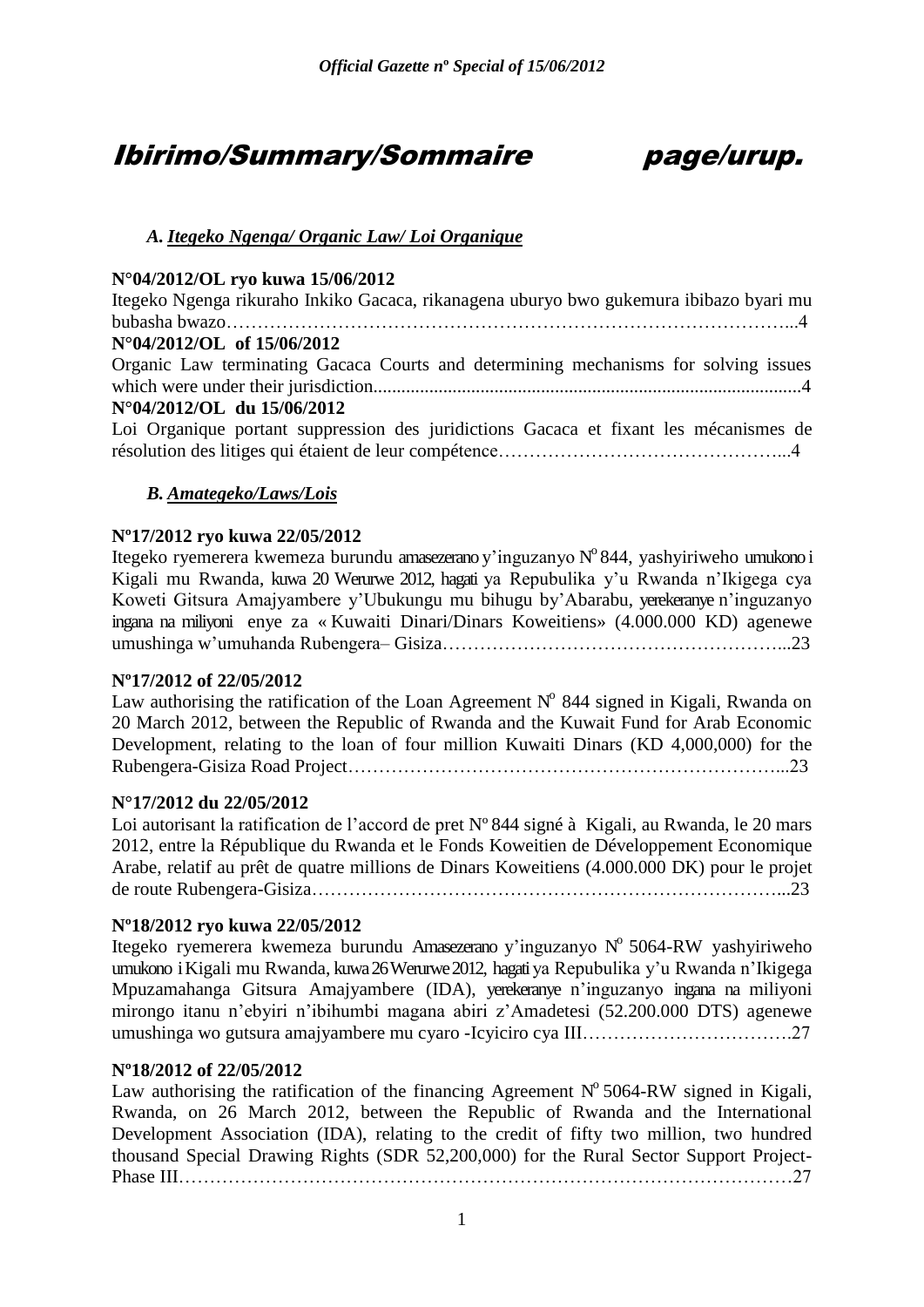# **N°18/2012 du 22/05/2012**

Loi autorisant la ratification de l'accord de financement N° 5064-RW signé à Kigali, au Rwanda, le 26 mars 2012, entre la République du Rwanda et l"Association Internationale de Développement (IDA), relatif au crédit de cinquante deux millions deux cent mille Droits de Tirage Spéciaux (52.200.000 DTS) pour le Projet d"appui au secteur rural Phase III……….27

# **Nº19/2012 ryo kuwa 22/05/2012**

Itegeko ryemerera kwemeza burundu Amasezerano y"impano NºH759-RW yashyiriweho umukono i Kigali mu Rwanda, kuwa 26 Werurwe 2012, hagati ya Repubulika y"u Rwanda n"Ikigega Mpuzamahanga Gitsura Amajyambere (IDA), yerekeranye n"impano ingana na miliyoni makumyabiri n"esheshatu n"ibihumbi ijana z"Amadetesi (26.100.000 DTS) agenewe gushyigikira gahunda yo kurengera abatishoboye…………………………………………...31

# **Nº19/2012 of 22/05/2012**

Law authorising the ratification of the financing Agreement  $N^{\circ}$  H759-RW signed in Kigali, Rwanda, on 26 March 2012, between the Republic of Rwanda and the International Development Association (IDA), relating to the grant of twenty-six million, one hundred thousand Special Drawing Rights (SDR 26,100,000) for the support to the social protection system………………………………………………………………………………………...31

# **N°19/2012 du 22/05/2012**

Loi autorisant la ratification de l'accord de financement N° H759-RW signé à Kigali, au Rwanda, le 26 mars 2012, entre la République du Rwanda et l"Association Internationale de Développement (IDA), relatif au don de vingt-six millions cent mille Droits de Tirage Spéciaux (26.100.000 DTS) pour l"appui au système de protection sociale…………………31

# **Nº20/2012 ryo kuwa 22/05/2012**

Itegeko ryemerera kwemeza burundu Amasezerano y"impano NºTF0l1927 yashyiriweho umukono i Kigali mu Rwanda, kuwa 26 Werurwe 2012, hagati ya Repubulika y"u Rwanda n"Ikigega Mpuzamahanga Gitsura Amajyambere (IDA) gihagarariye Ikigega SRF-CF, yerekeranye n"impano ingana na miliyoni icumi z"Amadolari y"Abanyamerika (10.000.000 USD) agenewe umushinga ugamije guteza imbere ireme n"ububonekeragihe by"ibarurishamibare…………………………………………………………………………..35

# **Nº20/2012 of 22/05/2012**

Law authorising the ratification of the grant Agreement  $N^{\circ}$  TF011927 signed in Kigali, Rwanda on 26 March 2012, between the Republic of Rwanda and the International Development Association (IDA) acting as Administrator of the SRF-CF Trust Fund, relating to the grant of ten million American Dollars (USD 10,000,000) for the statistics for results project………………………………………………………………………………………...35

# **Nº20/2012 du 22/05/2012**

Loi autorisant la ratification de l'accord de don N° TF011927 signé à Kigali, au Rwanda, le 26 mars 2012, entre la République du Rwanda et l"Association Internationale de Développement (IDA) agissant en qualité d"Administrateur du Fonds SRF-CF, relatif au don de dix millions de Dollars Américains (10.000.000 USD) pour le projet des statistiques pour des résultats……………………………………………………………………………………….35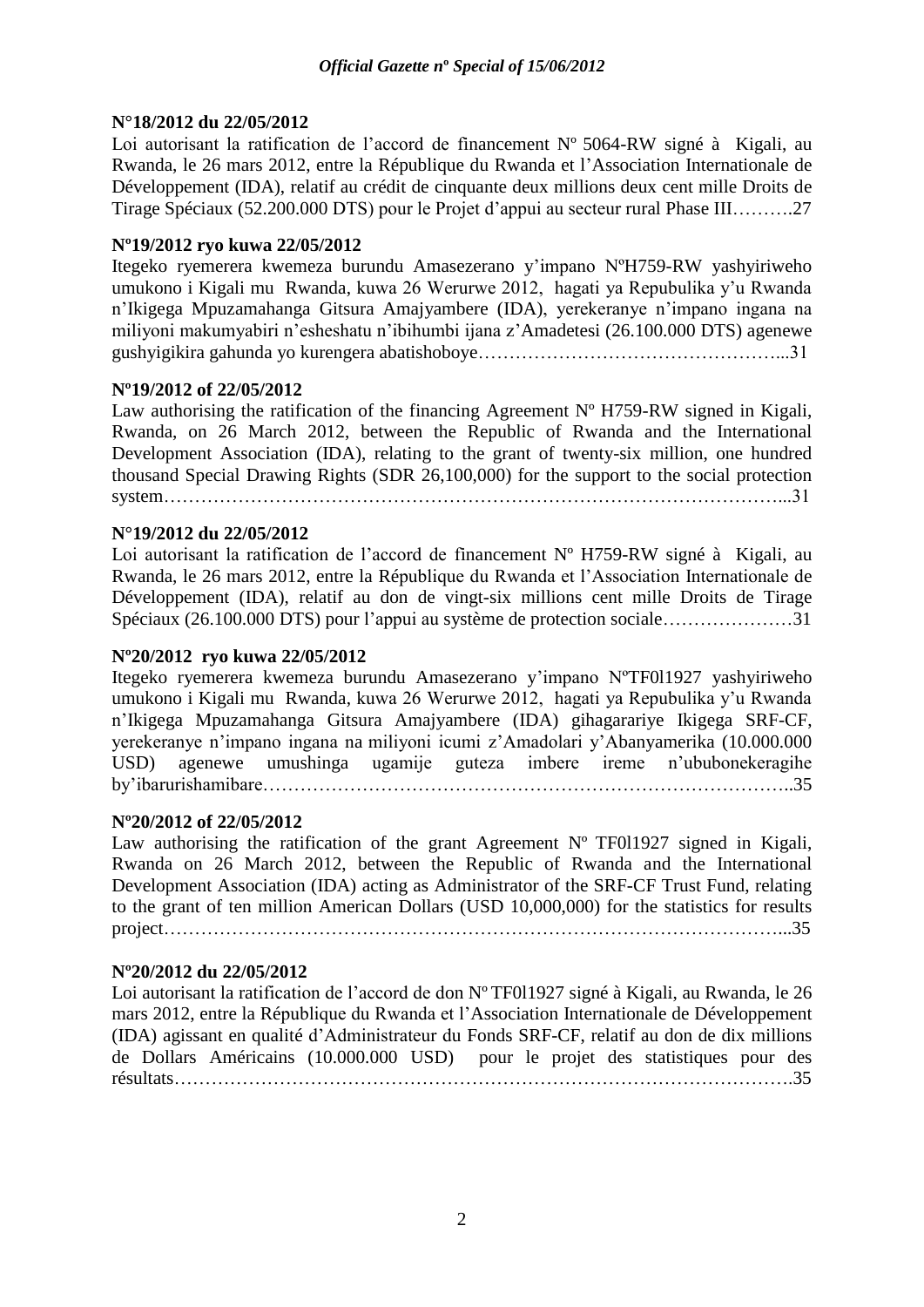# **Nº25/2012 ryo kuwa 15/06/2012**

| Itegeko rikuraho Urwego rw'Igihugu rushinzwe gukurikirana, kugenzura no guhuza            |  |
|-------------------------------------------------------------------------------------------|--|
|                                                                                           |  |
| N°25/2012 of 15/06/2012                                                                   |  |
| Law terminating the National Service in charge of follow-up, supervision and coordination |  |
|                                                                                           |  |
|                                                                                           |  |
| N°25/2012 du 15/06/2012                                                                   |  |
| Loi portant suppression du Service National chargé du suivi, de la supervision et de la   |  |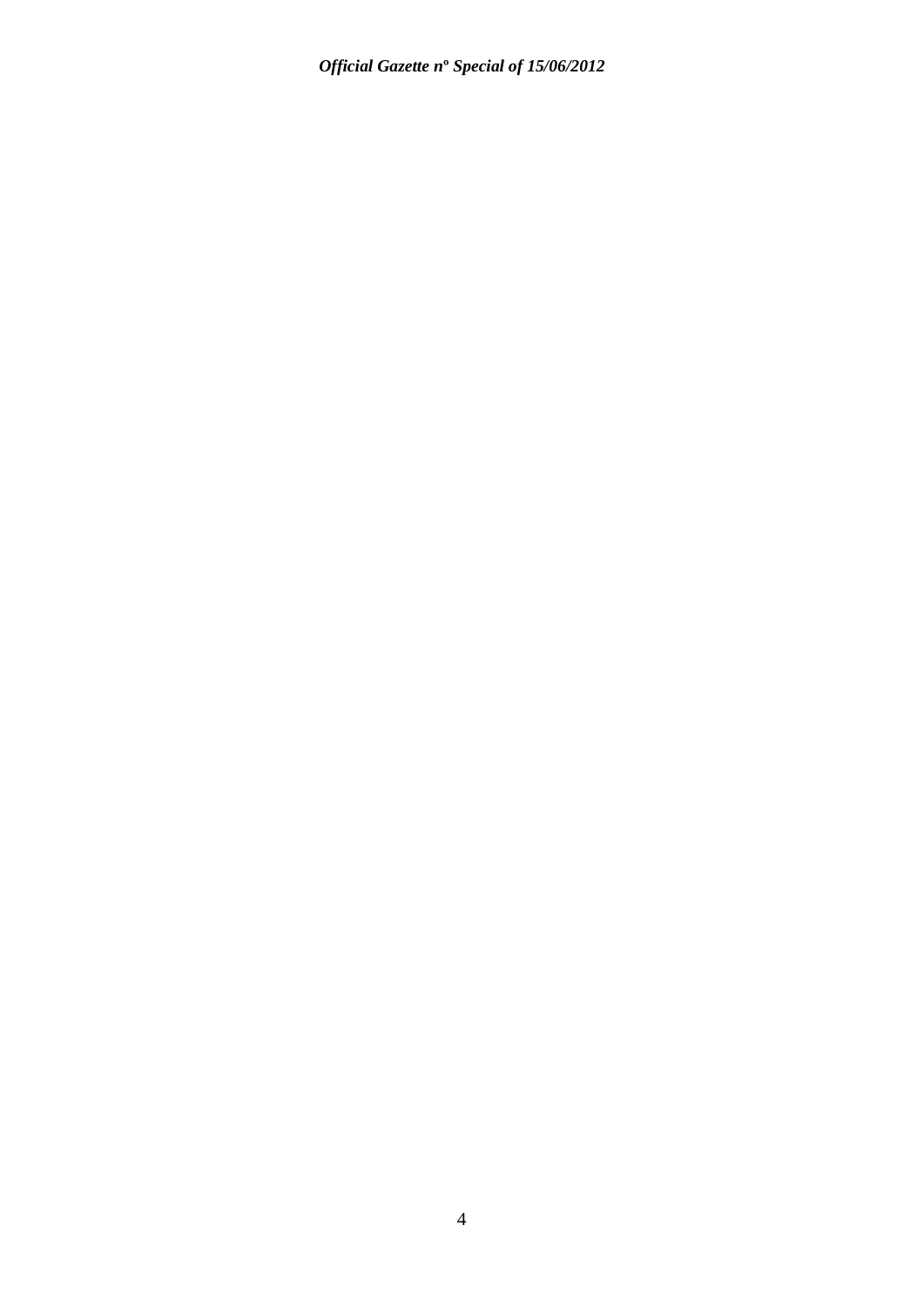**ITEGEKO NGENGA N° 04/2012/OL RYO KUWA ORGANIC LAW N°04/2012/OL OF 15/06/2012 LOI ORGANIQUE N°04/2012/OL DU 15/06/2012 RIKURAHO INKIKO GACACA, RIKANAGENA UBURYO BWO GUKEMURA DETERMINING MECHANISMS FOR IBIBAZO BYARI MU BUBASHA BWAZO TERMINATING GACACA COURTS AND 15/06/2012 PORTANT SUPPRESSION DES SOLVING ISSUES WHICH WERE UNDER LES MECANISMES DE RESOLUTION THEIR JURISDICTION JURIDICTIONS GACACA ET FIXANT DES LITIGES QUI ETAIENT DE LEUR COMPETENCE** 

#### **ISHAKIRO**

#### **TABLE OF CONTENTS**

#### **TABLE DES MATIERES**

**GENERALES**

**organique**

**UMUTWE WA MBERE: INGINGO RUSANGE**

**CHAPTER ONE: GENERAL PROVISIONS**

**Ingingo ya mbere: Icyo iri tegeko ngenga rigamije**

**Article One: Purpose of this Organic Law**

**Ingingo ya 2: Ivanwaho ry'Inkiko Gacaca**

**Article 2: Termination of Gacaca Courts**

**IBURANISHA N'IRANGIZWA RY'IMANZA AND THE ENFORCEMENT OF JUDGMENTS ET EXECUTION DES DECISIONS EN ZEREKERANYE N'ICYAHA CYA JENOSIDE YAKOREWE ABATUTSI N'IBINDI BYAHA PERPETRATED AGAINST TUTSI AND BYIBASIYE INYOKOMUNTU**

**Icyiciro cya mbere: Ikurikiranwa n'ihanwa ry'ibikorwa bigize icyaha cya Jenoside yakorewe Abatutsi n'ibindi byaha byibasiye inyokomuntu**

**n'ihanwa ry'ibikorwa bigize icyaha cya Jenoside punishment of acts constituting the crime of répression des actes constitutifs du crime de** 

**UMUTWE WA II: IKURIKIRANWA, CHAPTER II: PROSECUTION, HEARING ON THE CRIME OF GENOCIDE RAPPORT AVEC LE CRIME DE OTHER CRIMES AGAINST HUMANITY**

> **Section One: Prosecution and punishment of acts constituting the crime of Genocide actes constitutifs du crime de génocide perpetrated against Tutsi and other crimes against humanity**

**Article 2 : Suppression des juridictions Gacaca**

**CHAPITRE PREMIER : DISPOSITIONS** 

**Article premier: Objet de la présente loi** 

**CHAPITRE II: POURSUITE, JUGEMENT GENOCIDE PERPETRE CONTRE LES TUTSI ET D'AUTRES CRIMES CONTRE L'HUMANITE**

**Section première : Poursuite et répression des perpétré contre les Tutsi et d'autres crimes contre l'humanité**

Ingingo ya 3 : Amategeko agenga ikurikiranwa Article 3: Laws governing the prosecution and Article 3: Lois régissant la poursuite et la **yakorewe Abatutsi n'ibindi byaha byibasiye Genocide perpetrated against Tutsi and other Génocide perpétré contre les Tutsi et d'autres**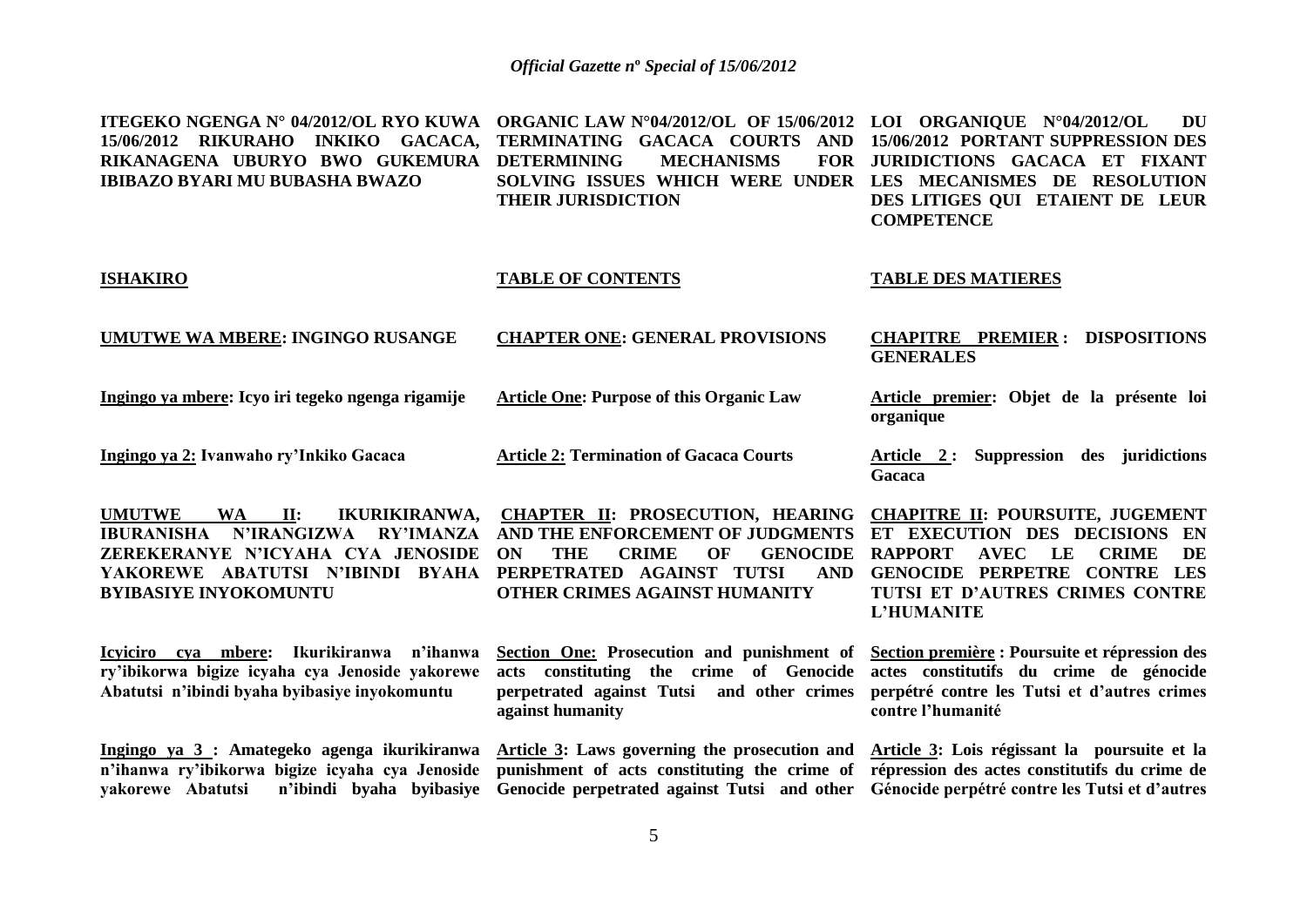**inyokomuntu** 

**crimes against humanity** 

**yakorewe Abatutsi n'ibindi byaha byibasiye perpetrated against Tutsi and other crimes inyokomuntu biri mu bubasha bw'Urukiko Rwisumbuye**

**yakorewe Abatutsi n'ibindi byaha byibasiye perpetrated against Tutsi and other crimes inyokomuntu biri mu bubasha bw'Urukiko rw'Ibanze**

**Ingingo ya 6 Ibikorwa bigize icyaha cya Jenoside Article 6: Acts constituting the crime of yakorewe Abatutsi n'ibindi byaha byibasiye Genocide perpetrated against Tutsi and other inyokomuntu biri mu bubasha bwa Komite crimes against humanity within the jurisdiction y'Abunzi**

**yakorewe Abatutsi n'ibindi byaha byibasiye genocide perpetrated against Tutsi and other inyokomuntu byakozwe n'umuntu umusirikare cyangwa umujandarume**

**Ingingo ya 8: Iburanishwa ry'uwari warakatiwe Article 8: Trial of an extradited person n'Inkiko Gacaca wohererejwe u Rwanda**

**Ingingo ya 9: Isubirishamo ry'urubanza rwaciwe Article 9: Opposition against a judgment Article 9: Opposition à un jugement rendu n'Urukiko Gacaca uregwa atari mu gihugu**

**Ingingo ya 10: Isubirishamo ingingo nshya ry'urubanza rwaciwe n'Urukiko Gacaca**

**n'Inkiko Gacaca**

**Ingingo ya 4: Ibikorwa bigize icyaha cya Jenoside Article 4: Acts constituting the crime of genocide against humanity within the jurisdiction of the Intermediate Court**

**Ingingo ya 5 : Ibikorwa bigize icyaha cya Jenoside Article 5: Acts constituting the crime of genocide against humanity which are in the jurisdiction of the Primary Court**

**of Mediation Committee**

**Ingingo ya 7: Ibikorwa bigize icyaha cya Jenoside Article 7: Acts constituting the crime of crimes against humanity committed by a person who was a soldier or a gendarme**

**sentenced by Gacaca Courts**

**rendered by a Gacaca Court while the offender was abroad**

**Article 10: Application for review of a judgment rendered by a Gacaca Court**

**Icyiciro** cya 2: Irangizwa ry'imanza zaciwe **Section 2: Execution of judgments rendered** by **Gacaca courts**

**crimes contre l'humanité** 

**Article 4: Actes constitutifs du crime de génocide perpétré contre les Tutsi et d'autres crimes contre l'humanité qui sont de la compétence du Tribunal de Grande Instance**

**Article 5 : Actes constitutifs du crime de génocide perpétré contre les Tutsi et d'autres crimes contre l'humanité qui sont de la compétence du Tribunal de Base**

**Article 6 : Actes constitutifs du crime de Génocide perpétré contre les Tutsi et d'autres crimes contre l'humanité qui sont de la compétence du Comité de Conciliateurs**

**Article 7: Actes constitutifs du crime de génocide perpétré contre les Tutsi et d'autres crimes contre l'humanité commis par une personne qui était militaire ou gendarme**

**Article 8 : Jugement d'une personne extradée condamnée par les Juridictions Gacaca**

**par une Juridiction Gacaca le défendeur étant à l'étranger**

**Article 10: Recours en révision contre un jugement rendu par une Juridiction Gacaca**

**Section 2 : Exécution des jugements rendus par les juridictions Gacaca**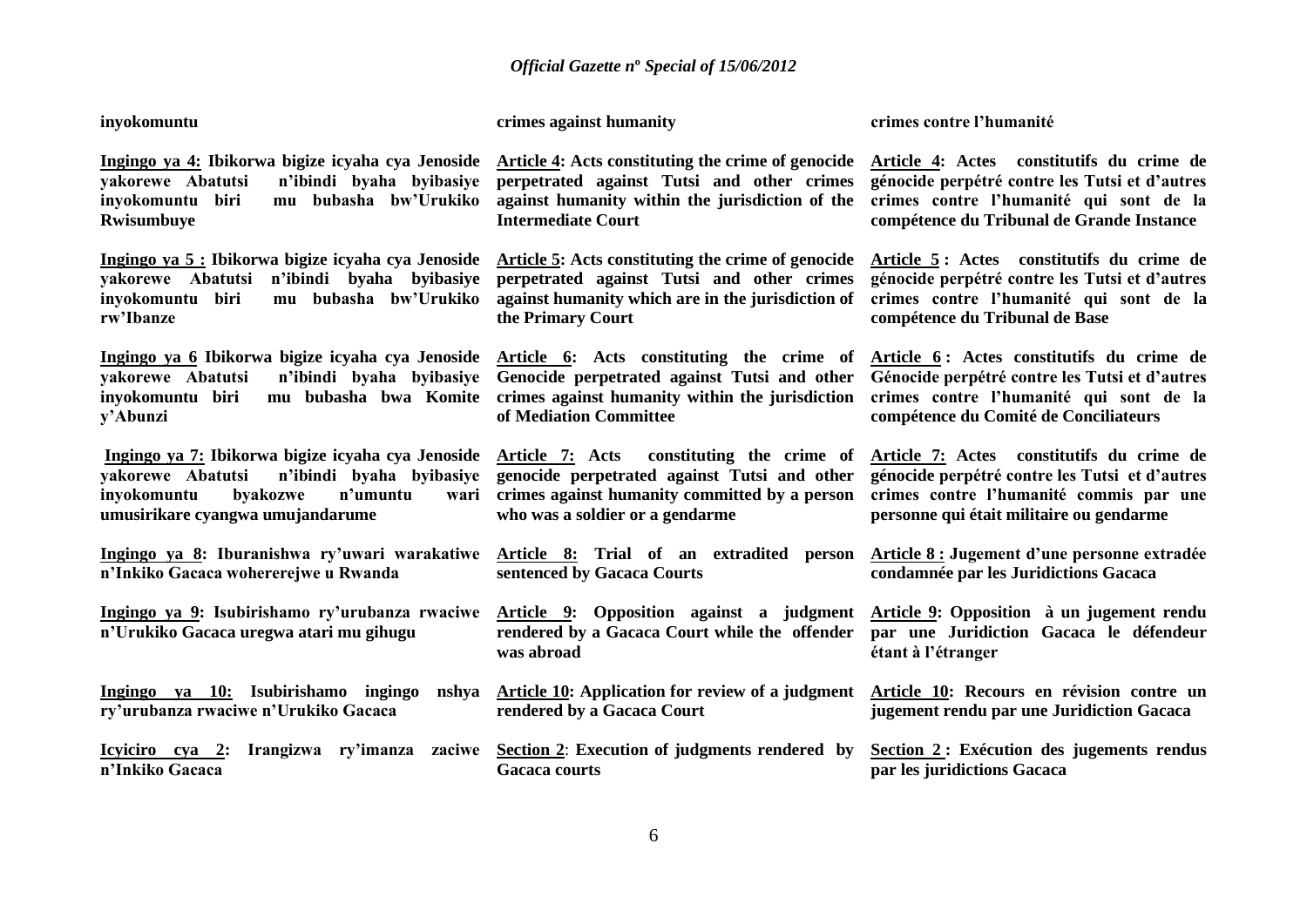| Ingingo ya 11: Irangizwa ry'imanza zerekeranye<br>cy'igifungo<br>n'icy'insimburagifungo<br>n'igihano<br>cy'imirimo ifitiye igihugu akamaro | Article 11: Execution of judgments related to the<br>penalty of imprisonment<br>and Community<br>alternative<br>penalty<br><b>Services</b><br>as<br>an<br>to<br>imprisonment | Article 11: Exécution des jugements en<br>rapport avec la peine d'emprisonnement et la<br>peine alternative à l'emprisonnement de<br>travaux d'intérêt général |
|--------------------------------------------------------------------------------------------------------------------------------------------|------------------------------------------------------------------------------------------------------------------------------------------------------------------------------|----------------------------------------------------------------------------------------------------------------------------------------------------------------|
| Ingingo ya 12: Uburyo bwo kwishyura imitungo                                                                                               | Article 12: Modalities of compensation of Article 12: Modalités de restitution des biens<br>property                                                                         |                                                                                                                                                                |
| Ingingo ya 13 : Ibigomba kubahirizwa mbere<br>y'ishyirwa mu bikorwa ry'ibyemezo byerekeranye<br>n'umutungo                                 | Article 13: Requirements for execution of Article 13:<br>judgements related to property                                                                                      | <b>Conditions</b><br>préalables à<br>l'exécution des jugements relatifs aux biens                                                                              |
| Ingingo ya 14: Uburyo bwo guteza cyamunara                                                                                                 | <b>Article 14: Auctioning procedure</b>                                                                                                                                      | Article 14: Procédure de vente aux enchères                                                                                                                    |
| Ingingo ya 15 : Gutambamira icyamunara                                                                                                     | <b>Article 15: Opposition to the auction</b>                                                                                                                                 | Article 15: Opposition à la vente aux<br>enchères                                                                                                              |
| Ingingo ya 16: Impaka zijyanye no kurangiza<br>imanza                                                                                      | Article 16: Disputes arising from the execution<br>of judgments                                                                                                              | Article 16: Litiges relatifs à l'exécution de<br>jugements                                                                                                     |
| Ingingo ya 17 : Guteza cyamunara                                                                                                           | <b>Article 17: Auction</b>                                                                                                                                                   | Article 17: Vente aux enchères                                                                                                                                 |
| <b>18:</b><br>Ingingo<br>Irangizwa<br>ry'igihano<br>va<br>nsimburagifungo<br>cy'imirimo<br>ifitiye<br>igihugu<br>akamaro                   | Article 18: Execution of the penalty of<br>community services as an alternative penalty to<br>imprisonment                                                                   | Article 18: Exécution de la peine alternative<br>à l'emprisonnement de travaux d'intérêt<br>général                                                            |
| UMUTWE WA III: INGINGO<br><b>ZINYURANYE</b><br><b>N'IZISOZA</b>                                                                            | <b>CHAPTER III:</b><br><b>MISCELLANEOUS</b><br><b>AND</b><br><b>FINAL PROVISIONS</b>                                                                                         | <b>CHAPITRE III: DISPOSITIONS DIVERSES</b><br><b>ET FINALES</b>                                                                                                |
| Ingingo ya 19: Inyandiko zijyanye n'imanza zaciwe<br>n'Inkiko Gacaca                                                                       | Article 19: Documents of judgments rendered by<br><b>Gacaca Courts</b>                                                                                                       | <b>Article 19: Documents des jugements rendus</b><br>par les Juridictions Gacaca                                                                               |
| Ingingo ya 20: Kongera kwandika icyemezo<br>cyafashwe n'Inkiko Gacaca cyaburiwe irengero                                                   | Article 20: Reconstitution of a copy of Gacaca<br>decision that disappeared                                                                                                  | Article 20: Reconstitution de copie de<br>décision des juridictions Gacaca disparue                                                                            |
|                                                                                                                                            |                                                                                                                                                                              |                                                                                                                                                                |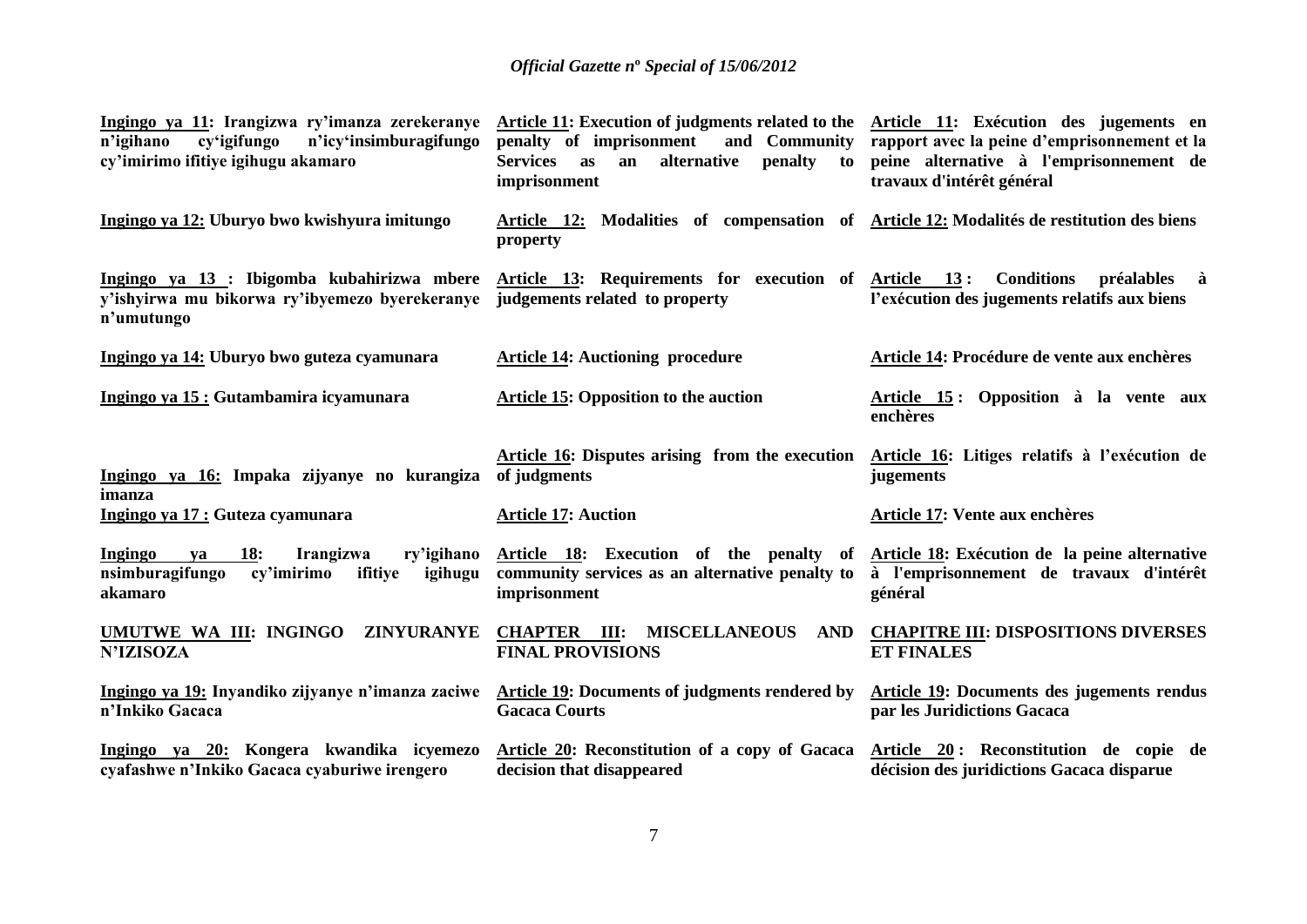| Ingingo ya 21: Itegurwa, isuzumwa n'itorwa ry'iri Article 21: Drafting, consideration and adoption<br>tegeko ngenga                       | of this organic law | Article 21: Initiation, examen et adoption de<br>la présente loi organique |
|-------------------------------------------------------------------------------------------------------------------------------------------|---------------------|----------------------------------------------------------------------------|
| ya 22: Ivanwaho ry'Itegeko Ngenga Article 22: Repealing provision<br>Ingingo<br>n'ingingo z'amategeko zinyuranyije n'iri tegeko<br>ngenga |                     | <b>Article 22: Disposition abrogatoire</b>                                 |
| Ingingo ya 23: Igihe iri tegeko ngenga ritangira Article 23: Commencement<br>gukurikizwa                                                  |                     | Article 23 : Entrée en vigueur                                             |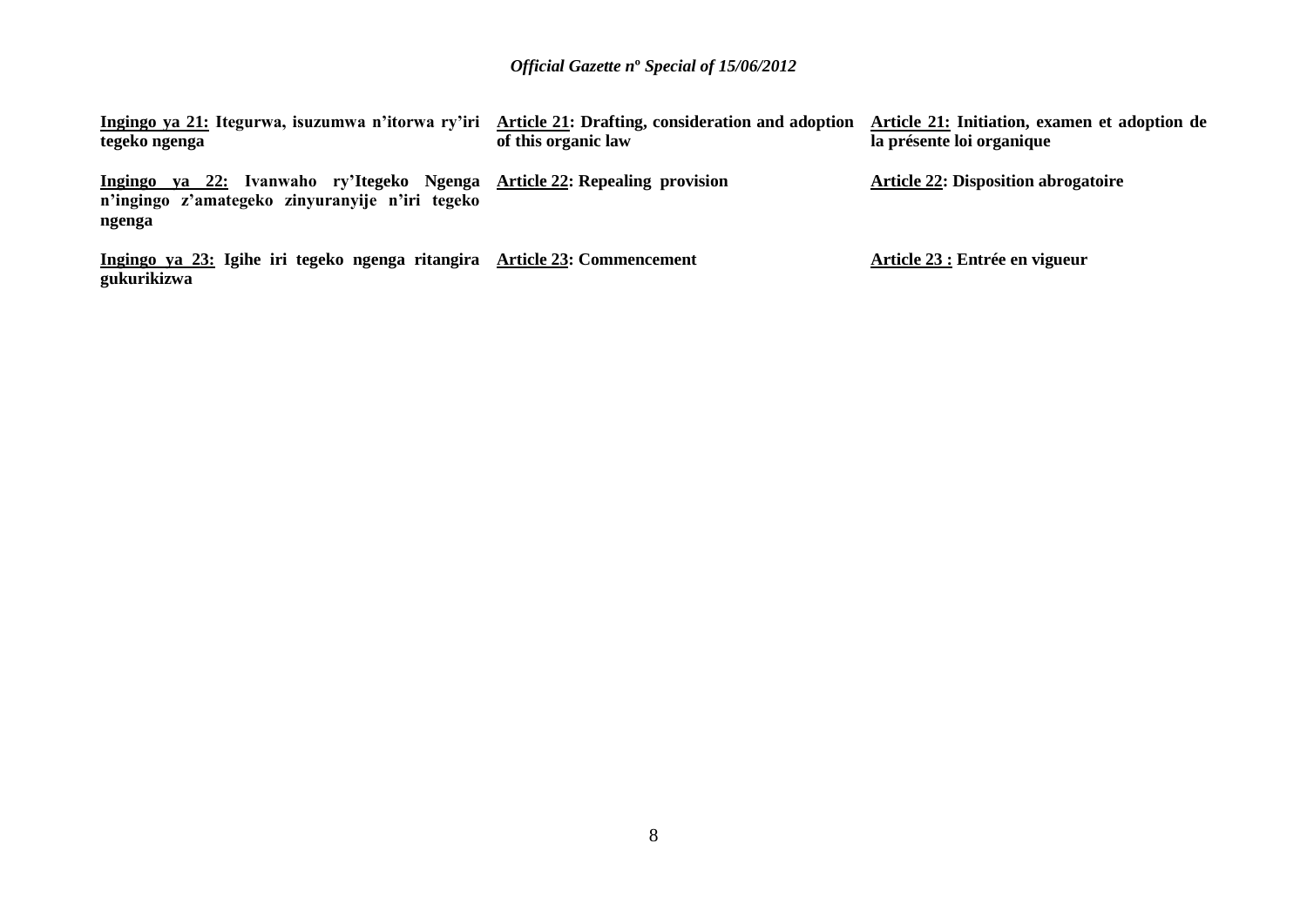| ITEGEKO NGENGA N°04/2012/OL RYO KUWA<br>RIKURAHO INKIKO GACACA,<br>15/06/2012<br>RIKANAGENA UBURYO BWO GUKEMURA<br><b>IBIBAZO BYARI MU BUBASHA BWAZO</b>                                                                                                                                                                    | ORGANIC LAW N°04/2012/OL OF 15/06/2012 LOI ORGANIQUE N°04/2012/OL DU<br>TERMINATING GACACA COURTS<br><b>AND</b><br><b>DETERMINING</b><br><b>MECHANISMS</b><br>SOLVING ISSUES WHICH WERE UNDER<br><b>THEIR JURISDICTION</b> | 15/06/2012 PORTANT SUPPRESSION DES<br>FOR JURIDICTIONS GACACA ET FIXANT<br>LES MECANISMES DE RESOLUTION<br>DES LITIGES QUI ETAIENT DE LEUR<br><b>COMPETENCE</b>                                                           |
|-----------------------------------------------------------------------------------------------------------------------------------------------------------------------------------------------------------------------------------------------------------------------------------------------------------------------------|----------------------------------------------------------------------------------------------------------------------------------------------------------------------------------------------------------------------------|---------------------------------------------------------------------------------------------------------------------------------------------------------------------------------------------------------------------------|
| <b>Twebwe KAGAME Paul,</b><br>Perezida wa Repubulika;                                                                                                                                                                                                                                                                       | We, KAGAME Paul,<br>President of the Republic;                                                                                                                                                                             | <b>Nous, KAGAME Paul,</b><br>Président de la République;                                                                                                                                                                  |
| INTEKO ISHINGA AMATEGEKO YEMEJE,<br>NONE NATWE DUHAMIJE, DUTANGAJE<br>ITEGEKO NGENGA RITEYE RITYA KANDI<br>DUTEGETSE KO RYANDIKWA MU IGAZETI<br>YA LETA YA REPUBULIKA Y'U RWANDA                                                                                                                                            | THE PARLIAMENT HAS ADOPTED AND<br><b>PROMULGATE</b><br>WE<br>SANCTION,<br><b>THE</b><br>FOLLOWING ORGANIC LAW AND ORDER<br>IT BE PUBLISHED IN THE OFFICIAL<br><b>GAZETTE OF THE REPUBLIC OF RWANDA</b>                     | LE PARLEMENT A ADOPTE ET NOUS<br>SANCTIONNONS, PROMULGUONS LA<br>LOI ORGANIQUE DONT LA TENEUR<br>SUIT ET ORDONNONS QU'ELLE SOIT<br>PUBLIEE AU JOURNAL OFFICIEL DE LA<br><b>REPUBLIQUE DU RWANDA</b>                       |
|                                                                                                                                                                                                                                                                                                                             |                                                                                                                                                                                                                            |                                                                                                                                                                                                                           |
| <b>INTEKO ISHINGA AMATEGEKO:</b>                                                                                                                                                                                                                                                                                            | THE PARLIAMENT:                                                                                                                                                                                                            | <b>LE PARLEMENT:</b>                                                                                                                                                                                                      |
| Umutwe w'Abadepite, mu nama yawo yo kuwa 05<br>Kamena 2012;                                                                                                                                                                                                                                                                 | The Chamber of Deputies, in its session of 05 June<br>2012;                                                                                                                                                                | La Chambre des Députés, en sa séance du 05<br>juin 2012;                                                                                                                                                                  |
| Umutwe wa Sena, mu nama yawo yo kuwa 16 Gicurasi<br>2012;                                                                                                                                                                                                                                                                   | The Senate, in its session of 16 May 2012;                                                                                                                                                                                 | Le Sénat, en sa séance du 16 mai 2012;                                                                                                                                                                                    |
| Ishingiye ku Itegeko Nshinga rya Repubulika y'u<br>Rwanda ryo kuwa 04 Kamena 2003 nk'uko<br>ryavuguruwe kugeza ubu, cyane cyane mu ngingo<br>zaryo, iya 62, iya 66, iya 67, iya 88, iya 89, iya 90, iya<br>92, iya 93, iya 94, iya 95, iya 108, iya 143, iya 150,<br>iya 151, iya 152, iya 153, iya 159, iya 179 n'iya 201; | Pursuant to the Constitution of the Republic of<br>Rwanda of 04 June 2003 as amended to date,<br>especially in Articles 62, 66, 67, 88, 89, 90, 92, 93,<br>94, 95, 108, 143, 150, 151, 152, 153, 159, 179 and 201;         | Vu la Constitution de la République du Rwanda<br>du 04 juin 2003 telle que révisée à ce jour,<br>spécialement en ses articles 62, 66, 67, 88, 89,<br>90, 92, 93, 94, 95, 108, 143, 150, 151, 152, 153,<br>159,179 et 201; |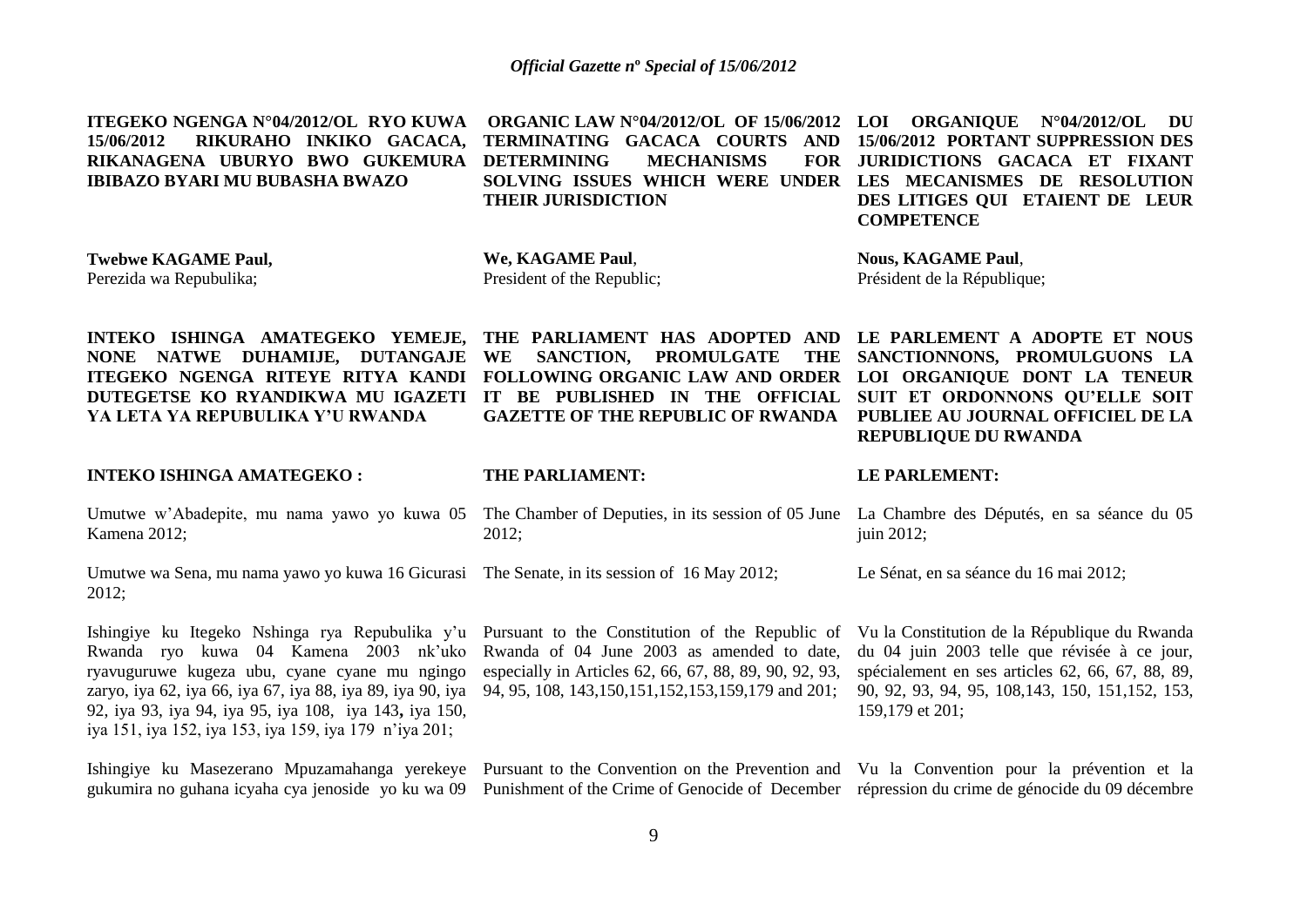Ukuboza 1948, nk'uko yemejwe n'Itegeko–teka 9, 1948 as ratified by the Decree-law n° 8/75 of 1948, telle que ratifiée par le Décret-loi n° 8/75 n°08/75 ryo ku wa 12/02/1975;

Ishingiye ku Masezerano Mpuzamahanga yerekeye ukudasaza kw"ibyaha by"intambara n"ibyaha byibasiye inyokomuntu yo kuwa 26 Ugushyingo 1968, nk"uko yemejwe n"Itegeko– teka n° 8/75 ryo ku wa 12/02/1975;

Isubiye ku Itegeko Ngenga n° 16/2004 ryo kuwa Having reviewed Organic Law n° 16/2004 of Revu la Loi Organique n° 16/2004 du 19/06/2004 rigena imiterere, ububasha n"imikorere by"Inkiko Gacaca zishinzwe gukurikirana no gucira imanza abakoze ibyaha bya jenoside n"ibindi byaha byibasiye inyokomuntu byakozwe hagati y"itariki ya mbere Ukwakira 1990 n'iya 31 ukuboza 1994 nk"uko ryahinduwe kandi ryujujwe kugeza ubu;

12/02/1975;

Pursuant to the Convention on the Non-Applicability of Statutory Limitations to War Crimes and Crimes Against Humanity of 26 November 1968, as ratified by the Decree-law n°8/75 of 12/02/1975;

du 12/02/1975;

Vu la Convention sur l'imprescriptibilité des crimes de guerre et des crimes contre l'humanité, du 26 novembre 1968, telle que ratifiée par le Décret-loi n° 8/75 du 12/02/1975;

19/06/2004 establishing the organization, 19/06/2004 portant organisation, compétence et competence and functioning of Gacaca Courts fonctionnement des Juridictions Gacaca charged with prosecuting and trying the perpetrators of the crime of genocide and other constitutifs du crime de génocide et d"autres crimes against humanity, committed between October 1, 1990 and December 31, 1994, as octobre 1990 et le 31 décembre 1994 telle que modified and complemented to date;

chargées des poursuites et du jugement des actes crimes contre l'humanité commis entre le 1<sup>er</sup> modifiée et complétée à ce jour;

#### **YEMEJE:**

#### **UMUTWE WA MBERE: INGINGO RUSANGE**

#### **Ingingo ya mbere: Icyo iri tegeko ngenga rigamije**

Iri tegeko ngenga rigamije gukuraho Inkiko Gacaca zishinzwe gukurikirana no gucira imanza abakoze icyaha cya Jenoside yakorewe Abatutsi n"ibindi byaha byibasiye inyokomuntu byakozwe hagati y"itariki ya mbere Ukwakira 1990 n'iya 31 Ukuboza 1994.

#### **ADOPTS:**

#### **CHAPTER ONE: GENERAL PROVISIONS**

#### **Article One: Purpose of this Organic Law**

This Organic Law terminates Gacaca Courts charged with prosecuting and trying persons accused of the crime of genocide perpetrated against Tutsi and other crimes against humanity committed between October 1, 1990 and December commis entre le  $1<sup>er</sup>$  octobre 1990 et le 31 31, 1994.

#### **ADOPTE:**

#### **CHAPITRE PREMIER : DISPOSITIONS GENERALES**

# **Article premier: Objet de la présente loi organique**

La présente loi organique porte suppression des juridictions Gacaca chargées des poursuites et du jugement des infractions constitutives du crime de génocide et d"autres crimes contre l"humanité décembre 1994.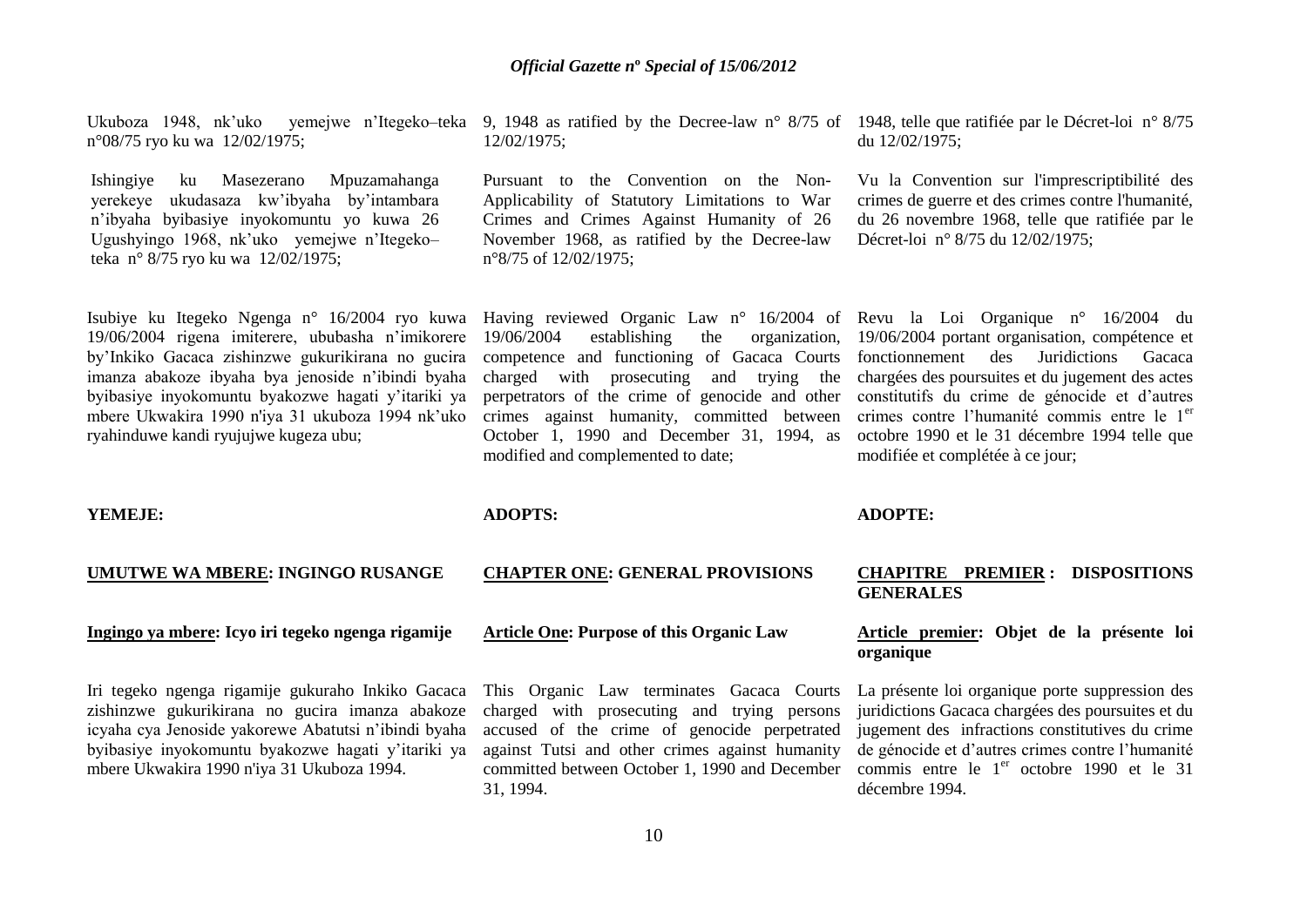Rigamije kandi kugena uburyo bwo gukemura ibibazo byari mu bubasha bwazo byagaragara ko bitakemuwe n"ibindi byavuka nyuma.

#### **Ingingo ya 2: Ivanwaho ry'Inkiko Gacaca**

Inkiko Gacaca zishinzwe gukurikirana no gucira imanza abakoze icyaha cya jenoside yakorewe Abatutsi n"ibindi byaha byibasiye inyokomuntu byakozwe hagati y"itariki ya mbere Ukwakira 1990 n'iya 31 Ukuboza 1994 zivanyweho.

# **UMUTWE WA II: IKURIKIRANWA, CHAPTER II: PROSECUTION, HEARING IBURANISHA N'IRANGIZWA RY'IMANZA AND THE EXECUTION OF JUDGMENTS ON ZEREKERANYE N'ICYAHA CYA JENOSIDE THE CRIME OF GENOCIDE PERPETRATED YAKOREWE ABATUTSI N'IBINDI BYAHA AGAINST TUTSI AND OTHER CRIMES GENOCIDE PERPETRE CONTRE LES BYIBASIYE INYOKOMUNTU**

**Icyiciro cya mbere: Ikurikiranwa n'ihanwa ry'ibikorwa bigize icyaha cya Jenoside yakorewe Abatutsi n'ibindi byaha byibasiye inyokomuntu**

# **Ingingo ya 3 : Amategeko agenga ikurikiranwa n'ihanwa ry'ibikorwa bigize icyaha cya Jenoside yakorewe Abatutsi n'ibindi byaha byibasiye inyokomuntu**

Ikurikiranwa n"ihanwa ry"ibikorwa bigize icyaha cya Jenoside yakorewe Abatutsi n"ibindi byaha byibasiye inyokomuntu byakozwe hagati y"itariki ya mbere Ukwakira 1990 n'iya 31 Ukuboza 1994 byari bisanzwe which were committed between October 1, 1990 commis entre le 1<sup>er</sup> octobre 1990 et le 31

It also determines mechanism of solving pending issues that were under their jurisdiction and any issues, which may rise after.

#### **Article 2: Termination of the Gacaca Courts**

Gacaca Courts charged with prosecuting and trying persons accused of the crime of genocide perpetrated against Tutsi and other crimes against crime de génocide et d"autres crimes contre humanity committed between October 1, 1990 and l'humanité commis entre le 1<sup>er</sup> octobre 1990 et le December 31, 1994, are hereby terminated.

# **AGAINST HUMANITY**

**Section One: Prosecution and punishment of acts constituting the crime of Genocide actes constitutifs du crime de génocide perpetrated against Tutsi and other crimes against humanity**

**Article 3: Laws governing the prosecution and punishment of acts constituting the crime of Genocide perpetrated against Tutsi and other crimes against humanity** 

The prosecution and constituting the crime of genocide perpetrated against Tutsi and other crimes against humanity les Tutsi et d"autres crimes contre l"humanité

Elle détermine également les mécanismes de résolution des litiges pendants qui relevaient de leur compétence et ceux qui pourraient survenir après.

# **Article 2 : Suppression des juridictions Gacaca**

Les Juridictions Gacaca chargées des poursuites et du jugement des infractions constitutives du 31 décembre 1994 sont supprimées.

**CHAPITRE II: POURSUITE, JUGEMENT ET EXECUTION DES DECISIONS EN RAPPORT AVEC LE CRIME DE TUTSI ET D'AUTRES CRIMES CONTRE L'HUMANITE**

**Section première : Poursuite et répression des perpétré contre les Tutsi et d'autres crimes contre l'humanité**

**Article 3: Lois régissant la poursuite et la répression des actes constitutifs du crime de Génocide perpétré contre les Tutsi et d'autres crimes contre l'humanité** 

La poursuite et la répression des actes constitutifs du crime de génocide perpétré contre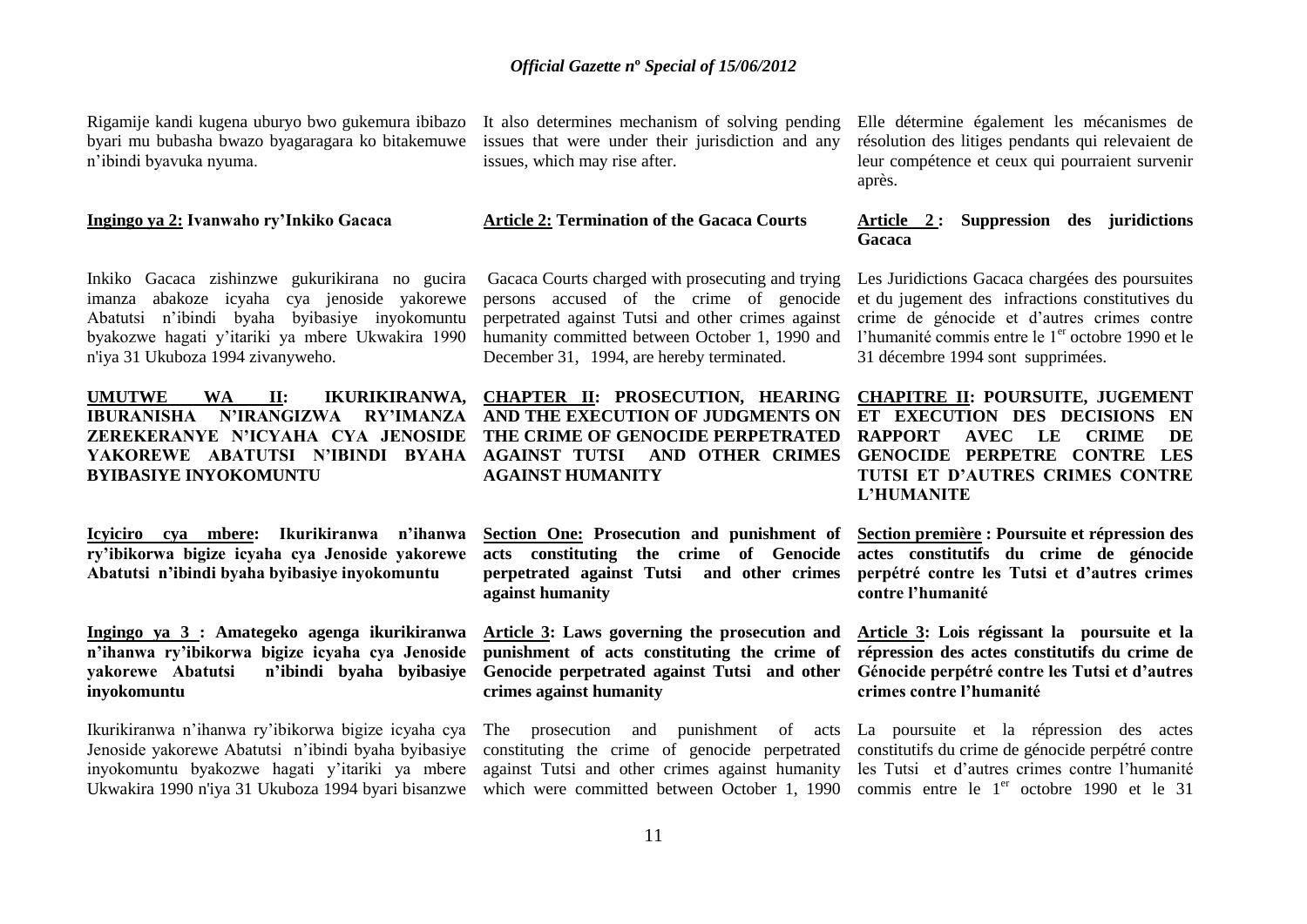biburanishwa n"Inkiko Gacaca, bikorwa n"inzego zibifitiye ububasha hakurikijwe amategeko asanzweho mu ikurikirana n"ihana ry"ibyaha.

Icyakora, gukurikirana indishyi zikomoka ku cyaha However, filing a civil case for damages resulting cya Jenoside yakorewe Abatutsi n"ibindi byaha from the crime of genocide perpetrated against byibasiye inyokomuntu byakozwe hagati y"itariki ya Tutsi and other crimes against humanity committed mbere Ukwakira 1990 n'iya 31 Ukuboza 1994 between October 1, 1990 and December 31, 1994 bigengwa n"itegeko.

# Ingingo ya 4: Ibikorwa bigize icyaha cya Jenoside Article 4: Acts constituting the crime of genocide Article 4: Actes constitutifs du crime de **yakorewe Abatutsi n'ibindi byaha byibasiye perpetrated against Tutsi and other crimes inyokomuntu biri mu bubasha bw'Urukiko Rwisumbuye**

Ibyaha bivugwa mu duce dukurikira biburanishwa ku rwego rwa mbere n"Urukiko Rwisumbuye:

- 1° ibyaha cyangwa ibikorwa by"ubufatanyacyaha bigamije gucura umugambi, gutegura, gushishikariza abandi, kugenzura no kuyobora jenoside cyangwa ibindi byaha byibasiye inyokomuntu, byakozwe n"umuntu hamwe n"ibyitso bye;
- 2° ibikorwa bigize icyaha cya Jenoside yakorewe Abatutsi n"ibindi byaha byibasiye inyokomuntu byakozwe hagati y"itariki ya mbere Ukwakira 1990 n'iya 31 Ukuboza 1994 byakozwe n"umuntu wari icyo gihe mu nzego z"ubuyobozi ku rwego rw"Igihugu n"urwa Perefegitura

and December 31, 1994 in the jurisdiction of Gacaca Courts shall be exercised by competent organs according to laws in force applicable in these matters.

shall be determined by a law.

**against humanity within the jurisdiction of the Intermediate Court**

The following offences shall be tried at the first Les infractions énumérées ci-après sont jugées instance by the Intermediate Court:

- 1° offenses or criminal participation acts aimed at planning, organising, inciting, supervising and leading the crime of genocide or other crimes against humanity, committed by a person with his/her accomplices;
- 2° acts constituting the crime of genocide perpetrated against Tutsi and other crimes against humanity committed between October 1, 1990 and December 31, 1994 by a person who, at that time, was in the organs of leadership, at national and prefecture levels

décembre 1994 qui étaient de la compétence des Juridictions Gacaca sont exercées par les organes compétents conformément aux lois en vigueur applicables en la matière.

Toutefois, l"exercice d"une action civile en réclamation des dommages résultant du crime de génocide perpétré contre les Tutsi et d"autres crimes contre l'humanité commis entre le 1<sup>er</sup> octobre 1990 et le 31 décembre 1994 est régi par une loi.

# **génocide perpétré contre les Tutsi et autres crimes contre l'humanité qui sont de la compétence du Tribunal de Grande Instance**

au premier degré par le Tribunal de Grande Instance:

- 1° les infractions ou les actes de participation criminelle visant la planification, l'organisation, l'incitation, la supervision et l"encadrement du crime de génocide ou d"autres crimes contre l"humanité commis par une personne ainsi que ses complices ;
- 2° les actes constitutifs du crime de génocide perpétré contre les Tutsi et d"autres crimes contre l"humanité commis entre le 1 er octobre 1990 et le 31décembre 1994 par une personne qui, à cette époque, faisait partie des instances dirigeantes aux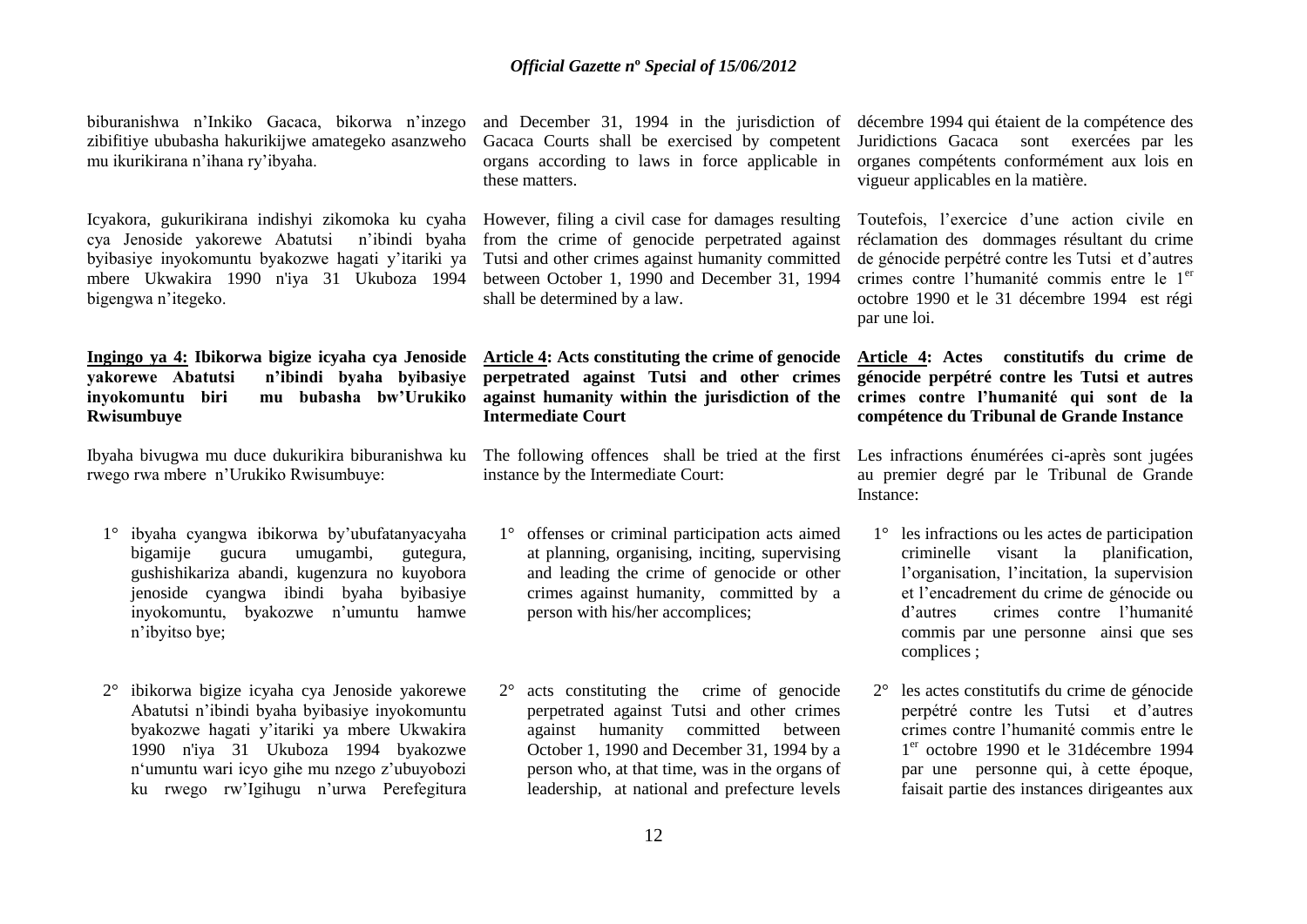n"ibyitso bye.

with his/her accomplices.

# **yakorewe Abatutsi n'ibindi byaha byibasiye inyokomuntu biri mu bubasha bw'Urukiko rw'Ibanze**

Ibyaha bivugwa mu duce dukurikira biburanishwa ku rwego rwa mbere n"Urukiko rw"Ibanze :

- 1° Ibyaha bigize icyaha cya Jenoside yakorewe Abatutsi n"ibindi byaha byibasiye inyokomuntu byakozwe hagati y"itariki ya mbere Ukwakira 1990 n'iya 31 Ukuboza 1994 n"umuntu wari icyo gihe mu nzego z"ubuyobozi ku rwego rwa Superefegitura cyangwa urwa Komini: mu nzego z"ubutegetsi bwa Leta, mu mashyaka ya politiki, muri Polisi ya Komini, mu madini cyangwa mu mitwe yitwara gisirikari ku buryo butemewe n"amategeko cyangwa woheje abandi kubikora, hamwe n"ibyitso bye;
- 2° ibikorwa byo gusambanya undi ku gahato cyangwa kwangiza imyanya ndangagitsina, byakozwe n"umuntu hamwe n"ibyitso bye;
- 3° ubwicanyi;
- 4° ibikorwa by"iyicarubozo;
- 5° ibikorwa by"ubushinyaguzi ku murambo;

**Ingingo ya 5 : Ibikorwa bigize icyaha cya Jenoside Article 5: Acts constituting the crime of genocide Article 5 : Actes constitutifs du crime de perpetrated against Tutsi and other crimes against humanity which are in the jurisdiction of crimes contre l'humanité qui sont de la the Primary Court**

> The following offences shall be tried at the first Les infractions énumérées ci-après sont jugées instance by the Primary Court:

- 1° acts constituting the crime of genocide perpetrated against Tutsi and other crimes against humanity committed between October 1, 1990 and December 31, 1994 by a person who, at that time, was in the organs of leadership at sub-prefecture or commune level : in public administration, political parties, communal police, religious denominations, or illegal militia groups or encouraged other people to commit them, with his/her accomplices;
- 2° acts of rape or sexual torture, committed by a person with his/her accomplices;
- 3° homicide;
- 4° acts of torture;
- 5° dehumanising acts on a corpse;

niveaux national et préfectoral ainsi que ses complices.

# **génocide perpétré contre les Tutsi et d'autres compétence du Tribunal de Base**

au premier degré par le Tribunal de Base:

- 1° les actes constitutifs du crime de génocide perpétré contre les Tutsi et d"autres crimes contre l"humanité commis entre le 1<sup>er</sup> octobre 1990 et le 31 décembre 1994 par une personne qui, à cette époque, faisait partie des instances dirigeantes au niveau sous- préfectoral ou communal : dans les instances administratives de l"Etat, les partis politiques, la police communale, les confessions religieuses ou les milices ou qui a encouragé les autres à les commettre, ainsi que ses complices;
- 2° les actes de viol ou de tortures sexuelles commis par une personne ainsi que ses complices;
- 3° l"homicide ;
- 4° actes de tortures ;
- 5° actes dégradants sur un cadavre;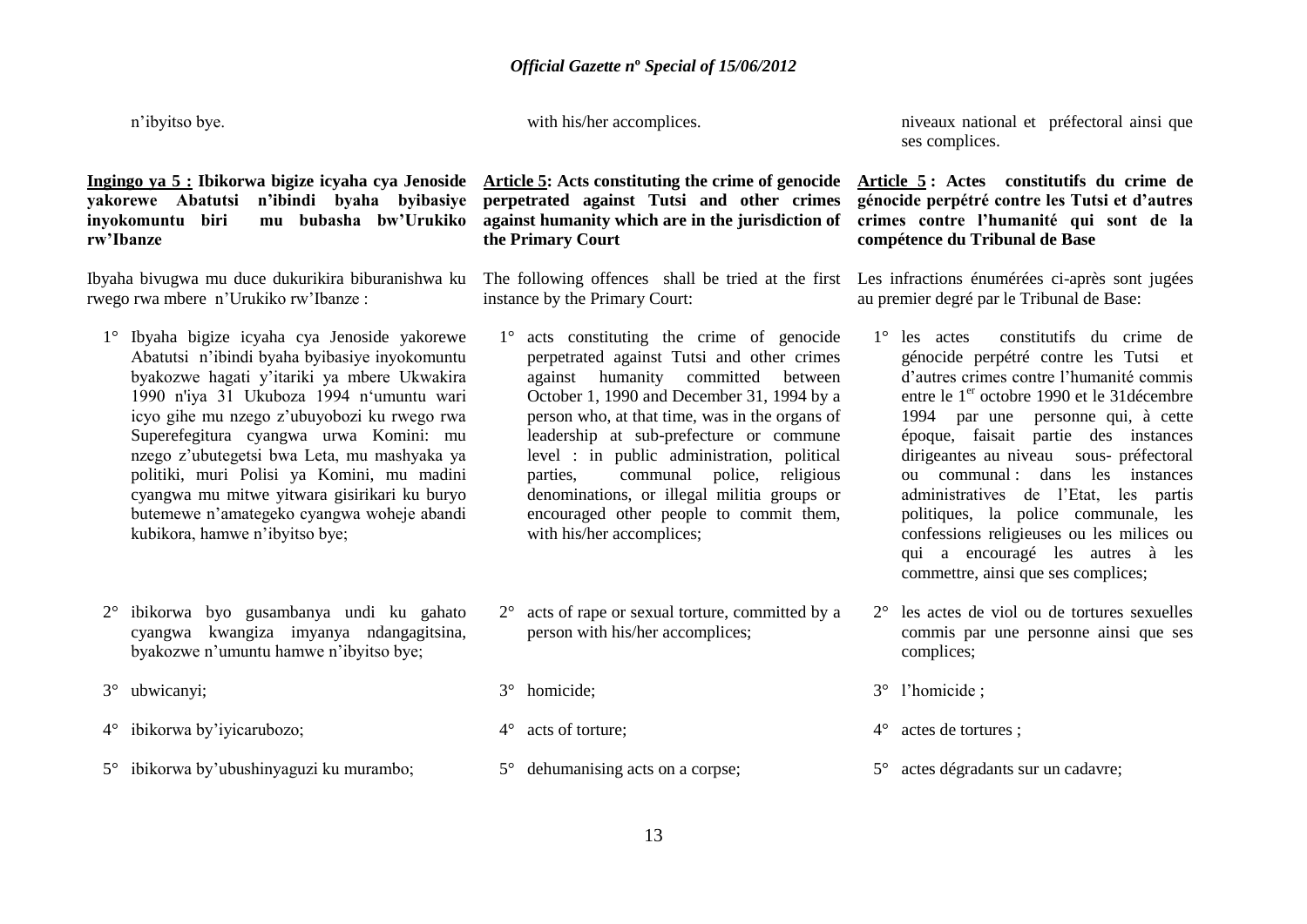- 6° ibikorwa byo kugirira nabi abandi bikabije bikabaviramo gupfa;
- 7° ibikorwa byo gukomeretsa umuntu cyangwa kumugirira nabi bikabije hagambiriwe kumwica kabone nubwo umugambi wo kwica utagezweho;
- 8° ibindi byaha byakorewe abantu bitagambiriye kwica.

# **Ingingo ya 6 Ibikorwa bigize icyaha cya Jenoside Article 6: Acts constituting the crime of yakorewe Abatutsi n'ibindi byaha byibasiye Genocide perpetrated against Tutsi and other inyokomuntu biri mu bubasha bwa Komite crimes against humanity within the jurisdiction y'Abunzi**

batuye cyangwa babarizwa, ibyaha byerekeye gusahura cyangwa konona umutungo, hagati y"itariki ya mbere Ukwakira 1990 n'iya 31 Ukuboza 1994 byari bisanzwe biri mu bubasha December 31, 1994, which were within the bw"inkiko Gacaca, biburanishwa na Komite z"Abunzi hakurikijwe amategeko agenga imikorere y"izo komite, byaba byarakozwe n"abasivili, abajandarume cyangwa abasirikare. Abasahuye cyangwa abangije umutungo bategekwa kuwishyura.

# **Ingingo ya 7: Ibikorwa bigize icyaha cya Jenoside yakorewe Abatutsi n'ibindi byaha byibasiye genocide perpetrated against Tutsi and other inyokomuntu byakozwe n'umuntu umusirikare cyangwa umujandarume**

Ibikorwa bigize icyaha cya Jenoside yakorewe Acts constituting the crime of genocide perpetrated Les actes constitutifs du crime de génocide Abatutsi n'ibindi byaha byibasiye inyokomuntu against Tutsi and other crimes against humanity perpétré contre les Tutsi et d'autres crimes

- 6° serious attacks against others causing death ;
- 7° causing injuries or committing other serious attacks against people, with intention to kill them, even if the objective was not accomplished;
- 8° other criminal acts against persons without any intention of killing.

# **of Mediation Committee**

Hatitawe ku gaciro k'ikiburanwa n'aho ababuranyi Notwithstanding of the value of the subject matter and the address of the parties to proceedings, by a ko are offences related to looting and damaging of property committed between October 1, 1990 and jurisdiction of Gacaca Courts shall be tried by the Mediation Committees applying laws governing these committees regardless that they were committed by civilians, *gendarmes* or soldiers. Offenders shall be ordered to pay compensation.

> **Article 7: Acts constituting the crime of crimes against humanity committed by a person who was a soldier or a gendarme**

- 6° atteintes graves contre les personnes ayant entraîné la mort ;
- 7° blessures ou autres violences graves dans l'intention de donner la mort quand bien même ce but n"a pas été atteint;
- 8° d"autres actes criminels commis contre des personnes, sans intention de donner la mort.

# **Article 6 : Actes constitutifs du crime de Génocide perpétré contre les Tutsi et d'autres crimes contre l'humanité qui sont de la compétence du Comité de Conciliateurs**

Nonobstant la valeur de l"objet du litige et l"adresse des parties, le pillage ou l'endommagement des biens commis entre le 1<sup>er</sup> octobre 1990 et le 31 décembre 1994, qui étaient de la compétence des Juridictions Gacaca, relèvent de la compétence des Comités de Conciliateurs qui appliquent les lois régissant ces comités sans tenir en considération qu"ils soient commis par les civils, les gendarmes ou les militaires. Les auteurs sont sanctionnés de la restitution.

# **Article 7: Actes constitutifs du crime de génocide perpétré contre les Tutsi et d'autres crimes contre l'humanité commis par une personne qui était militaire ou gendarme**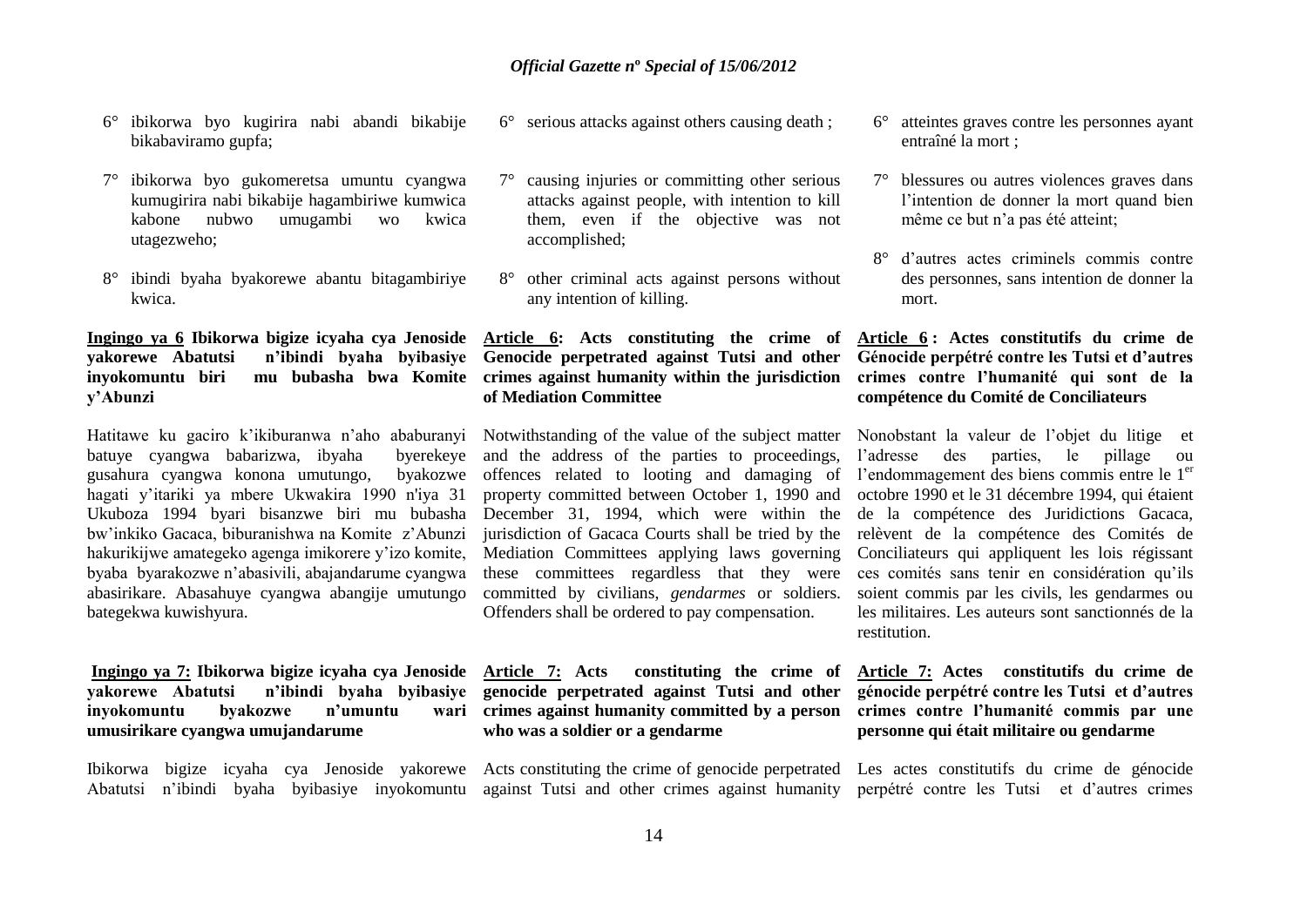byakozwe n"umusirikare cyangwa umujandarume, hagati y"itariki ya mbere Ukwakira 1990 n'iya 31 Ukuboza 1994 byari bisanzwe biburanishwa n"Inkiko Gacaca bitarebana no gusahura no konona imitungo biburanishwa ku rwego rwa mbere n"Urukiko rwa Gisirikare.

#### **Ingingo ya 8: Iburanishwa ry'uwari warakatiwe n'Inkiko Gacaca wohererejwe u Rwanda**

Umuntu wohererejwe u Rwanda cy"amahanga kugira ngo aburanishwe, yari yarakatiwe n'Inkiko Gacaca, aburanishwa n'urukiko rubifitiye by a competent court as provided by this Organic ububasha nk"uko biteganywa n"iri tegeko ngenga.

Icyakora, icyemezo cyari cyaramufatiwe n"Inkiko Gacaca kibanza guteshwa agaciro n"urwo rukiko.

# **Ingingo ya 9: Isubirishamo ry'urubanza rwaciwe Article 9: Opposition against a judgment Article 9: Opposition à un jugement rendu n'Urukiko Gacaca uregwa atari mu gihugu**

Iyo umuntu yarezwe, akaburanishwa n"Urukiko Gacaca, agahamwa n"icyaha ari mu mahanga, agarutse kandi bikaba bigaragara ko atari yaratorotse ubutabera ashobora gusubirishamo urubanza rwaciwe adahari mu rukiko rufite ububasha bwo kuburanisha icyo cyaha nk"uko biteganywa n"iri tegeko ngenga.

Umuntu usubirishamo urubanza abikora mu gihe A person who wishes to file opposition must do so La personne qui veut former opposition doit le

October 1, 1990 and December 31, 1994, which were within the jurisdiction of Gacaca Courts but not relating to looting and damaging property shall be tried at the first instance by the Military Tribunal.

# **Article 8: Trial of an extradited person sentenced by Gacaca Courts**

A person extradited to be tried in Rwanda and who has been sentenced by Gacaca Courts shall be tried Law.

> However, the decision of the Gacaca Court shall first be nullified by that court.

# **rendered by a Gacaca Court while the offender par une Juridiction Gacaca le défendeur was abroad**

If a person was sued, tried and sentenced by a Gacaca Court while abroad, returns and it is found that he/she did not have intention to escape justice, he/she may file an opposition before a competent court which has jurisdiction to try that offence as provided by this Organic Law.

kitarenze amezi abiri (2) kuva ageze mu Gihugu kandi within two (2) months from the date he/she returns faire dans un délai de deux (2) mois depuis son

committed by a soldier or a gendarme between contre l"humanité commis par un militaire ou un gendarme entre le  $1<sup>er</sup>$  octobre 1990 et le 31 décembre 1994 qui étaient de la compétence des juridictions Gacaca sont jugées au premier degré par le Tribunal Militaire sauf ceux relatifs au pillage et à la destruction des biens.

#### **Article 8 : Jugement d'une personne extradée condamnée par les Juridictions Gacaca**

La personne extradée au Rwanda pour y' être jugée et qui avait été jugée par les Juridictions Gacaca, sera jugée par une juridiction compétente tel que prévu par la présente loi organique.

Cependant, la décision de la Juridiction Gacaca doit d"abord être annulée d"office par cette juridiction.

# **étant à l'étranger**

Lorsqu'une personne qui, alors qu'elle se trouvait à l"étranger, a été accusée, jugée et condamnée par une Juridiction Gacaca, mais qu"il est prouvé qu"elle n"avait pas l"intention d"échapper à la justice, regagne le pays, elle peut former opposition devant une juridiction compétente tel que prévu par la présente loi organique.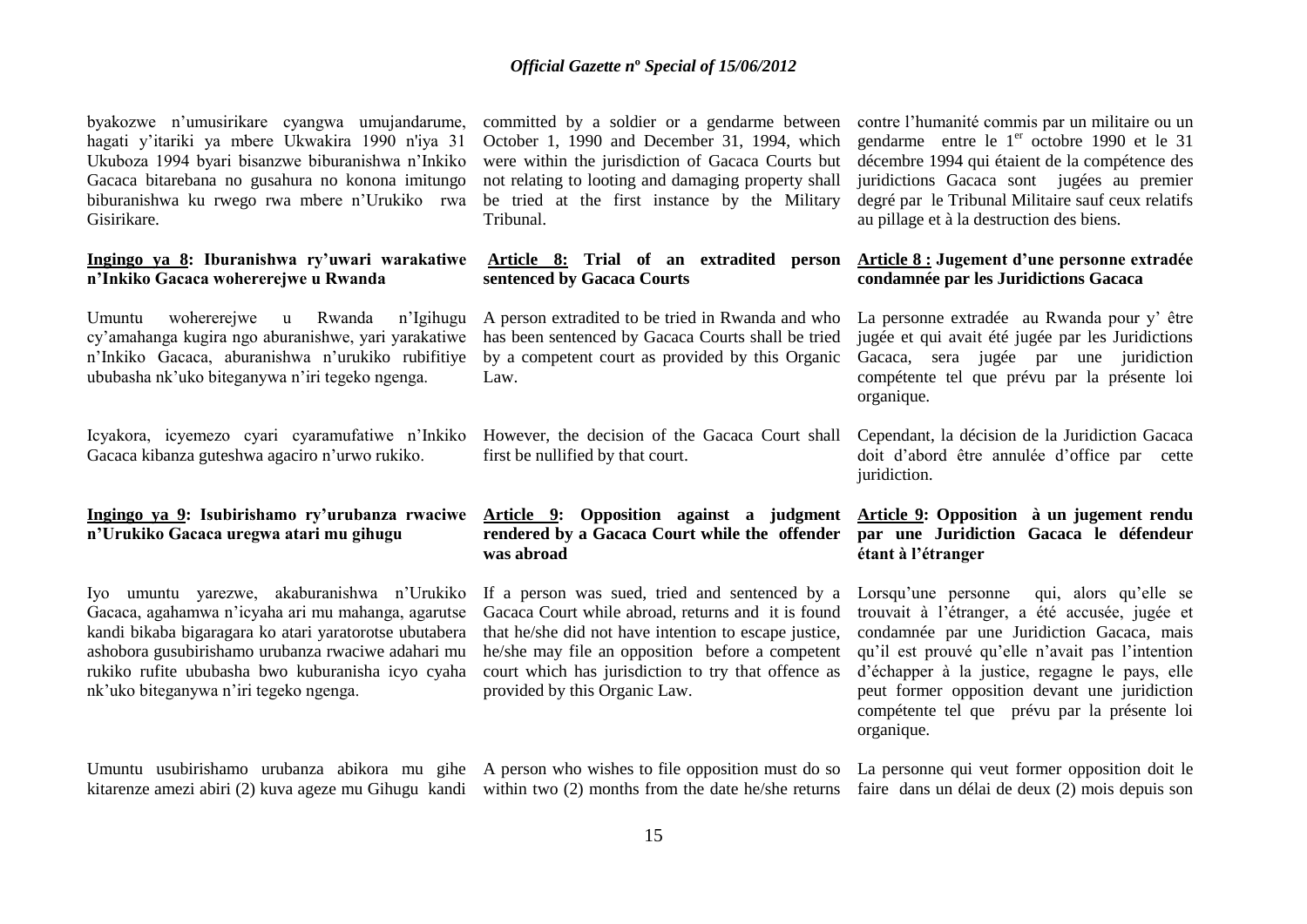akurikiranwa adafunze kuri icyo cyaha kugeza in the country and shall remain free until found retour dans le pays et elle reste en liberté au hafashwe icyemezo kimuhamya icyaha cyangwa guilty or not guilty. kimugira umwere.

Muri iyi ngingo, "gutoroka ubutabera" bisobanura For the purpose of this Article, "escaping justice" kuba umuntu yaravuye mu gihugu yaratangiye gukurikiranwa n"ubutabera haba mu Bugenzacyaha, mu Bushinjacyaha cyangwa mu Nkiko Gacaca.

#### **Ingingo ya 10: Isubirishamo ingingo nshya Article 10: Application for review of a judgment Article 10: Recours en révision contre un ry'urubanza rwaciwe n'Urukiko Gacaca**

Urubanza rwaciwe n'Urukiko Gacaca rushobora A judgment rendered by a Gacaca Court may be Un jugement rendu par une Juridiction Gacaca gusubirishwamo ingingo nshya mu rukiko rubifitiye reviewed by a competent court due to one (1) of ububasha hakurikijwe ibiteganywa n"iri tegeko ngenga the following reasons: kubera imwe (1) mu mpamvu zikurikira :

- 1° iyo umuntu yari yarahamijwe icyaha cy"ubwicanyi n"urubanza rwabaye ndakuka rwaciwe n"Urukiko Gacaca, nyuma uwo bamushinje ko yishe akaza kuboneka;
- 2° iyo umuntu yari yarahamijwe icyaha cy"ubwicanyi n"urubanza rwabaye ndakuka rwaciwe n"Urukiko Gacaca kandi ari icyo cyaha cyonyine cyamuhamye, nyuma hakaboneka urundi rubanza rwahamije undi muntu icyo cyaha cyonyine gusa kandi nta bufatanyacyaha buri hagati ya bombi;
- 3° iyo umuntu yari waragizwe umwere mu rubanza rwabaye ndakuka rwaciwe n"Urukiko Gacaca, nyuma bikaza kugaragara ku buryo

means leaving the country after investigation has started either by the Judicial Police, the Public Prosecution or a Gacaca Court.

# **rendered by a Gacaca Court**

- 1° if a person is convicted of homicide by a Gacaca Court final judgment and after the person alleged to have been killed is found alive;
- 2° if a person is definitively convicted of homicide by a Gacaca Court and it is the only crime to which he/she is convicted, and later another person is convicted of the same crime where there is no complicity between the two;
- 3° if, after a person has been acquitted by a Gacaca Court final judgment, it is found beyond reasonable doubt that there is

moment des poursuites jusqu"à ce qu"elle soit reconnue coupable ou non.

Au sens du présent article, "échapper à la justice" s'entend du fait qu'une personne ait quitté le pays après le début des poursuites soit par la Police Judiciaire, l"Organe National de Poursuite ou par une Juridiction Gacaca.

# **jugement rendu par une Juridiction Gacaca**

peut faire objet de recours en révision auprès d"une juridiction compétente dans l"un (1) des cas suivants:

- 1° lorsque, après une condamnation définitive par une juridiction Gacaca pour homicide, la personne prétendue victime est retrouvée vivante ;
- 2° lorsque qu"il y a eu condamnation définitive d'une personne par une juridiction Gacaca pour seul chef d"accusation l"infraction d"homicide, et que par la suite une autre personne se trouve condamnée pour la seule et même infraction sans qu"il y ait complicité entre les deux ;
- 3° lorsque, après une décision définitive d"acquittement par une juridiction Gacaca, il est constaté au delà de tout doute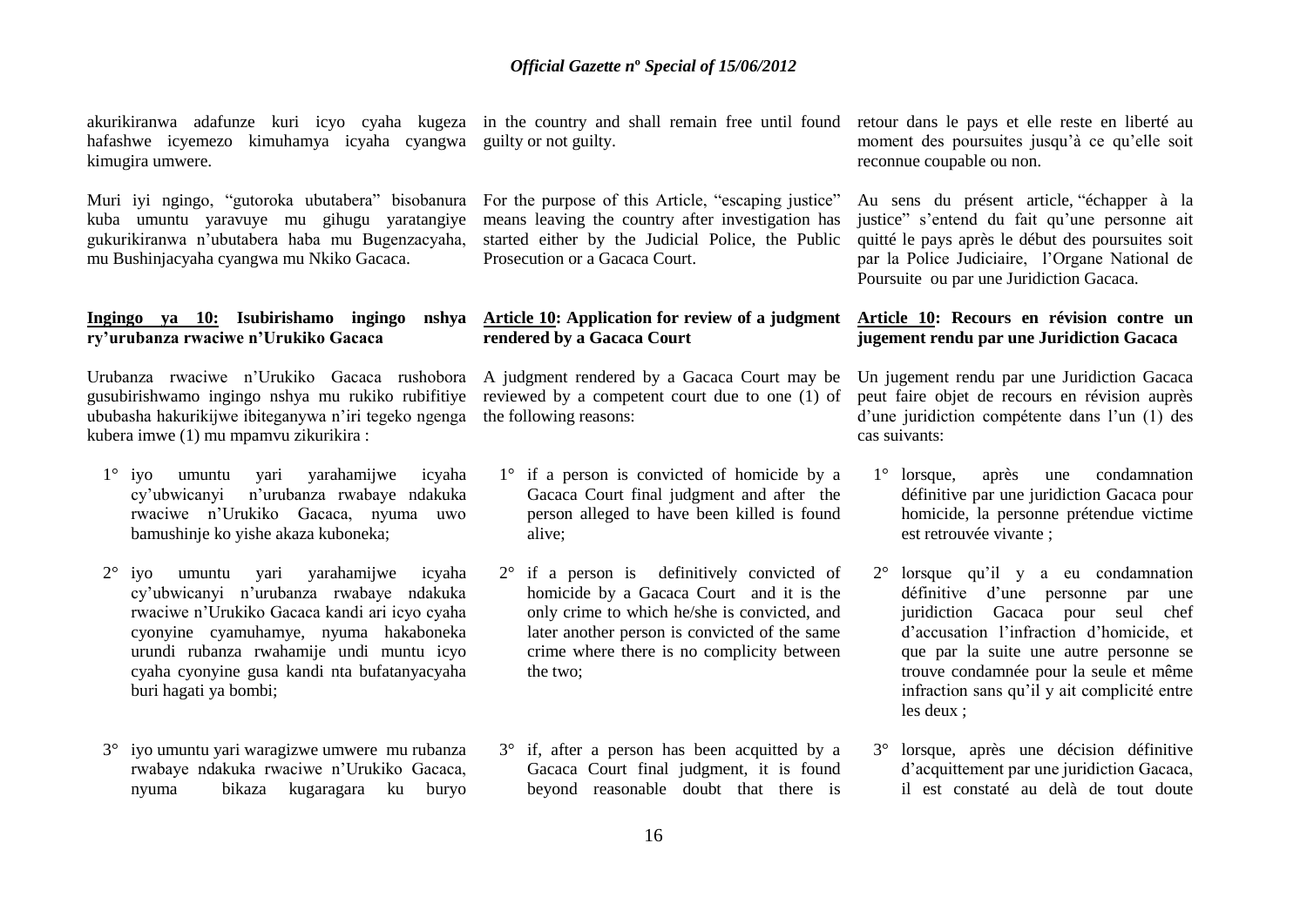budashidikanywa ko hari amakuru yari yaratanzwe mu gihe cy"ikusanyamakuru, atari yaramenyekanye mu gihe cy"iburanisha kandi nyamara agaragaza uruhare rwe;

4° iyo umuntu yahamijwe icyaha n"Urukiko Gacaca cyangwa yagizwe umwere ku buryo budasubirwaho, nyuma bikaza kugaragara ko Inteko Gacaca yaciye urubanza yari yahawe ruswa byemejwe n"urukiko rubifitiye ububasha.

Uwakorewe icyaha, uwahamwe n"Ubushinjacyaha ni bo bonyine bashobora gusaba ko the victim, the convicted person or the Public urubanza rusubirishwamo ingingo nshya.

Icyemezo cyafashwe ku rubanza gusubirishwamo ingingo nshya ntikijuririrwa.

**Icyiciro cya 2: Irangizwa ry'imanza zaciwe Section 2**: **Execution of judgments rendered by Section 2 : Exécution des jugements rendus n'Inkiko Gacaca**

**Ingingo ya 11: Irangizwa ry'imanza zerekeranye n'igihano cy'igifungo n'icy'insimburagifungo cy'imirimo ifitiye igihugu akamaro** 

Gushakisha abakatiwe igihano cy"igifungo n"Inkiko Gacaca kimwe n"abakatiwe igihano nsimburagifungo cy"imirimo ifitiye Igihugu akamaro cyatanzwe n"Inkiko Gacaca bikorwa na Polisi y"u Rwanda.

reliable information disclosed during the period of collecting information, unknown at the time of adjudicating the case and which however proves his/her criminal responsibility;

4° if a person has been convicted or acquitted by a Gacaca Court final judgment and later it is found that the bench which rendered the decision was corrupt, as decided by a competent court.

A review of the judgment can be requested only by Prosecution.

A decision taken after a review of judgment shall not be subject to any appeal.

**Gacaca Courts**

**Article 11: Execution of judgments related to the penalty of imprisonment and Community Services as an alternative penalty to imprisonment** 

Tracking persons sentenced by Gacaca Courts to imprisonment and to Community Services as alternative penalty to imprisonment shall be carried out by the Rwanda National Police.

raisonnable d"erreur qu"il existe des informations fiables recueillies au moment de la collecte des informations qui n"ont pas été connues au moment du jugement initial et qui pourtant prouvent la responsabilité pénale d"une personne;

4° lorsqu"une personne a été définitivement condamnée ou acquittée par une juridiction Gacaca, et qu'il apparaît que le siège de la juridiction Gacaca qui a rendu le jugement était corrompu tel que décidé par une juridiction compétente.

Seule la victime, le condamné ou l"Organe National de poursuite peuvent introduire un recours en révision.

Toute décision prise sur recours en révision n'est susceptible d'aucun recours.

**par les juridictions Gacaca**

**Article 11: Exécution des jugements en rapport avec la peine d'emprisonnement et la peine alternative à l'emprisonnement de travaux d'intérêt général** 

La recherche des personnes condamnées par les Juridictions Gacaca à l"emprisonnement et à la peine alternative à l"emprisonnement de travaux d"intérêt général incombe à la Police Nationale du Rwanda.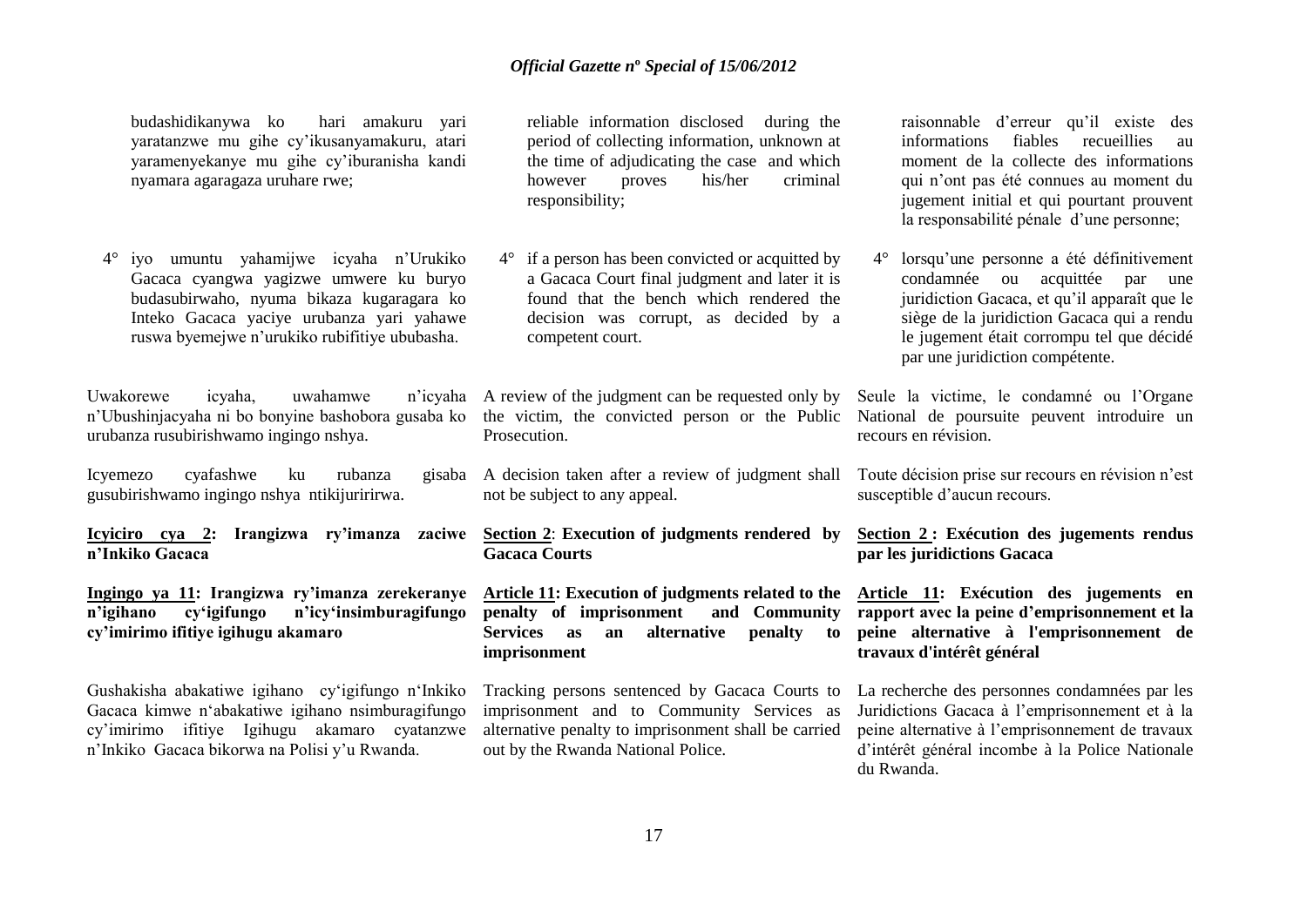Kurangiza ibihano bivugwa mu gika cya mbere cy'iyi Execution of penalties under Paragraph One of this L'exécution des peines prévues à l'alinéa ngingo bikorwa hakurikijwe amategeko ariho Article shall be determined by relevant laws. abigenga.

#### **Ingingo ya 12: Uburyo bwo kwishyura imitungo**

Kwishyura bikorwa n"uwakoze icyaha ubwe cyangwa bigakorwa hakoreshejwe umutungo we.

Icyakora, mu gihe uwakoze icyaha cyo gusahura However, if it is evident that the offender of looting cyangwa konona bigaragara ko nta bushobozi afite bwo kwishyura, uwakoze icyaha ategekwa gukora igihano nsimburagifungo cy"imirimo ifitiye igihugu akamaro.

# **y'ishyirwa mu bikorwa ry'ibyemezo byerekeranye judgements related to property n'umutungo**

Mbere y'uko bishyirwa mu bikorwa, ibyemezo The decisions rendered by Gacaca Courts on the Les décisions rendues par les Juridictions byerekeranye n"umutungo wononwe cyangwa wasahuwe byari byarafashwe n"Inkiko Gacaca, bigomba kubanza gushyirwaho kashe mpuruza n"Urukiko rw"Ibanze rwo mu ifasi y"aho urubanza rwabereye bimaze kwemezwa n"Umunyamabanga Nshingwabikorwa w"Akagari k"aho urubanza rwabereye, mu nyandiko ashyikiriza Perezida w"urwo rukiko.

# **Ingingo ya 14: Uburyo bwo guteza cyamunara**

Iyo igihe cyo guteza cyamunara kigeze, umutungo ugomba gutezwa cyamunara uragurishwa, amafaranga avuyemo akagabanywa abafite kopi y"urubanza iriho

#### **Article 12: Modalities of compensation of Article 12: Modalités de restitution des biens property**

himself/herself or his/her property.

and damaging is insolvent, he/she shall be subjected to Community Services as alternative penalty to imprisonment.

# **Ingingo ya 13 : Ibigomba kubahirizwa mbere Article 13: Requirements for execution of Article 13 : Conditions préalables à**

damaged or looted property must, prior to their execution, be affixed with an executory formula by the Primary Court of the place where the decision judgement was rendered upon approval by the Executive Secretary of the Cell where the case was adjudicated through a written document submitted to the President of that Court.

# **Article 14: Auctioning procedure**

the auction shall be sold, and the money shall be terme, les biens sur lesquels porte la vente sont distributed among beneficiaries with copies of the vendus et l"argent est partagé entre ceux qui

premier du présent article est régie par les lois en la matière.

Compensation shall be paid by the offender La restitution est faite par l"auteur de l"infraction lui- même ou sur ses biens.

> Toutefois, lorsqu"il est évident que l"auteur du pillage ou de l"endommagement des biens n"est pas solvable, il est soumis à la peine alternative à l"emprisonnement des travaux d"intérêt général.

# **l'exécution des jugements relatifs aux biens**

Gacaca sur les biens endommagés ou pillés doivent, avant qu"elles soient exécutées, être préalablement revêtues de la formule exécutoire apposée par le Tribunal de Base du ressort où la décision a été rendue après approbation par le Secrétaire Exécutif de la Cellule du lieu où l"affaire a été jugée, dans un document écrit qu"il transmet au Président de cette juridiction.

#### **Article 14: Procédure de vente aux enchères**

Upon the time for auction, the property subject to Lorsque la date de la vente aux enchères arrive à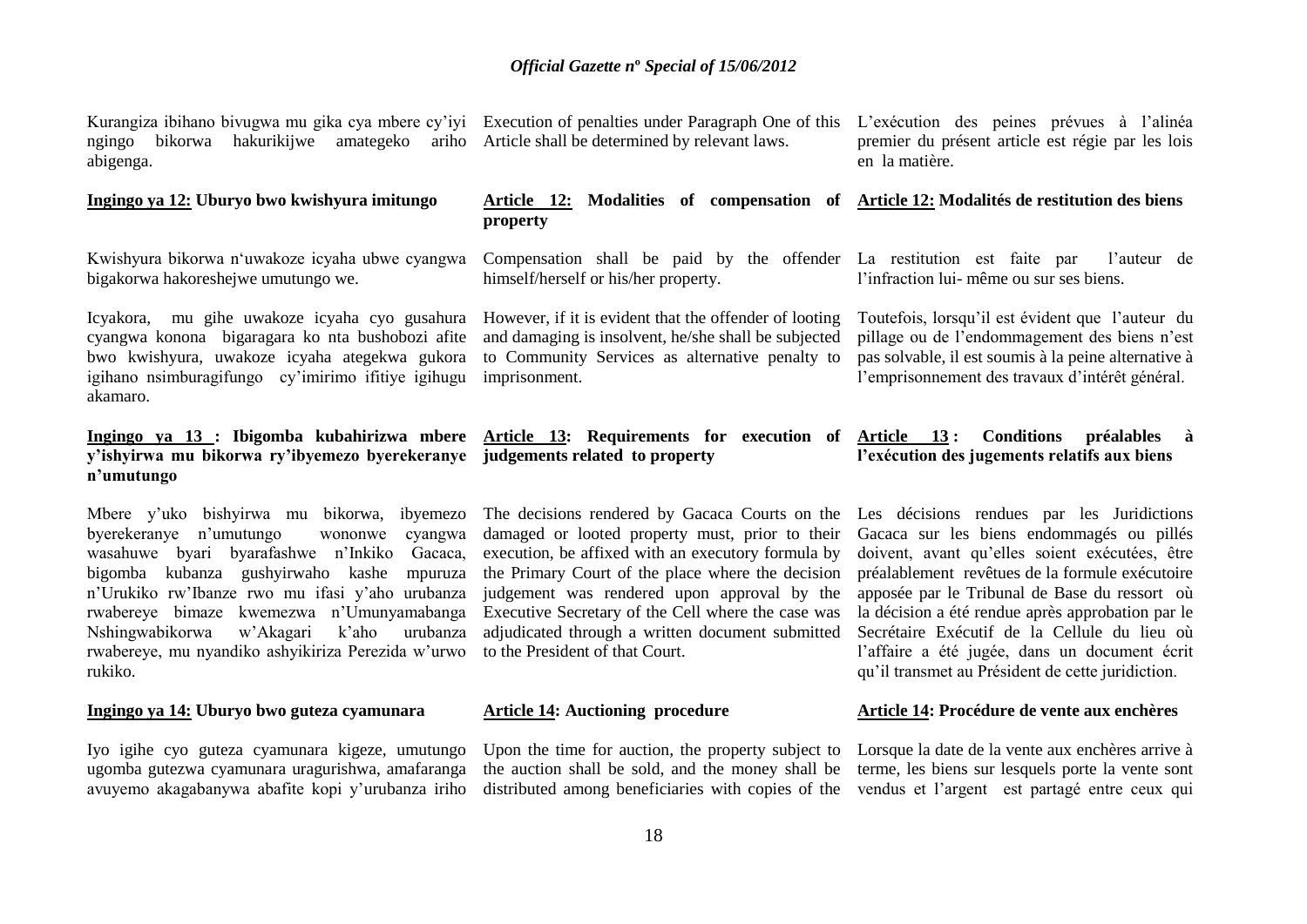kashe mpuruza.

judgment affixed with the executory formula.

détiennent une copie de jugement revêtue de la formule exécutoire.

Mbere yo guha urangirizwa urubanza amafaranga Before giving to the beneficiary the money raised avuye muri cyamunara, umuhesha w"inkiko atanga itangazo ahamagarira abantu bose bafite kopi y'urubanza batsinzemo nyir'umutungo cyamunara, kumenyekanisha umwenda ababereyemo mu gihe kitarenze iminsi mirongo itatu (30).

Iyo igihe kivugwa mu gika cya 2 cy"iyi ngingo kirangiye, amafaranga ahabwa abantu bamenyekanye.

Iyo umutungo w"ugomba kwishyura warigishijwe, uhita ushinganwa mu maboko y"uwo uherereyeho, ugatezwa cyamunara hatitawe k'uwufite.

#### **Ingingo ya 15 : Gutambamira icyamunara**

Igihe cyose cyamanura itararangira, uwo ari we wese ubona ko irangizwa ry"urubanza rishobora kubangamira inyungu ze, afite uburenganzira bwo kuritambamira kwa Perezida w"Urukiko rw"Ibanze hakoreshejwe uburyo bw"inyandiko nsobanurakirego itanzwe n"umuburanyi umwe.

Iyo habaye itambama, cyamunara irahagarikwa kugeza igihe uwatambamiye cyamunara aherewe igisubizo mu gihe kitarenze amasaha mirongo ine n"umunani (48).

from the auction, the court bailiff shall give notice to persons holding a copy of judgment sentencing wate the person to whom the property is subject to the auction, to announce their debts within a period not exceeding thirty (30) days.

> If the period referred to under Paragraph 2 of this Article expires, the money is given to the persons that were identified.

> When the property subject to auction was fraudulently concealed, it is immediately seized regardless of the possessor and put in public auction.

# **Article 15: Opposition to the auction**

Before the auction ends, any person who finds that he/she may be prejudiced by the execution of the judgment shall have the right to request its non execution before the President of the Primary Court by way of ex parte application.

In case of request for opposition to the execution of the judgment, the auction shall be suspended until a decision is made on the opposition within a period not exceeding forty-eight (48) hours.

Avant de remettre au bénéficiaire l"argent issu de la vente aux enchères, l"huissier de justice lance un communiqué à toutes les personnes détenant copie de jugement du procès qu"elles ont gagné afin de faire connaître le montant de leur créance envers le perdant dans un délai ne dépassant pas trente (30) jours.

A l"expiration du délai prévu à l"alinéa 2 du présent article, l"argent est distribué aux personnes qui ont été identifiées.

Lorsque le patrimoine de la personne devant payer les dommages a été détourné, il est immédiatement saisi sans considération du possesseur et mis aux enchères.

# **Article 15 : Opposition à la vente aux enchères**

Lorsque la vente aux enchères n'est pas encore terminée, toute personne qui estime que ses intérêts sont menacés par l"exécution du jugement peut s"y opposer devant le Président du Tribunal de Base par voie de requête unilatérale.

En cas d"opposition à l"exécution du jugement, la vente aux enchères est suspendue jusqu'à ce qu"une décision soit prise sur cette opposition dans un délai ne dépassant pas quarante- huit (48) heures.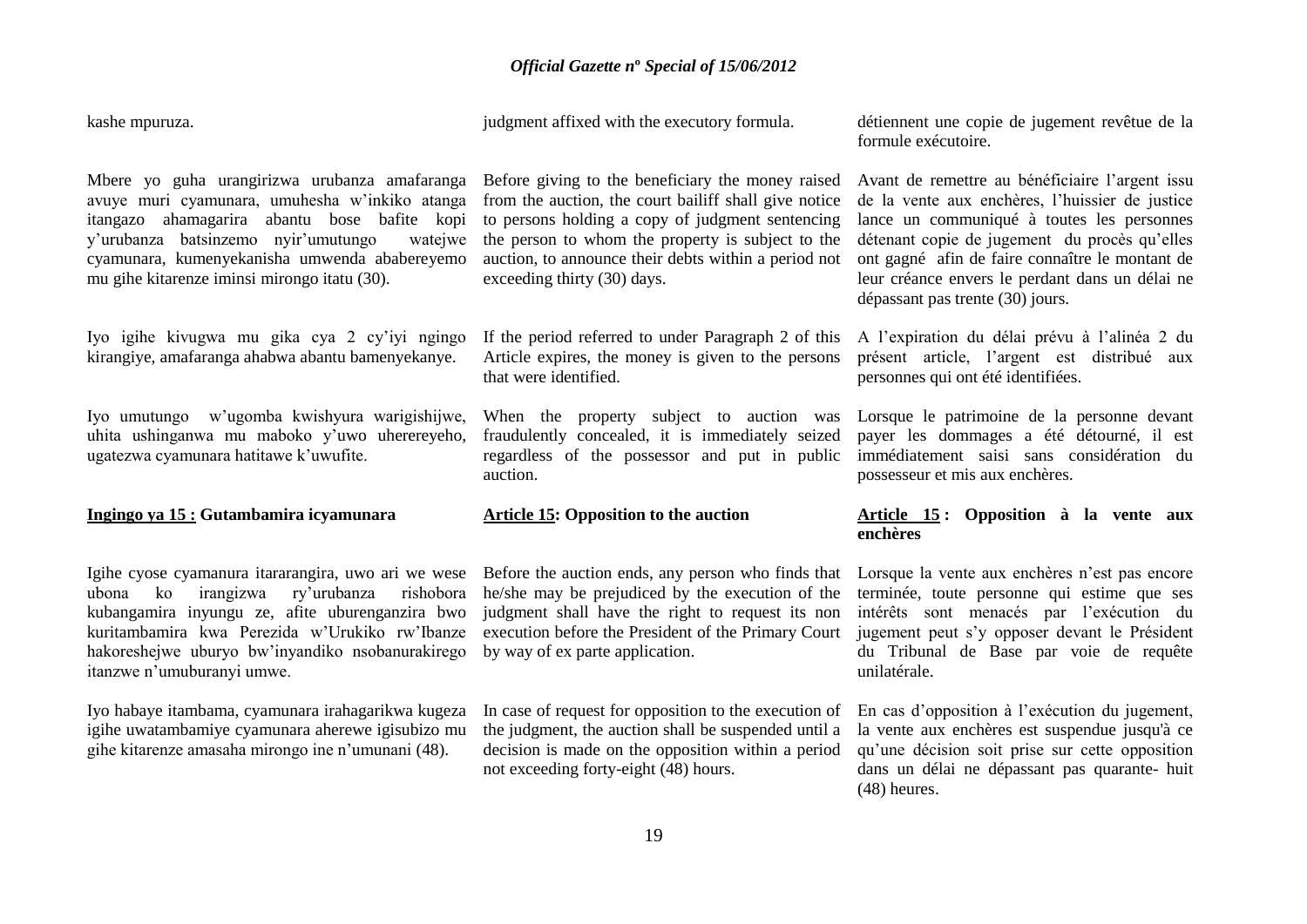| Ingingo ya 16: Impaka zijyanye no kurangiza<br>imanza                                                                                                                                                                                                                                                                                  | Article 16: Disputes arising from the execution Article 16: Litiges relatifs à l'exécution de<br>of judgments                                                                                                                                                                                            | jugements                                                                                                                                                                                                                                                                                                                                   |
|----------------------------------------------------------------------------------------------------------------------------------------------------------------------------------------------------------------------------------------------------------------------------------------------------------------------------------------|----------------------------------------------------------------------------------------------------------------------------------------------------------------------------------------------------------------------------------------------------------------------------------------------------------|---------------------------------------------------------------------------------------------------------------------------------------------------------------------------------------------------------------------------------------------------------------------------------------------------------------------------------------------|
| Impaka zose zivutse mu irangizwa ry'ibyemezo<br>byafashwe n'Inkiko Gacaca hadakurikijwe amategeko<br>n'amabwiriza<br>yabigengaga igihe ibyo byemezo<br>n'Urukiko<br>rw'Ibanze<br>byafatwaga<br>zikemurwa<br>rwabishyizeho<br>kashe mpuruza cyangwa rw'aho<br>hakurikijwe ibiteganywa<br>yabereye,<br>cyamunara<br>n'amategeko asanzwe. | Disputes arising from the execution of the judgment<br>of Gacaca Courts without consideration of the<br>relevant laws and regulations at the time of these<br>judgments shall be settled by the Primary Court<br>which has affixed the executory formula or of the<br>place of execution of the auction. | Toutes les contestations relatives à l'exécution<br>des décisions rendues par les Juridictions Gacaca<br>sans tenir compte des lois et règlements en la<br>matière au moment de la prise de ces décisions,<br>relèvent de la compétence du Tribunal de Base<br>qui y a apposé la formule exécutoire ou du lieu<br>de la vente aux enchères. |
| Icyemezo cyafashwe kuri izo<br>mpaka kijuririrwa<br>inshuro imwe (1).                                                                                                                                                                                                                                                                  | A decision taken on such disputes shall be subject<br>to appeal once.                                                                                                                                                                                                                                    | La décision rendue en la matière n'est<br>susceptible de recours qu'une (1) seule fois.                                                                                                                                                                                                                                                     |
| Ingingo ya 17 : Guteza cyamunara                                                                                                                                                                                                                                                                                                       | <b>Article 17: Auction</b>                                                                                                                                                                                                                                                                               | Article 17: Vente aux enchères                                                                                                                                                                                                                                                                                                              |
| Haseguriwe ibivugwa mu ngingo ya 14, iya 15 n'iya<br>16 z'iri tegeko ngenga, guteza cyamunara mu<br>irangizwa ry'ibyemezo by'Inkiko Gacaca bikurikiza<br>amategeko asanzwe agenga icyamunara.                                                                                                                                          | Without prejudice to the provisions of Article 14,<br>15 and 16 of this Organic Law, auction in the<br>enforcement of Gacaca courts judgments shall be<br>done in accordance with laws in force relating to<br>auction.                                                                                  | Sans préjudice des dispositions de l'article 14,15<br>et 16 de la présente loi organique, la vente aux<br>enchères en exécution des jugements rendus par<br>les juridictions Gacaca se fait conformément aux<br>lois en vigueur en la matière.                                                                                              |
| 18:<br>Irangizwa<br>ry'igihano<br>Ingingo<br>va<br>nsimburagifungo<br>cy'imirimo<br>ifitiye<br>igihugu<br>akamaro                                                                                                                                                                                                                      | Article 18: Execution of the penalty of<br>community services as an alternative penalty to<br>imprisonment                                                                                                                                                                                               | Article 18: Exécution de la peine alternative<br>à l'emprisonnement de travaux d'intérêt<br>général                                                                                                                                                                                                                                         |
| Iteka rya Perezida ryerekana kandi rigashyiraho uburyo<br>igihano nsimburagifungo cy'imirimo ifitiye Igihugu<br>akamaro cyatanzwe n'Inkiko Gacaca gikorwa ku<br>manza za jenoside yakorewe Abatutsi n'ibindi byaha<br>byibasiye inyokomuntu.                                                                                           | A Presidential Order shall define and determine<br>modalities for the execution of the penalty of<br>community services as an alternative penalty to<br>imprisonment pronounced by Gacaca Courts on<br>judgments related to genocide committed against<br>Tutsi and other crimes against humanity.       | Un arrêté présidentiel définit et fixe les<br>modalités d'exécution de la peine alternative à<br>l'emprisonnement de travaux d'intérêt général<br>prononcée par les Juridictions Gacaca sur les<br>jugements du génocide perpétré contre les Tutsi<br>et crimes contre l'humanité.                                                          |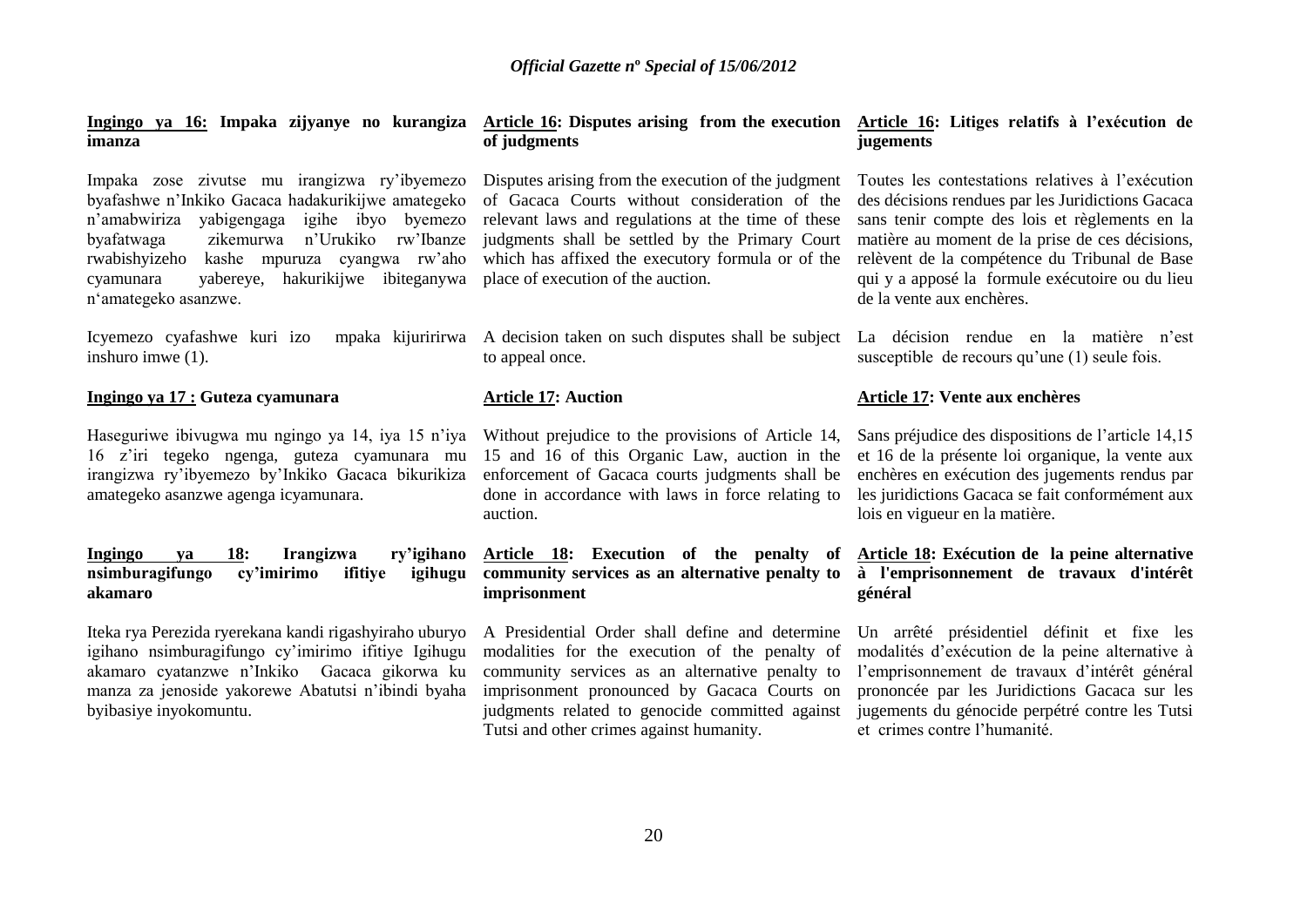| UMUTWE WA III: INGINGO ZINYURANYE CHAPTER III: MISCELLANEOUS<br><b>N'IZISOZA</b>                                                                                                                                                                                                                     | <b>FINAL PROVISIONS</b>                                                                                                                                                                                                                                                                                                                        | AND CHAPITRE III: DISPOSITIONS DIVERSES<br><b>ET FINALES</b>                                                                                                                                                                                                                                                                                               |
|------------------------------------------------------------------------------------------------------------------------------------------------------------------------------------------------------------------------------------------------------------------------------------------------------|------------------------------------------------------------------------------------------------------------------------------------------------------------------------------------------------------------------------------------------------------------------------------------------------------------------------------------------------|------------------------------------------------------------------------------------------------------------------------------------------------------------------------------------------------------------------------------------------------------------------------------------------------------------------------------------------------------------|
| Ingingo ya 19: Inyandiko zijyanye n'imanza zaciwe<br>n'Inkiko Gacaca                                                                                                                                                                                                                                 | Article 19: Documents of judgments rendered by<br><b>Gacaca Courts</b>                                                                                                                                                                                                                                                                         | Article 19: Documents des jugements rendus<br>par les Juridictions Gacaca                                                                                                                                                                                                                                                                                  |
| Inyandiko, amajwi, amafoto n'amashusho n'ibindi<br>byifashishijwe mu manza z'Inkiko Gacaca byeguriwe<br>Komisiyo y'Igihugu yo Kurwanya Jenoside.                                                                                                                                                     | Documents, audios, videos and others means used<br>during the hearings of Gacaca Courts shall be<br>transferred to the National Commission to fight<br>against Genocide.                                                                                                                                                                       | Les documents, audio, vidéos et autres moyens<br>utilisés pendant les audiences des Juridictions<br>Gacaca sont transférés à la Commission<br>Nationale de Lutte contre le Génocide.                                                                                                                                                                       |
| Ingingo ya 20: Kongera kwandika icyemezo<br>cyafashwe n'Inkiko Gacaca cyaburiwe irengero                                                                                                                                                                                                             | Article 20: Reconstitution of a copy of Gacaca<br>decision that disappeared                                                                                                                                                                                                                                                                    | Article 20: Reconstitution de copie de<br>décision des juridictions Gacaca disparue                                                                                                                                                                                                                                                                        |
| Ukeneye icyemezo cyafashwe n'Inkiko Gacaca ariko<br>kikaba<br>kitagishoboye<br>kuboneka,<br>yiyambaza<br>Ubushinjacyaha bwo ku rwego rw'Ibanze bugakusanya<br>amakuru yo kongera kucyandika bundi bushya. Ayo<br>makuru ashyikirizwa Urukiko rw'Ibanze kugira ngo<br>rwandike bundi bushya icyemezo. | Any person who needs a copy of a judgment<br>rendered by a Gacaca Court but which can no<br>longer be found shall request the Public Prosecution<br>at the Primary Level to recollect information for the<br>reconstitution of the file. Such information shall be<br>submitted to the Primary Court in order to<br>reconstitute the decision. | Toute personne qui a besoin d'une copie d'une<br>décision prise par une Juridiction Gacaca qui<br>n'est plus trouvable, s'adresse à l'Organe<br>National de Poursuite Judiciaire au niveau de<br>base pour la collecte de données afin de<br>reconstituer le dossier. Ces données sont<br>transmises au Tribunal de Base pour reconstituer<br>la décision. |
| Ingingo ya 21: Itegurwa, isuzumwa n'itorwa ry'iri Article 21: Drafting, consideration and adoption<br>tegeko ngenga                                                                                                                                                                                  | of this Organic Law                                                                                                                                                                                                                                                                                                                            | Article 21: Initiation, examen et adoption de<br>la présente loi organique                                                                                                                                                                                                                                                                                 |
| Iri tegeko ngenga ryateguwe, risuzumwa kandi ritorwa<br>mu rurimi rw'Ikinyarwanda.                                                                                                                                                                                                                   | This Organic Law was drafted, considered and<br>adopted in Kinyarwanda.                                                                                                                                                                                                                                                                        | La présente loi organique a été initiée, examinée<br>et adoptée en Kinyarwanda.                                                                                                                                                                                                                                                                            |
| Ingingo ya 22: Ivanwaho ry'Itegeko Ngenga<br>n'ingingo z'amategeko zinyuranyije n'iri tegeko<br>ngenga                                                                                                                                                                                               | <b>Article 22: Repealing provision</b>                                                                                                                                                                                                                                                                                                         | <b>Article 22: Disposition abrogatoire</b>                                                                                                                                                                                                                                                                                                                 |
| Itegeko Ngenga nº 16/2004 ryo kuwa 19/06/2004 The Organic Law nº 16/2004 of 19/06/2004 La Loi Organique nº 16/2004 du 19/06/2004<br>rigena imiterere, ububasha n'imikorere by'Inkiko                                                                                                                 | establishing the organization, competence and                                                                                                                                                                                                                                                                                                  | portant<br>organisation,<br>compétence<br>et                                                                                                                                                                                                                                                                                                               |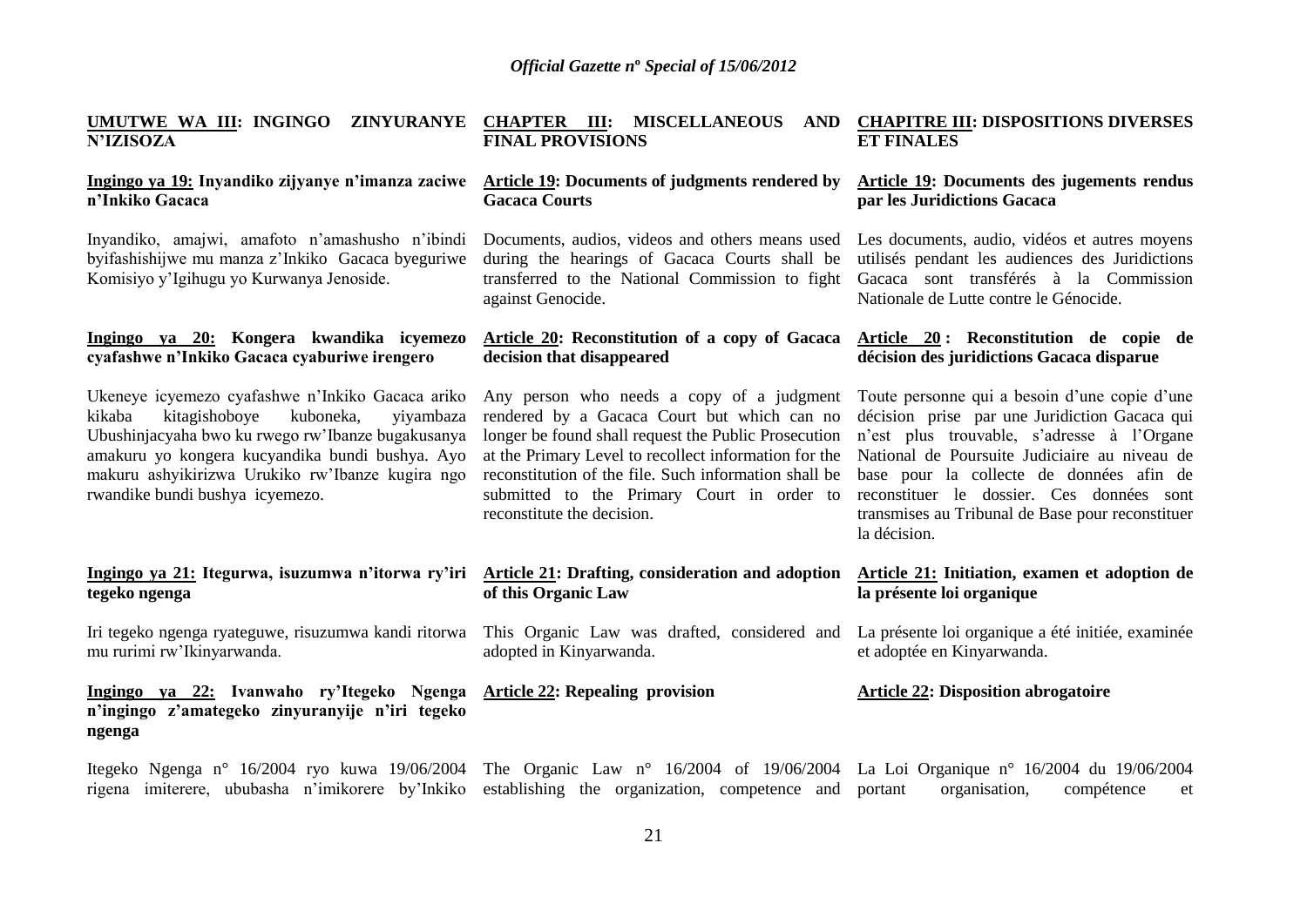| Gacaca zishinzwe gukurikirana no gucira imanza<br>abakoze ibyaha bya jenoside n'ibindi byaha byibasiye<br>inyokomuntu byakozwe hagati y'itariki ya mbere<br>Ukwakira 1990 n'iya 31 Ukuboza 1994, nk'uko<br>ryahinduwe kandi ryujujwe kugeza ubu n'ingingo zose<br>z'amategeko abanziriza iri kandi zinyuranyije na ryo<br>bivanyweho. | functioning of Gacaca Courts charged with<br>prosecuting and trying the perpetrators of the crime<br>of genocide and other crimes against humanity,<br>committed between October 1, 1990 and December<br>31, 1994, as modified and complemented to date<br>and all prior legal provisions contrary to this<br>Organic Law are hereby repealed. | <b>Juridictions</b><br>fonctionnement<br>des<br>Gacaca<br>chargées des poursuites et du jugement des<br>infractions constitutives du crime de génocide et<br>d'autres crimes contre l'humanité commis entre<br>le 1 <sup>er</sup> octobre 1990 et le 31 décembre 1994 telle<br>que modifiée et complétée à ce jour et toutes les<br>dispositions antérieures contraires à la présente<br>loi organique sont abrogées. |
|---------------------------------------------------------------------------------------------------------------------------------------------------------------------------------------------------------------------------------------------------------------------------------------------------------------------------------------|------------------------------------------------------------------------------------------------------------------------------------------------------------------------------------------------------------------------------------------------------------------------------------------------------------------------------------------------|-----------------------------------------------------------------------------------------------------------------------------------------------------------------------------------------------------------------------------------------------------------------------------------------------------------------------------------------------------------------------------------------------------------------------|
| Icyakora, haseguriwe ibivugwa mu ngingo ya 8, iya 9<br>n'iya 10 z'iri tegeko ngenga imanza zaciwe n'Inkiko<br>Gacaca zishingiye ku itegeko ngenga ryavuzwe mu<br>gika cya mbere cy'iyi ngingo zigumana agaciro kazo.                                                                                                                  | However, without prejudice to the provisions of<br>Article 8, 9 and 10 of this Organic Law judgement<br>rendered by the Gacaca Courts in accordance with<br>the Organic Law referred to in Paragraph One of<br>this Article shall remain in force.                                                                                             | Cependant, sans préjudice des dispositions de<br>l'article 8, 9 et 10 de la présente loi organique,<br>les jugements rendus par les Juridictions Gacaca<br>conformément à la loi organique visée dans le<br>paragraphe premier du présent article restent en<br>vigueur.                                                                                                                                              |
| Ingingo ya 23: Igihe iri tegeko ngenga ritangira Article 23: Commencement<br>gukurikizwa                                                                                                                                                                                                                                              |                                                                                                                                                                                                                                                                                                                                                | Article 23 : Entrée en vigueur                                                                                                                                                                                                                                                                                                                                                                                        |
| Iri tegeko ngenga ritangira gukurikizwa ku munsi<br>ritangarijweho mu Igazeti ya Leta ya Repubulika y'u<br>Rwanda.                                                                                                                                                                                                                    | This Organic Law shall come into force on the date<br>of its publication in the Official Gazette of the<br>Republic of Rwanda.                                                                                                                                                                                                                 | La présente loi organique entre en vigueur le<br>jour de sa publication au Journal Officiel de la<br>République du Rwanda.                                                                                                                                                                                                                                                                                            |
| Kigali, kuwa 15/06/2012                                                                                                                                                                                                                                                                                                               | Kigali, on 15/06/2012                                                                                                                                                                                                                                                                                                                          | Kigali, le15/06/2012                                                                                                                                                                                                                                                                                                                                                                                                  |

**(sé) KAGAME Paul** Perezida wa Repubulika

**(sé) KAGAME Paul** President of the Republic

**(sé) KAGAME Paul** Président de la République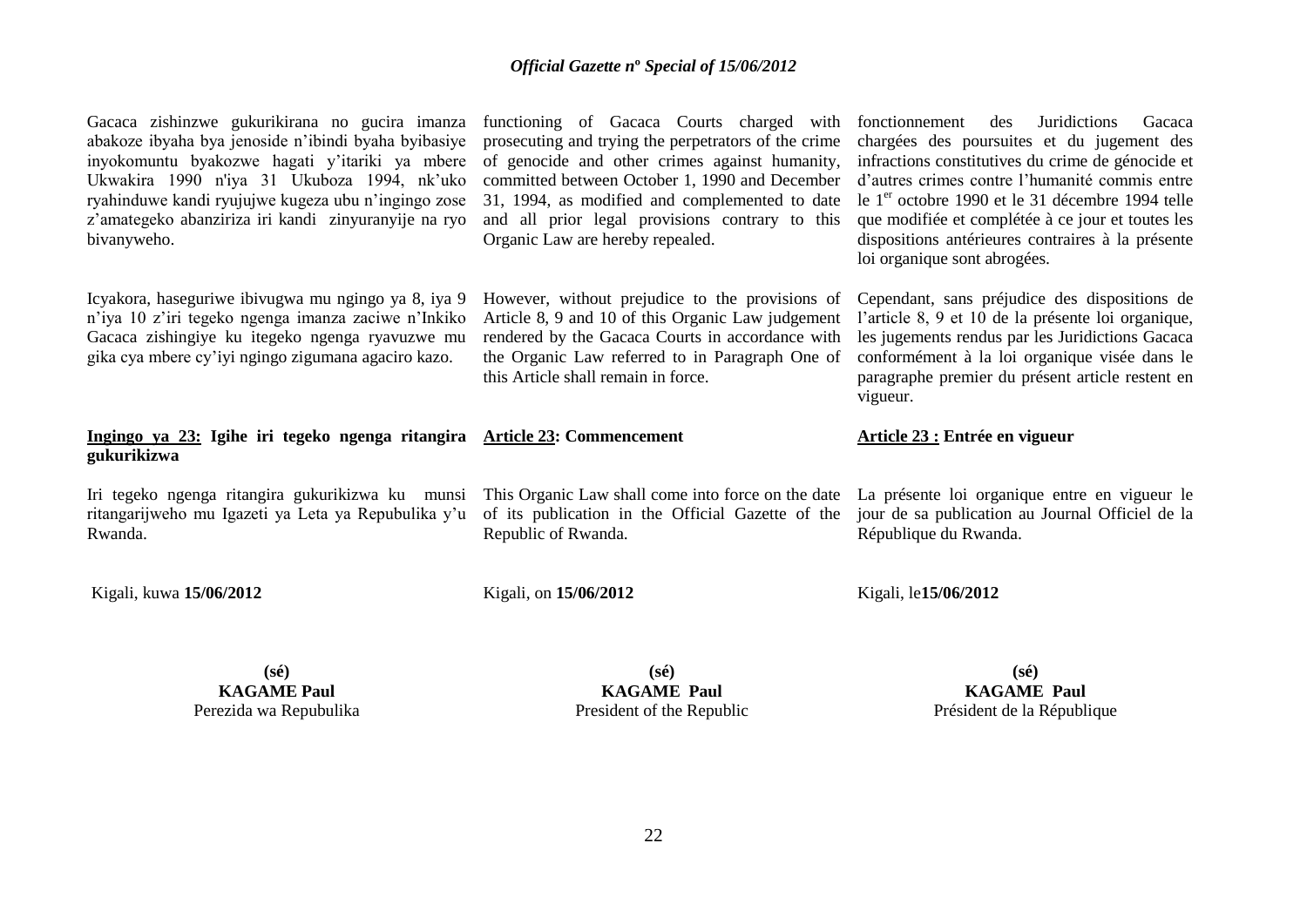**(sé)**

**(sé)**

# **(sé)**

**Dr HABUMUREMYI Pierre Damien** Minisitiri w"Intebe

**Dr HABUMUREMYI Pierre Damien** Prime Minister

**Dr HABUMUREMYI Pierre Damien** Premier Ministre

**Bibonywe kandi bishyizweho Ikirango cya Repubulika:**

**Seen and sealed with the Seal of the Republic:**

**Vu et scellé du Sceau de la R**é**publique:**

**(sé) KARUGARAMA Tharcisse** Minisitiri w"Ubutabera /Intumwa Nkuru ya Leta

**(sé) KARUGARAMA Tharcisse** Minister of Justice/Attorney General

**(sé) KARUGARAMA Tharcisse** Ministre de la Justice/Garde des Sceaux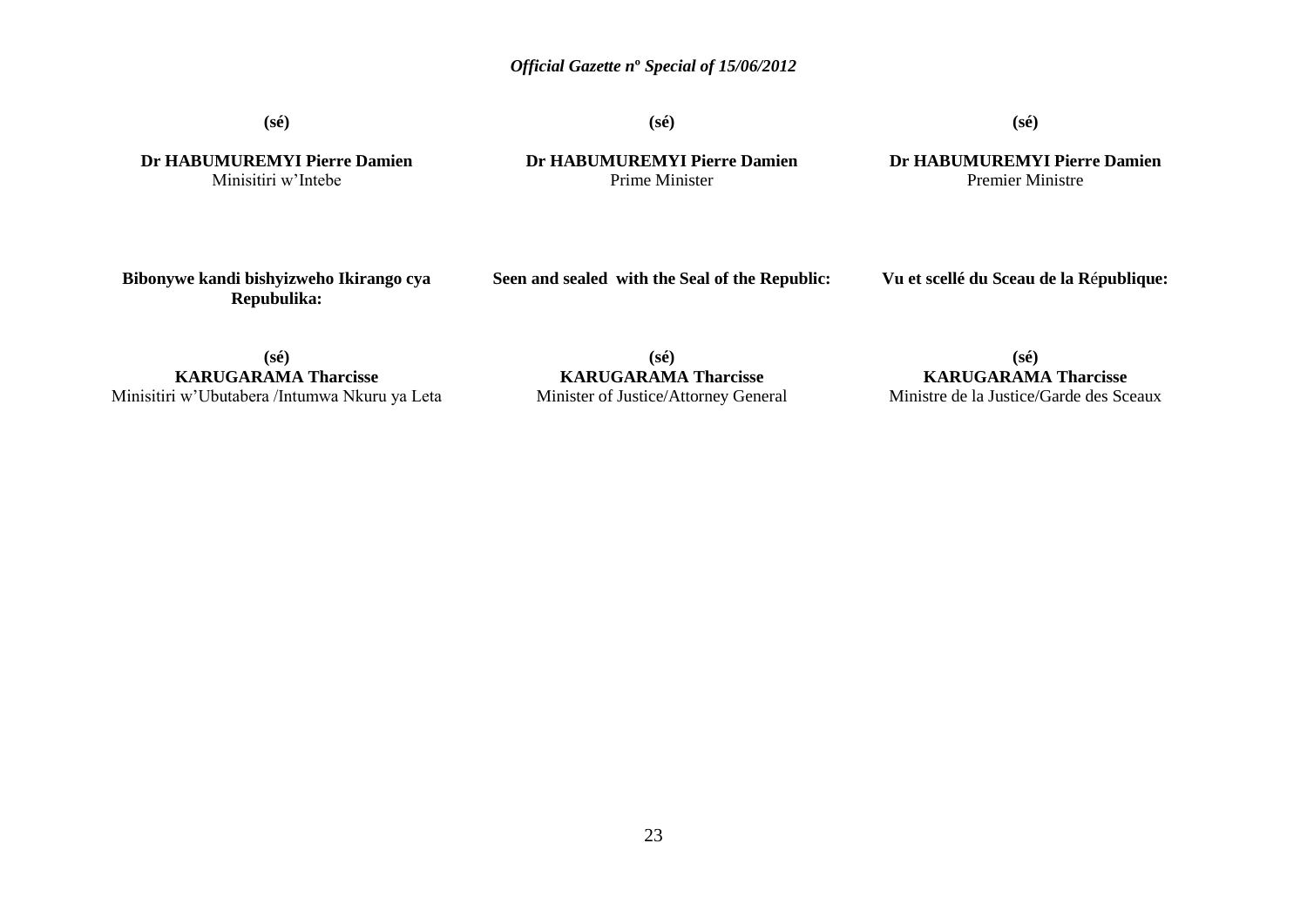**ITEGEKO Nº17/2012 RYO KUWA 22/05/2012 RYEMERERA KWEMEZA AMASEZERANO Y'INGUZANYO N o 844, THE LOAN AGREEMENT N o 844 SIGNED IN Nº 844 SIGNE A KIGALI, AU RWANDA LE 20 YASHYIRIWEHO UMUKONO I KIGALI MU KIGALI, RWANDA ON 20 MARCH 2012, MARS 2012, ENTRE LA REPUBLIQUE DU RWANDA, KU WA 20 WERURWE 2012, HAGATI YA BETWEEN THE REPUBLIC OF RWANDA RWANDA ET LE FONDS KOWEITIEN DE REPUBULIKA Y'U RWANDA N'IKIGEGA CYA AND THE KUWAIT FUND FOR ARAB DEVELOPPEMENT ECONOMIQUE ARABE, KOWETI GITSURA AMAJYAMBERE ECONOMIC DEVELOPMENT, RELATING RELATIF AU PRET DE QUATRE MILLIONS Y'UBUKUNGU MU BIHUGU BY'ABARABU, TO THE LOAN OF FOUR MILLION DE DINARS KOWEITIEN (4.000.000 DK) YEREKERANYE N'INGUZANYO INGANA NA KUWAITI DINARS (KD 4,000,000) FOR THE POUR LE PROJET DE ROUTE RUBENGERA-MILIYONI ENYE ZA « KUWAITI DINARI/DINARS RUBENGERA-GISIZA ROAD PROJECT KOWEITIENS» (4.000.000 KD) AGENEWE** UMUSHINGA **W'UMUHANDA RUBENGERA– GISIZA LAW Nº17/2012 OF 22/05/2012 LOI N°17/2012 DU 22/05/2012 AUTORISANT AUTHORISING THE RATIFICATION OF LA RATIFICATION DE L'ACCORD DE PRET GISIZA** 

#### **ISHAKIRO**

#### **TABLE OF CONTENTS**

#### **TABLE DES MATIERES**

| Ingingo ya mbere: Kemerera kwemeza burundu                 | <b>Article One: Authorisation for ratification</b>             | Article premier: Autorisation de ratification                   |
|------------------------------------------------------------|----------------------------------------------------------------|-----------------------------------------------------------------|
| Ingingo ya 2: Itegurwa, isuzumwa n'itorwa ry'iri<br>tegeko | Article 2: Drafting, consideration and adoption<br>of this Law | Article 2: Initiation, examen et adoption de la<br>présente loi |
| Ingingo ya 3: Igihe itegeko ritangira gukurikizwa          | <b>Article 3: Commencement</b>                                 | Article 3: Entrée en vigueur                                    |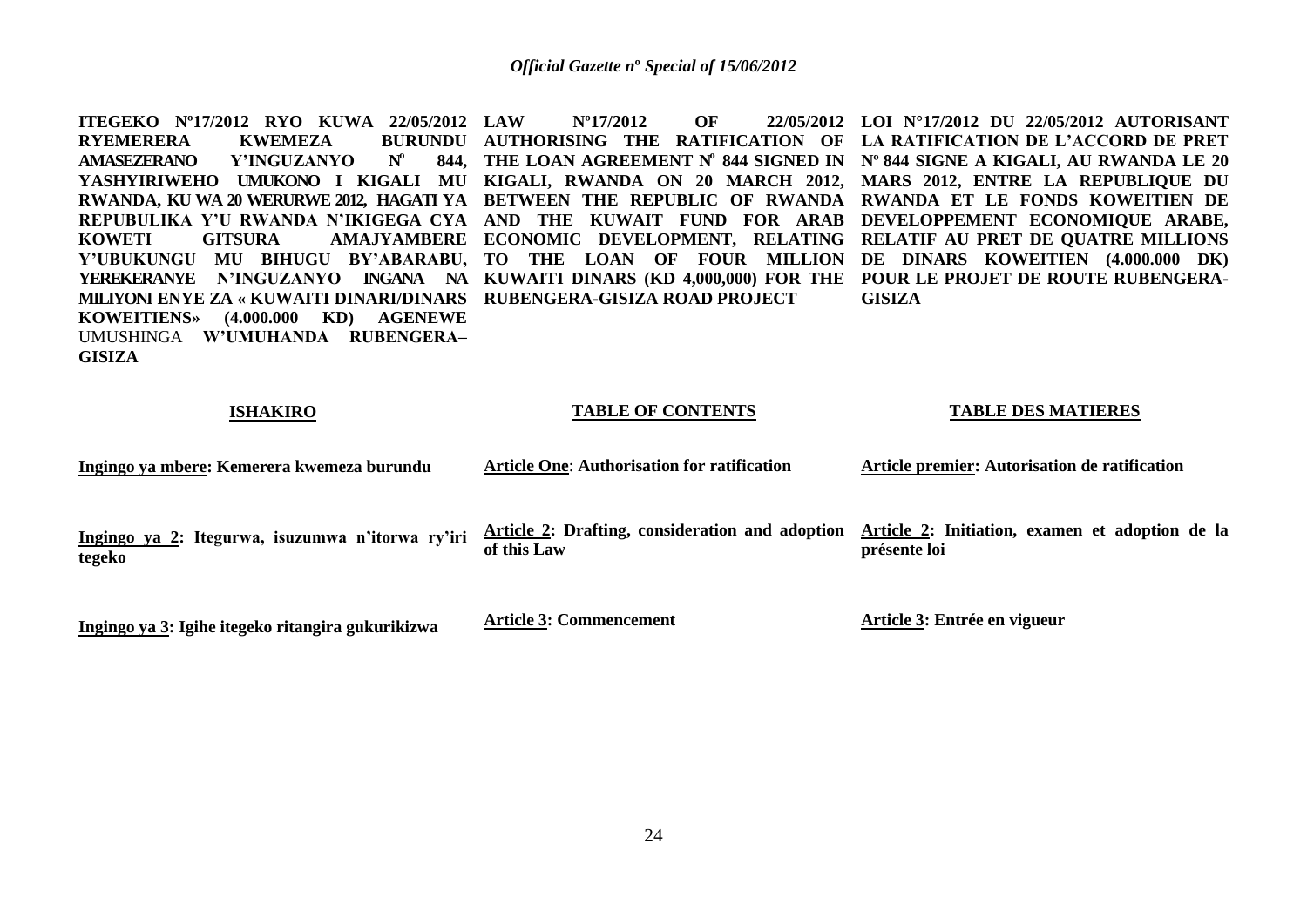**ITEGEKO Nº17/2012 RYO KUWA 22/05/2012 RYEMERERA KWEMEZA<br>AMASEZERANO Y'INGUZAN) AMASEZERANO Y'INGUZANYO N o YASHYIRIWEHO UMUKONO I KIGALI MU KIGALI, RWANDA ON 20 MARCH 2012, MARS 2012, ENTRE LA REPUBLIQUE DU RWANDA, KU WA 20 WERURWE 2012, HAGATI YA BETWEEN THE REPUBLIC OF RWANDA RWANDA ET LE FONDS KOWEITIEN DE REPUBULIKA Y'U RWANDA N'IKIGEGA CYA AND THE KUWAIT FUND FOR ARAB DEVELOPPEMENT ECONOMIQUE ARABE, KOWETI GITSURA AMAJYAMBERE ECONOMIC DEVELOPMENT, RELATING RELATIF AU PRET DE QUATRE MILLIONS Y'UBUKUNGU MU BIHUGU BY'ABARABU, TO THE LOAN OF FOUR MILLION DE DINARS KOWEITIEN (4.000.000 DK) YEREKERANYE N'INGUZANYO INGANA NA KUWAITI DINARS (KD 4,000,000) FOR THE POUR LE PROJET DE ROUTE RUBENGERA-MILIYONI ENYE ZA « KUWAITI DINARI/DINARS RUBENGERA-GISIZA ROAD PROJECT KOWEITIENS» (4.000.000 KD) AGENEWE** UMUSHINGA **W'UMUHANDA RUBENGERA– GISIZA**

**844, THE LOAN AGREEMENT N o 844 SIGNED IN Nº 844 SIGNE A KIGALI, AU RWANDA LE 20 LAW Nº17/2012 OF 22/05/2012 LOI N°17/2012 DU 22/05/2012 AUTORISANT AUTHORISING THE RATIFICATION OF LA RATIFICATION DE L'ACCORD DE PRET GISIZA** 

**Twebwe, KAGAME Paul,** Perezida wa Repubulika;

**We, KAGAME Paul,** President of the Republic;

**Nous, KAGAME Paul,** Président de la République;

**INTEKO ISHINGA AMATEGEKO YEMEJE, NONE NATWE DUHAMIJE, DUTANGAJE ITEGEKO RITEYE RITYA KANDI DUTEGETSE KO RYANDIKWA MU IGAZETI YA LETA YA REPUBULIKA Y'U RWANDA**

**INTEKO ISHINGA AMATEGEKO:** 

Umutwe w"Abadepite, mu nama yawo yo kuwa 26 Mata 2012;

Umutwe wa Sena, mu nama yawo yo kuwa 09 Gicurasi 2012;

**THE PARLIAMENT HAS ADOPTED AND WE** 

**SANCTION, PROMULGATE THE FOLLOWING LAW AND ORDER IT BE PUBLISHED IN THE OFFICIAL GAZETTE OF THE REPUBLIC OF RWANDA**

## **THE PARLIAMENT**:

The Chamber of Deputies, in its session of 26 April 2012;

The Senate, in its session of 09 May 2012;

**LE PARLEMENT A ADOPTE ET NOUS SANCTIONNONS, PROMULGUONS LA LOI DONT LA TENEUR SUIT ET ORDONNONS QU'ELLE SOIT PUBLIEE AU JOURNAL OFFICIEL DE LA REPUBLIQUE DU RWANDA**

**LE PARLEMENT :**

La Chambre des Députés, en sa séance du 26 avril 2012;

Le Sénat, en sa séance du 09 mai 2012 ;

Ishingiye ku Itegeko Nshinga rya Repubulika y"u Rwanda ryo kuwa 04 Kamena 2003 nk"uko Pursuant to the Constitution of the Republic of Rwanda of 04 June 2003 as amended to date, Vu la Constitution de la République du Rwanda du 04 juin 2003 telle que révisée à ce jour, spécialement en ses articles 62, 66, 67, 88, 89, 90, 92, 93, 94, 95,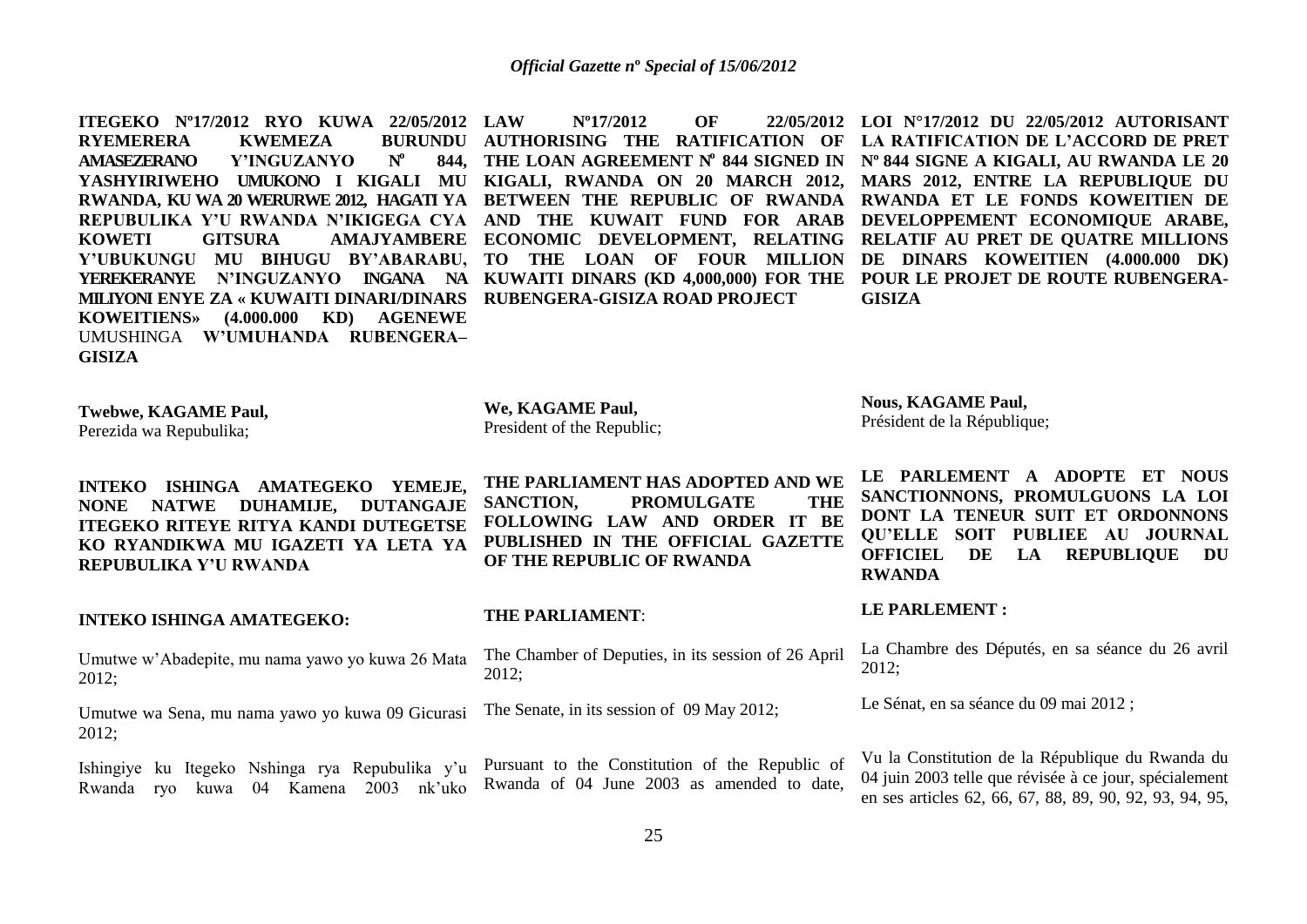ryavuguruwe kugeza ubu, cyane cyane mu ngingo zaryo, iya 62, iya 66, iya 67, iya 88, iya 89, iya 90, iya 92, iya 93, iya 94, iya 95, iya 108, iya 189, iya 190 n"iya 201;

Imaze gusuzuma Amasezerano y'Inguzanyo n° 844, yashyiriweho umukono i Kigali mu Rwanda, kuwa 20 Werurwe 2012, hagati ya Repubulika y"u Rwanda n"Ikigega cya Koweti Gitsura Amajyambere y"Ubukungu mu Bihugu by"Abarabu, yerekeranye n"inguzanyo ingana na miliyoni enye za «Kuwaiti dinari/dinars Koweitiens» (4.000.000 KD) agenewe umushinga w"umuhanda Rubengera-Gisiza;

#### **YEMEJE:**

#### **Ingingo ya mbere: Kwemerera kwemeza burundu**

Amasezerano y'Inguzanyo n° 844 yashyiriweho umukono i Kigali mu Rwanda ku wa 20 Werurwe 2012, hagati ya Repubulika y"u Rwanda n"Ikigega cya Koweti Gitsura Amajyambere y"Ubukungu mu Bihugu by"Abarabu, yerekeranye n"inguzanyo ingana na miliyoni enye za «Kuwaiti dinari/dinars Koweitiens» (4.000.000 KD) agenewe umushinga w"umuhanda Rubengera-Gisiza, yemerewe kwemezwa burundu.

# **Ingingo ya 2 : Itegurwa, isuzumwa n'itorwa ry'iri tegeko**

Iri tegeko ryateguwe mu rurimi rw"Icyongereza, risuzumwa kandi ritorwa mu rurimi rw"Ikinyarwanda.

especially in Articles 62, 66, 67, 88, 89, 90, 92, 93, 108, 189, 190 et 201 ; 94, 95, 108, 189, 190 and 201;

After consideration of the Loan Agreement nº844 signed in Kigali, Rwanda on 20 March 2012, between the Republic of Rwanda and the Kuwait Fund for Arab Economic Development, relating to the Loan of four million Kuwaiti Dinars (KD 4,000,000) for the Rubengera-Gisiza Road project;

**ADOPTS:**

# **Article One: Authorisation for ratification**

Gisiza Road project, is hereby authorized for Rubengera- Gisiza, est autorisé à être ratifié. ratification.

# **of this Law**

adopted in Kinyarwanda.

Après examen de l'Accord de Prêt n° 844 signé à Kigali, au Rwanda le 20 mars 2012, entre la République du Rwanda et le Fonds Koweitien de Développement Economique Arabe, relatif au prêt de quatre millions de Dinars Koweitiens (4.000.000 DK) pour le projet de Route Rubengera- Gisiza;

#### **ADOPTE:**

#### **Article premier: Autorisation de ratification**

The Loan Agreement nº 844 signed in Kigali, L'Accord de Prêt nº 844 signé à Kigali, au Rwanda le Rwanda on 20 March 2012, between the Republic 20 mars 2012, entre la République du Rwanda et le of Rwanda and the Kuwait Fund for Arab Economic Fonds Koweitien de Développement Economique Development, relating to the loan of four million Arabe, relatif au prêt de quatre millions de Dinars Kuwaiti Dinars (KD 4,000,000) for the Rubengera-Koweitiens (4.000.000 DK) pour le projet de route

#### **Article 2: Drafting, consideration and adoption Article 2 : Initiation, examen et adoption de la présente loi**

This Law was drafted in English, considered and La présente loi a été initiée en Anglais, examinée et adoptée en Kinyarwanda.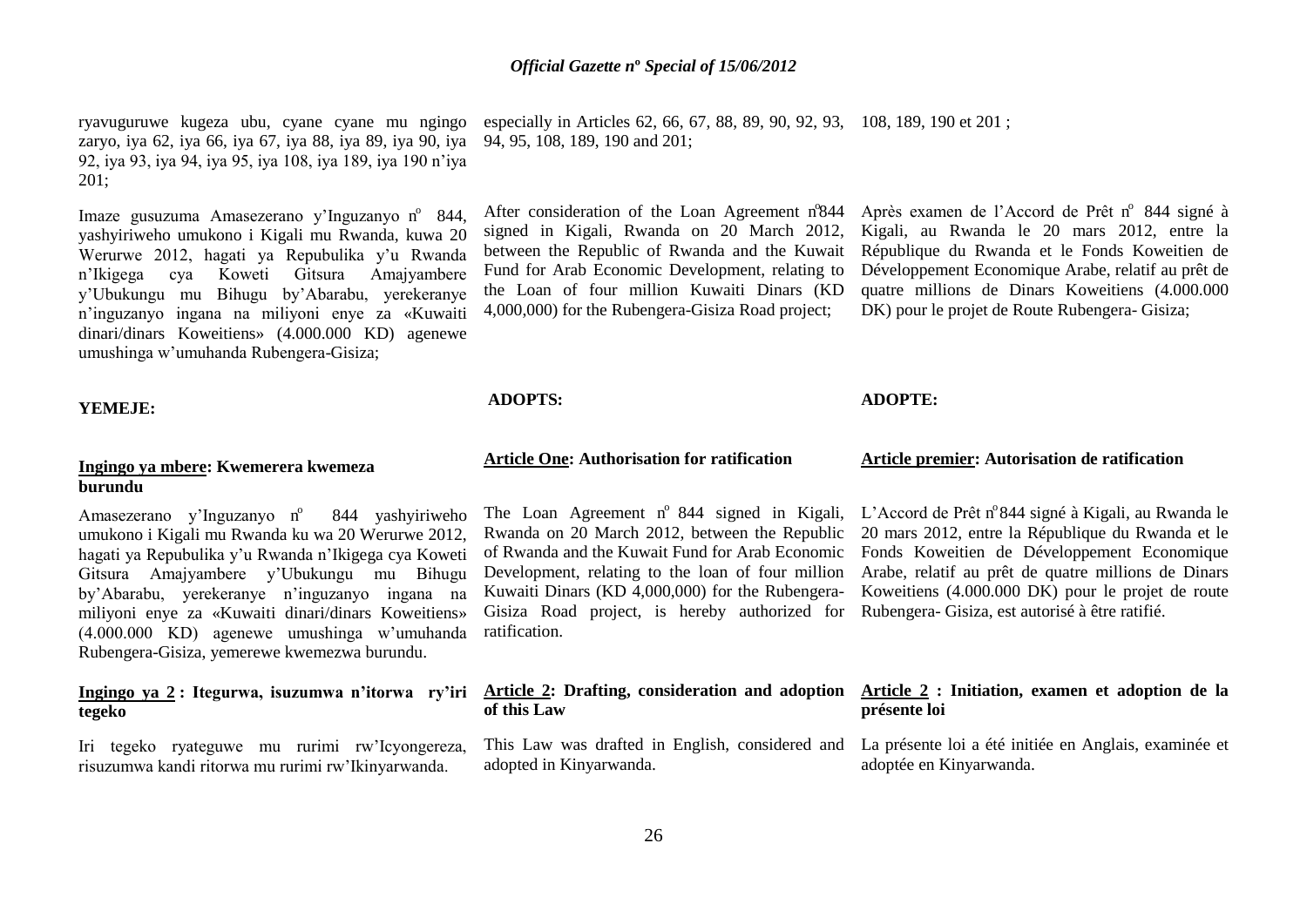# **Ingingo ya 3 : Igihe itegeko ritangira gukurikizwa**

Iri tegeko ritangira gukurikizwa ku munsi ritangarijweho mu Igazeti ya Leta ya Repubulika y"u Rwanda.

Kigali, kuwa **22/05/2012** 

**(sé) KAGAME Paul** Perezida wa Repubulika **Article 3: Commencement** 

publication in the Official Gazette of the Republic of Rwanda.

Kigali, on **22/05/2012** 

**(sé) KAGAME Paul** President of the Republic

**(sé) Dr. HABUMUREMYI Pierre Damien** Prime Minister

**Seen and sealed with the Seal of the Republic:**

**(sé) Dr. HABUMUREMYI Pierre Damien** Minisitiri w"Intebe

**Bibonywe kandi bishyizweho Ikirango cya Repubulika:**

**(sé) KARUGARAMA Tharcisse** Minisitiri w"Ubutabera/Intumwa Nkuru ya Leta

**(sé) KARUGARAMA Tharcisse** Minister of Justice**/**Attorney General **Article 3 : Entrée en vigueur** 

This Law shall come into force on the date of its La présente loi entre en vigueur le jour de sa publication au Journal Officiel de la République du Rwanda.

Kigali, le **22/05/2012** 

**(sé) KAGAME Paul** Président de la République

**(sé) Dr. HABUMUREMYI Pierre Damien** Premier Ministre

**Vu et scellé du Sceau de la République :**

**(sé) KARUGARAMA Tharcisse** Ministre de la Justice/ Garde des Sceaux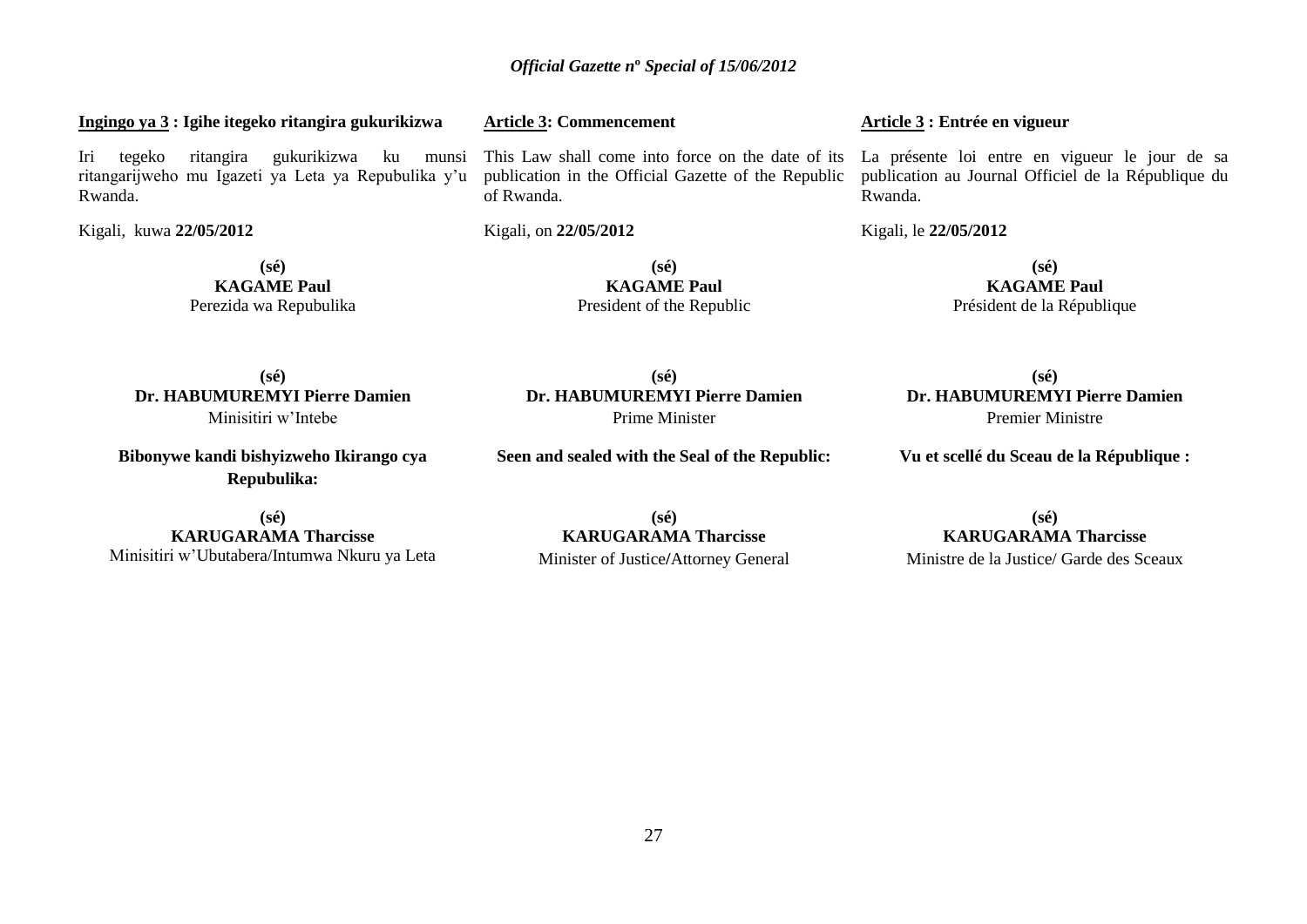**ITEGEKO Nº18/2012 RYO KUWA 22/05/2012 RYEMERERA KWEMEZA AMASEZERANO Y'INGUZANYO N o 5064-RW THE FINANCING AGREEMENT N o 5064-RW FINANCEMENT Nº 5064-RW SIGNE A YASHYIRIWEHO UMUKONO I KIGALI MU SIGNED IN KIGALI, RWANDA ON 26 KIGALI, AU RWANDA LE 26 MARS 2012, RWANDA, KUWA 26 WERURWE 2012, HAGATI YA MARCH 2012, BETWEEN THE REPUBLIC ENTRE LA REPUBLIQUE DU RWANDA ET REPUBULIKA Y'U RWANDA N'IKIGEGA OF RWANDA AND THE INTERNATIONAL L'ASSOCIATION INTERNATIONALE DE MPUZAMAHANGA GITSURA AMAJYAMBERE DEVELOPMENT ASSOCIATION (IDA), DEVELOPPEMENT (IDA), RELATIF AU (IDA), YEREKERANYE N'INGUZANYO INGANA NA RELATING TO THE CREDIT OF FIFTY CREDIT DE CINQUANTE DEUX MILLIONS MILIYONI MIRONGO ITANU N'EBYIRI TWO N'IBIHUMBI MAGANA ABIRI Z'AMADETESI THOUSAND SPECIAL DRAWING RIGHTS SPECIAUX (52.200.000 DTS) POUR LE (52.200.000 DTS) AGENEWE UMUSHINGA WO (SDR 52,200,000) FOR THE RURAL SECTOR PROJET D'APPUI AU SECTEUR RURAL GUTSURA AMAJYAMBERE MU CYARO SUPPORT PROJECT PHASE III ICYICIRO CYA III LAW Nº18/2012 OF 22/05/2012 LOI N°18/2012 DU 22/05/2012 AUTORISANT AUTHORISING THE RATIFICATION OF LA RATIFICATION DE L'ACCORD DE TWO MILLION, TWO HUNDRED DEUX CENT MILLE DROITS DE TIRAGE PHASE III**

#### **ISHAKIRO**

#### **TABLE OF CONTENTS**

#### **TABLE DES MATIERES**

| Ingingo ya mbere: Kemerera kwemeza burundu                                                                 | <b>Article One: Authorisation for ratification</b> | Article premier: Autorisation de ratification                   |
|------------------------------------------------------------------------------------------------------------|----------------------------------------------------|-----------------------------------------------------------------|
| Ingingo ya 2: Itegurwa, isuzumwa n'itorwa ry'iri Article 2: Drafting, consideration and adoption<br>tegeko | of this Law                                        | Article 2: Initiation, examen et adoption de la<br>présente loi |
| Ingingo ya 3: Igihe itegeko ritangira gukurikizwa                                                          | <b>Article 3: Commencement</b>                     | Article 3: Entrée en vigueur                                    |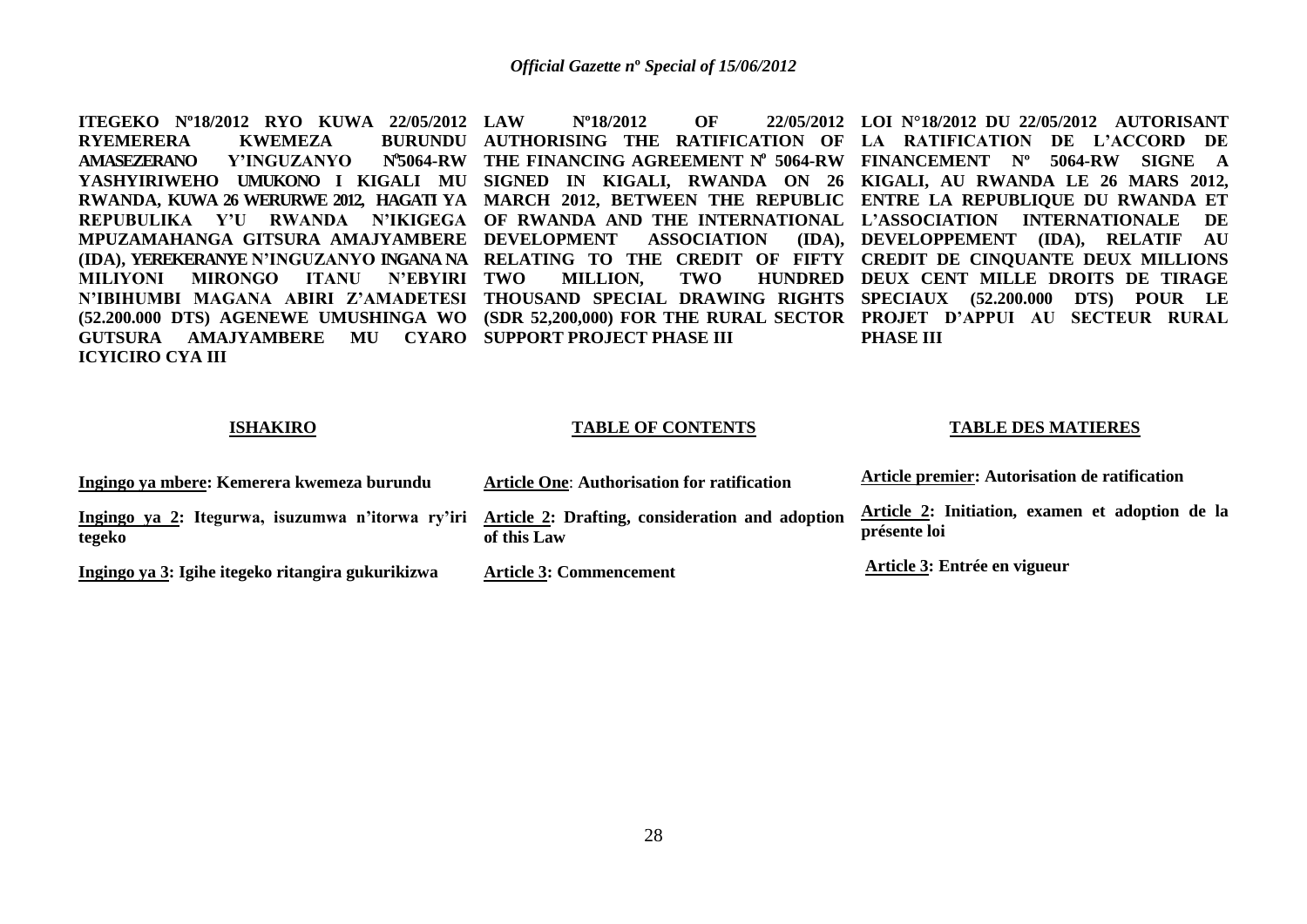**ITEGEKO Nº18/2012 RYO KUWA 22/05/2012 RYEMERERA KWEMEZA AMASEZERANO Y'INGUZANYO N o 5064-RW THE FINANCING AGREEMENT N o 5064-RW FINANCEMENT Nº 5064-RW SIGNE A YASHYIRIWEHO UMUKONO I KIGALI MU SIGNED IN KIGALI, RWANDA ON 26 KIGALI, AU RWANDA LE 26 MARS 2012, RWANDA, KU WA 26 WERURWE 2012, HAGATI YA MARCH 2012, BETWEEN THE REPUBLIC ENTRE LA REPUBLIQUE DU RWANDA ET REPUBULIKA Y'U RWANDA N'IKIGEGA OF RWANDA AND THE INTERNATIONAL L'ASSOCIATION INTERNATIONALE DE MPUZAMAHANGA GITSURA AMAJYAMBERE DEVELOPMENT ASSOCIATION (IDA), (IDA), YEREKERANYE N'INGUZANYO INGANA NA RELATING TO THE CREDIT OF FIFTY CREDIT DE CINQUANTE DEUX MILLIONS MILIYONI MIRONGO ITANU N'EBYIRI N'IBIHUMBI MAGANA ABIRI Z'AMADETESI THOUSAND SPECIAL DRAWING RIGHTS SPECIAUX (52.200.000 DTS) POUR LE (52.200.000 DTS) AGENEWE UMUSHINGA WO (SDR 52,200,000) FOR THE RURAL SECTOR PROJET D'APPUI AU SECTEUR RURAL GUTSURA AMAJYAMBERE MU CYARO SUPPORT PROJECT PHASE III ICYICIRO CYA III LAW Nº18/2012 OF 22/05/2012 LOI Nº18/2012 DU 22/05/2012 AUTORISANT LA AUTHORISING THE RATIFICATION OF RATIFICATION DE L'ACCORD DE TWO MILLION, TWO HUNDRED DEUX CENT MILLE DROITS DE TIRAGE DEVELOPPEMENT (IDA), RELATIF AU PHASE III**

**Twebwe, KAGAME Paul,**

Perezida wa Repubulika;

**INTEKO ISHINGA AMATEGEKO YEMEJE, THE PARLIAMENT HAS ADOPTED AND WE NONE NATWE DUHAMIJE, DUTANGAJE SANCTION, ITEGEKO RITEYE RITYA KANDI DUTEGETSE FOLLOWING LAW AND ORDER IT BE KO RYANDIKWA MU IGAZETI YA LETA YA PUBLISHED IN THE OFFICIAL GAZETTE REPUBULIKA Y'U RWANDA**

#### **INTEKO ISHINGA AMATEGEKO:**

2012;

Umutwe wa Sena, mu nama yawo yo kuwa 09 Gicurasi The Senate, in its session of 09 May 2012; 2012;

Ishingiye ku Itegeko Nshinga rya Repubulika y"u Rwanda ryo kuwa 04 Kamena 2003 nk"uko

**We, KAGAME Paul,** President of the Republic;

**Nous, KAGAME Paul,** Président de la République;

**PROMULGATE OF THE REPUBLIC OF RWANDA**

**LE PARLEMENT A ADOPTE ET NOUS SANCTIONNONS, PROMULGUONS LA LOI DONT LA TENEUR SUIT ET ORDONNONS QU'ELLE SOIT PUBLIEE AU JOURNAL OFFICIEL DE LA REPUBLIQUE DU RWANDA**

#### **THE PARLIAMENT**:

Umutwe w'Abadepite, mu nama yawo yo kuwa 26 Mata The Chamber of Deputies, in its session of 26 April La Chambre des Députés, en sa séance du 26 avril 2012;

#### **LE PARLEMENT :**

2012;

Le Sénat, en sa séance du 09 mai 2012 ;

Pursuant to the Constitution of the Republic of Vu la Constitution de la République du Rwanda du Rwanda of 04 June 2003 as amended to date, 04 juin 2003 telle que révisée à ce jour, spécialement especially in Articles 62, 66, 67, 88, 89, 90, 92, 93, en ses articles 62, 66, 67, 88, 89, 90, 92, 93, 94, 95,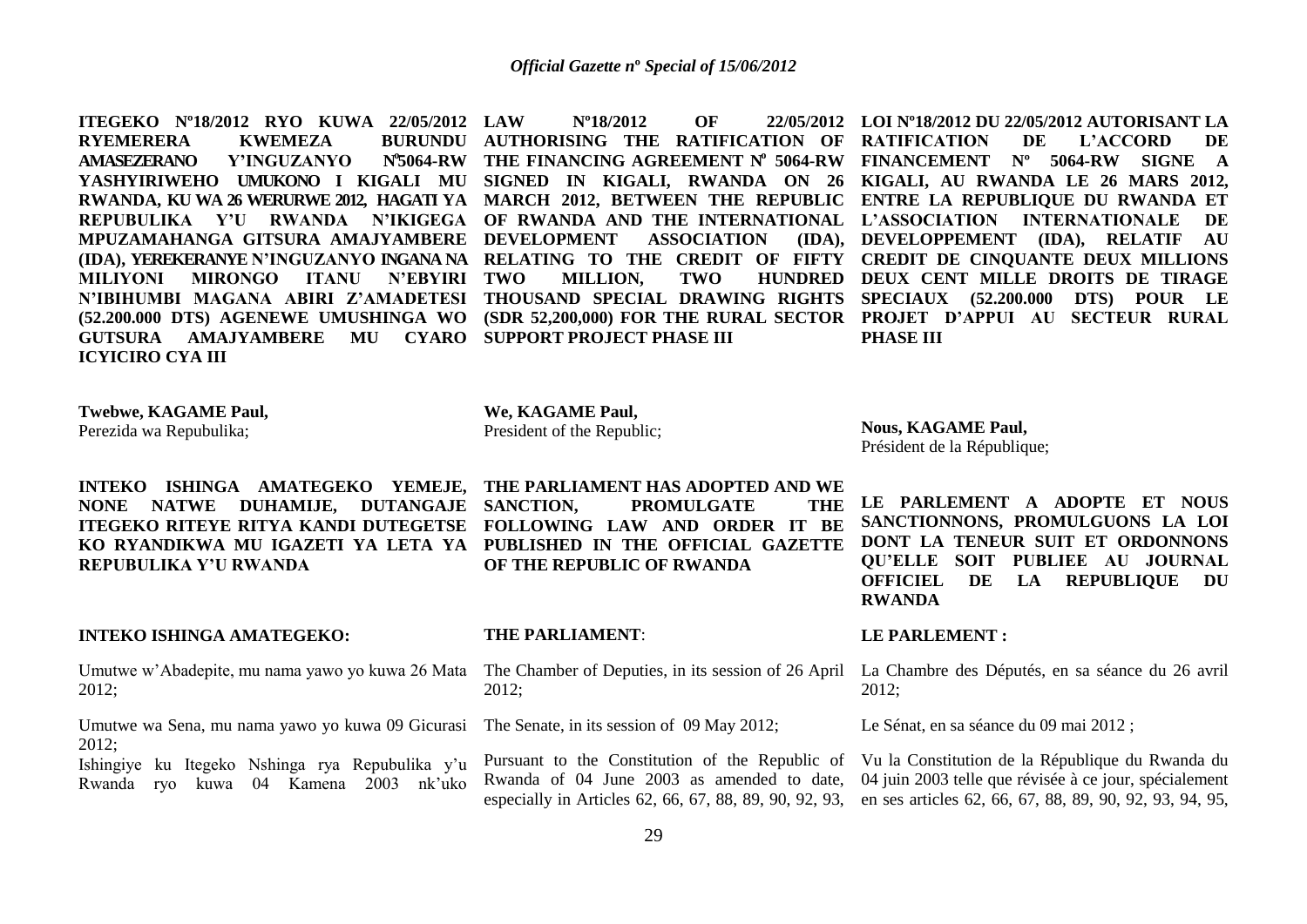ryavuguruwe kugeza ubu, cyane cyane mu ngingo 94, 95, 108, 189, 190 and 201; zaryo, iya 62, iya 66, iya 67, iya 88, iya 89, iya 90, iya 92, iya 93, iya 94, iya 95, iya 108, iya 189, iya 190 n"iya 201;

Imaze gusuzuma Amasezerano y'Inguzanyo n°5064-RW yashyiriweho umukono i Kigali mu Rwanda, ku wa 26 Werurwe 2012, hagati ya Repubulika y"u Rwanda n"Ikigega Mpuzamahanga Gitsura Amajyambere (IDA), yerekeranye n"inguzanyo ingana na miliyoni mirongo itanu n"ebyiri n"ibihumbi magana abiri z"amadetesi hundred thousand Special Drawing Rights (SDR Droits de Tirage Spéciaux (52.200.000 DTS) pour le (52.200.000 DTS) agenewe Umushinga wo Gutsura 52,200,000) for the Rural Sector Support Project, Projet d"Appui au Secteur Rural, Phase III; Amajyambere mu Cyaro, Icyiciro cya III;

#### **YEMEJE:**

#### **Ingingo ya mbere: Kwemerera kwemeza burundu**

umukono i Kigali mu Rwanda, ku wa 26 Werurwe Kigali, Rwanda on 26 March 2012, between the Kigali, au Rwanda le 26 mars 2012, entre la 2012, hagati ya Repubulika y"u Rwanda n"Ikigega Mpuzamahanga Gitsura Amajyambere (IDA), yerekeranye n"inguzanyo ingana na miliyoni mirongo itanu n"ebyiri n"ibihumbi magana abiri z"amadetesi (52.200.000 DTS) agenewe Umushinga wo Gutsura Amajyambere mu Cyaro, Icyiciro cya III, yemerewe kwemezwa burundu.

# **Ingingo ya 2 : Itegurwa, isuzumwa n'itorwa ry'iri tegeko**

Iri tegeko ryateguwe mu rurimi rw"Icyongereza, risuzumwa kandi ritorwa mu rurimi rw"Ikinyarwanda.

After consideration of the Financing Agreement n° Après examen de l'Accord de Financement n°5064-Phase III;

#### **ADOPTS:**

#### **Article One: Authorisation for ratification**

credit of fifty two million, two hundred thousand Rural Sector Support Project, Phase III, is hereby authorized for ratification.

# **of this Law**

adopted in Kinyarwanda.

#### 108, 189, 190 et 201 ;

5064-RW signed in Kigali, Rwanda on 26 March RW signé à Kigali, au Rwanda le 26 mars 2012, 2012, between the Republic of Rwanda and the entre la République du Rwanda et l"Association International Development Association (IDA), Internationale de Développement (IDA), relatif au relating to the credit of fifty two million, two crédit de cinquante deux millions deux cent mille

#### **ADOPTE:**

#### **Article premier: Autorisation de ratification**

Amasezerano y'Inguzanyo n°5064-RW yashyiriweho The Financing Agreement n° 5064-RW signed in L'Accord de Financement n° 5064-RW signé à Republic of Rwanda and the International République du Rwanda et l"Association Development Association (IDA), relating to the Internationale de Développement (IDA), relatif au Special Drawing Rights (SDR 52,200,000) for the Droits de Tirage Spéciaux (52.200.000 DTS) pour le crédit de cinquante deux millions deux cent mille Projet d"Appui au Secteur Rural, Phase III, est autorisé à être ratifié.

#### **Article 2: Drafting, consideration and adoption Article 2 : Initiation, examen et adoption de la présente loi**

This Law was drafted in English, considered and La présente loi a été initiée en Anglais, examinée et adoptée en Kinyarwanda.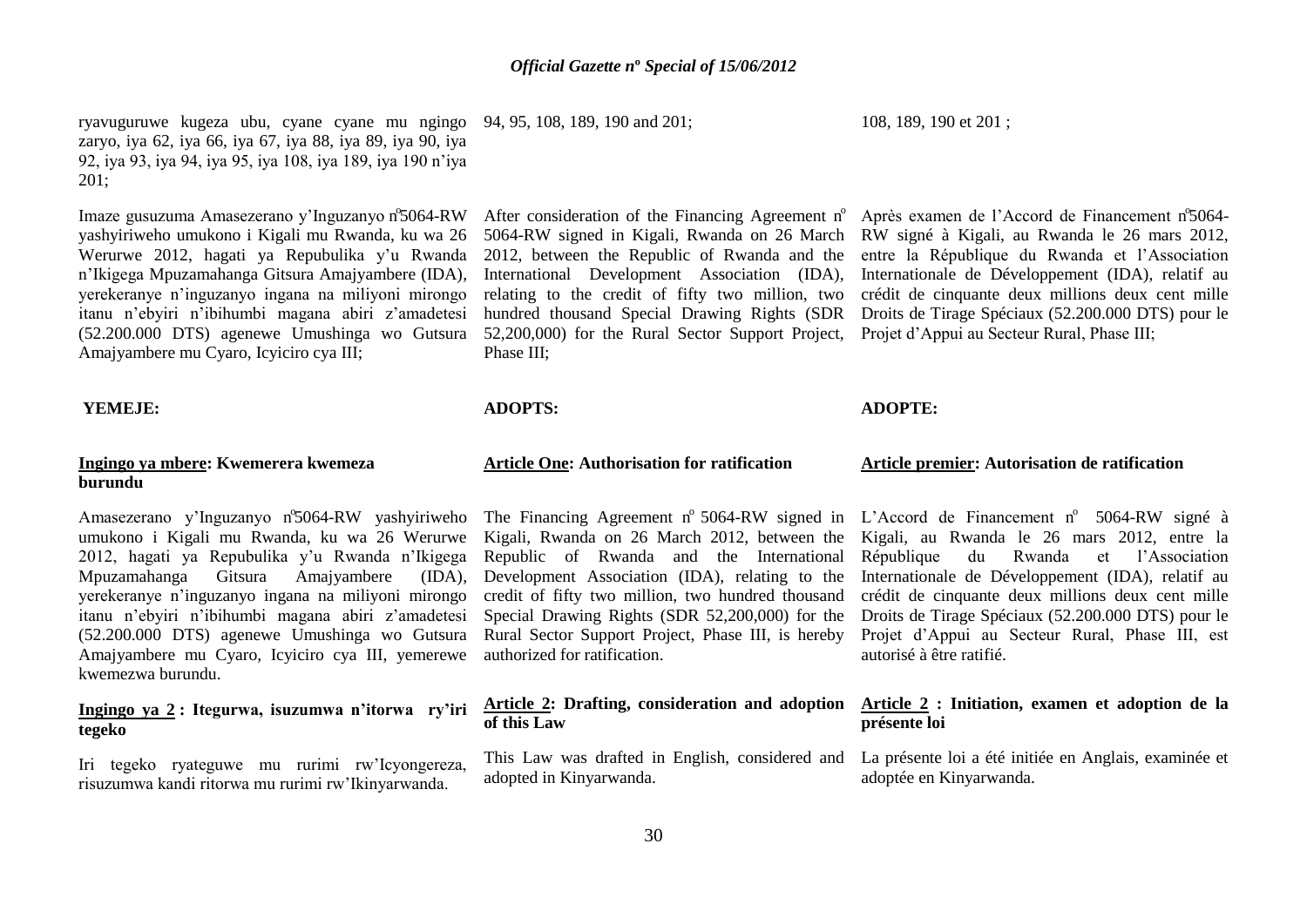publication in the Official Gazette of the Republic

**Article 3: Commencement** 

of Rwanda.

Kigali, on **22/05/2012** 

**Ingingo ya 3 : Igihe itegeko ritangira gukurikizwa**

Iri tegeko ritangira gukurikizwa ku munsi ritangarijweho mu Igazeti ya Leta ya Repubulika y"u Rwanda.

Kigali, kuwa **22/05/2012**

**(sé) KAGAME Paul** Perezida wa Repubulika

**KAGAME Paul** President of the Republic

**(sé) Dr. HABUMUREMYI Pierre Damien** Prime Minister

**Seen and sealed with the Seal of the Republic:**

**(sé)**

# **Article 3 : Entrée en vigueur**

This Law shall come into force on the date of its La présente loi entre en vigueur le jour de sa publication au Journal Officiel de la République du Rwanda.

Kigali, le **22/05/2012** 

**(sé) KAGAME Paul** Président de la République

**(sé) Dr. HABUMUREMYI Pierre Damien** Minisitiri w"Intebe

**Bibonywe kandi bishyizweho Ikirango cya Repubulika:**

**(sé) KARUGARAMA Tharcisse** Minisitiri w"Ubutabera/Intumwa Nkuru ya Leta

**(sé) KARUGARAMA Tharcisse**

**(sé) KARUGARAMA Tharcisse** Ministre de la Justice/ Garde des Sceaux

**Dr. HABUMUREMYI Pierre Damien** Premier Ministre

**(sé)**

**Vu et scellé du Sceau de la République :**

Minister of Justice**/**Attorney General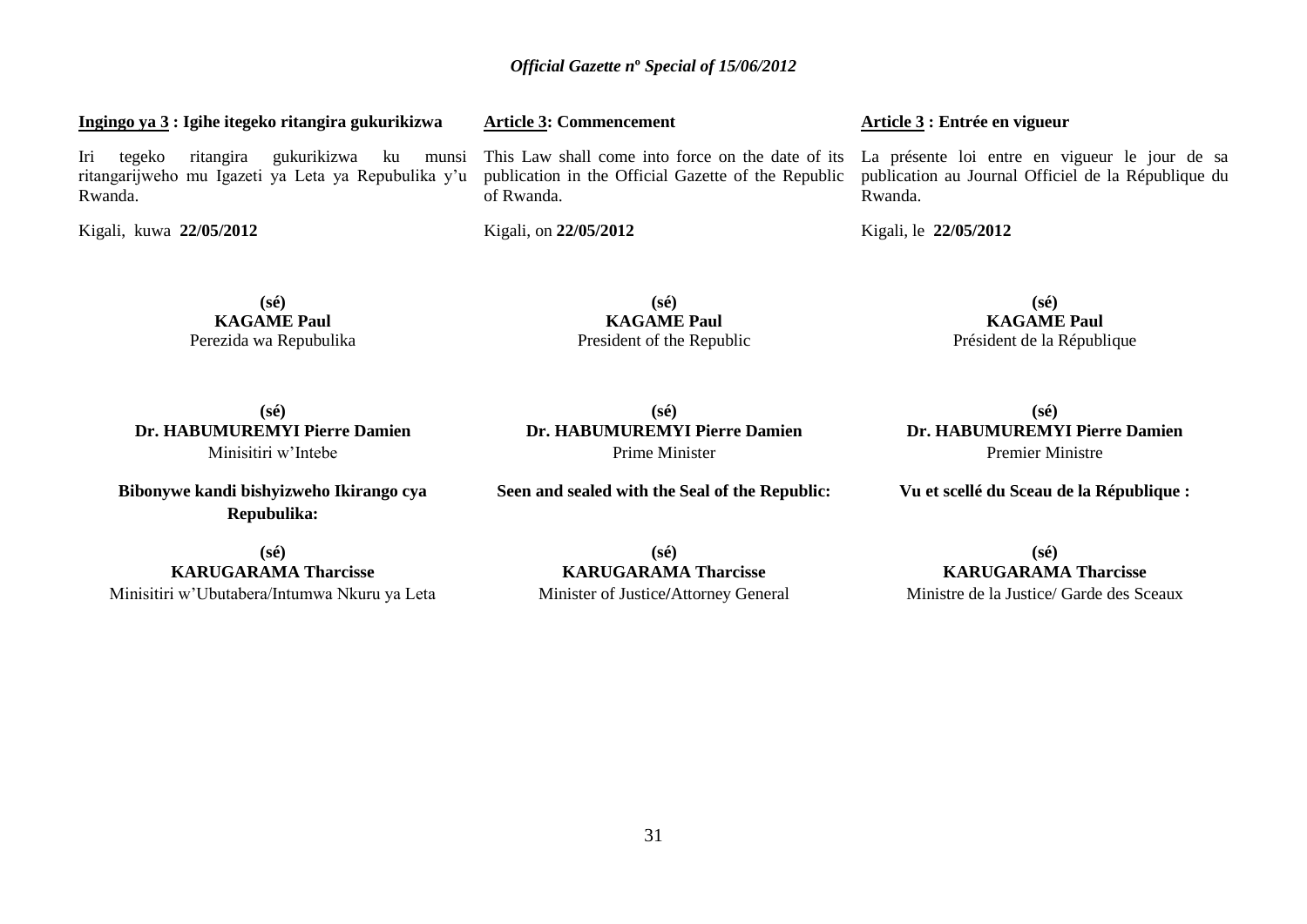**ITEGEKO Nº19/2012 RYO KUWA 22/05/2012 RYEMERERA KWEMEZA<br>AMASEZERANO Y'IMPANO** AMASEZERANO **YASHYIRIWEHO UMUKONO I KIGALI MU SIGNED IN KIGALI, RWANDA ON 26 KIGALI, AU RWANDA LE 26 MARS 2012, RWANDA KUWA 26 WERURWE 2012, HAGATI MARCH 2012, BETWEEN THE REPUBLIC ENTRE LA REPUBLIQUE DU RWANDA ET YA REPUBULIKA Y'U RWANDA N'IKIGEGA OF RWANDA AND THE INTERNATIONAL L'ASSOCIATION INTERNATIONALE DE MPUZAMAHANGA GITSURA AMAJYAMBERE DEVELOPMENT ASSOCIATION (IDA), DEVELOPPEMENT (IDA), RELATIF AU DON (IDA), YEREKERANYE N'IMPANO INGANA NA RELATING TO THE GRANT OF TWENTY-DE VINGT-SIX MILLIONS CENT MILLE MILIYONI MAKUMYABIRI N'ESHESHATU SIX MILLION, ONE HUNDRED THOUSAND DROITS DE TIRAGE SPECIAUX (26.100.000 N'IBIHUMBI IJANA Z'AMADETESI (26.100.000 DTS) AGENEWE GUSHYIGIKIRA GAHUNDA 26,100,000) FOR THE SUPPORT TO THE PROTECTION SOCIALE YO KURENGERA ABATISHOBOYE LAW Nº19/2012 OF 22/05/2012 LOI N°19/2012 DU 22/05/2012 AUTORISANT AUTHORISING THE RATIFICATION OF LA RATIFICATION DE L'ACCORD DE THE FINANCING AGREEMENT Nº H759-RW FINANCEMENT NºH759-RW SIGNE A DRAWING RIGHTS SOCIAL PROTECTION SYSTEM DTS) POUR L'APPUI AU SYSTEM DE**

#### **ISHAKIRO**

#### **TABLE OF CONTENTS**

#### **TABLE DES MATIERES**

| Ingingo ya mbere: Kemerera kwemeza burundu                                                                 | <b>Article One: Authorisation for ratification</b> | Article premier: Autorisation de ratification                   |
|------------------------------------------------------------------------------------------------------------|----------------------------------------------------|-----------------------------------------------------------------|
| Ingingo ya 2: Itegurwa, isuzumwa n'itorwa ry'iri Article 2: Drafting, consideration and adoption<br>tegeko | of this Law                                        | Article 2: Initiation, examen et adoption de la<br>présente loi |
| Ingingo ya 3: Igihe itegeko ritangira gukurikizwa                                                          | <b>Article 3: Commencement</b>                     | Article 3: Entrée en vigueur                                    |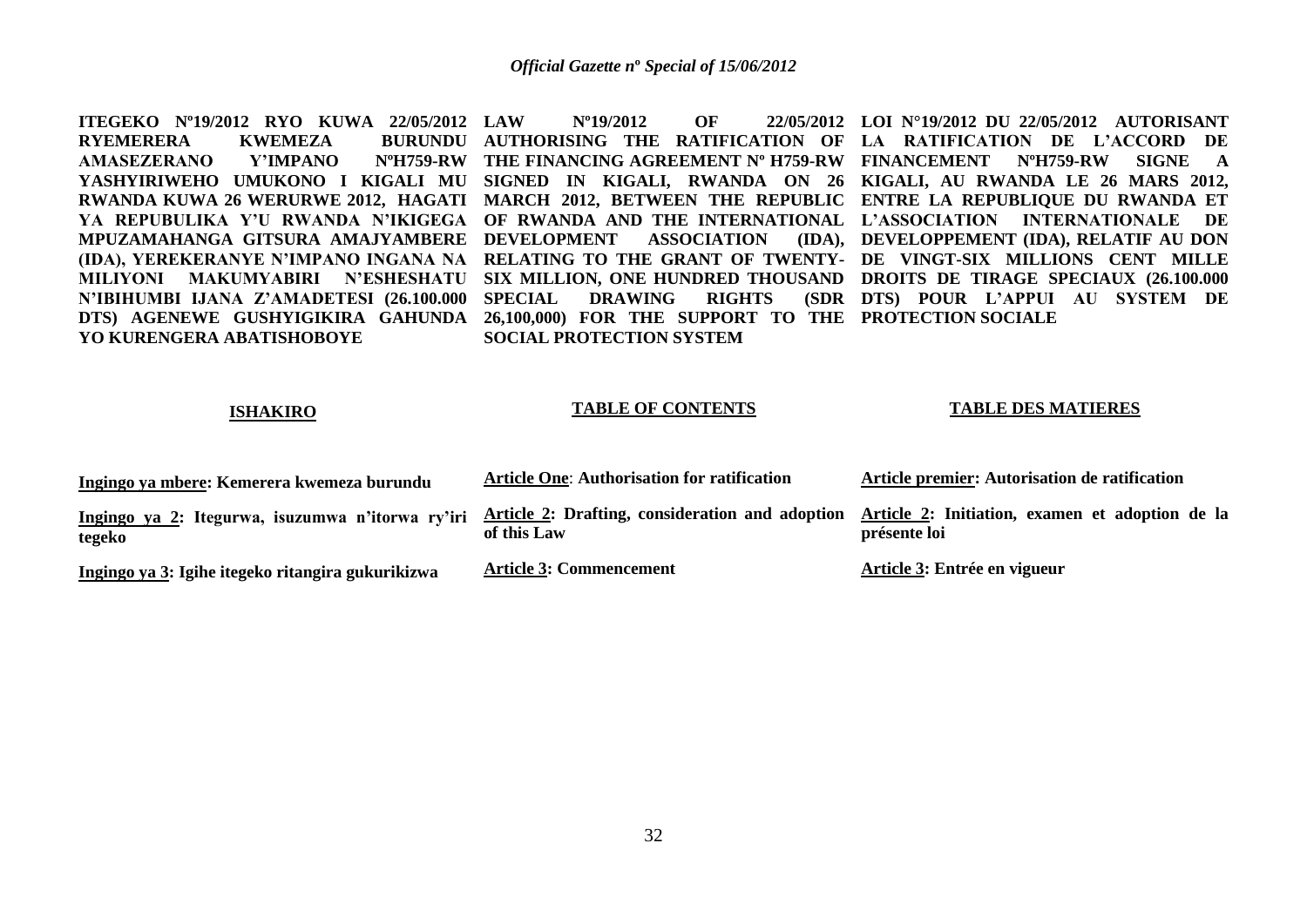**ITEGEKO Nº19/2012 RYO KUWA. 22/05/2012 RYEMERERA KWEMEZA<br>AMASEZERANO Y'IMPANO** AMASEZERANO **YASHYIRIWEHO UMUKONO I KIGALI MU SIGNED IN KIGALI, RWANDA ON 26 KIGALI, AU RWANDA LE 26 MARS 2012, RWANDA KU WA 26 WERURWE 2012, HAGATI MARCH 2012, BETWEEN THE REPUBLIC ENTRE LA REPUBLIQUE DU RWANDA ET YA REPUBULIKA Y'U RWANDA N'IKIGEGA OF RWANDA AND THE INTERNATIONAL L'ASSOCIATION INTERNATIONALE DE MPUZAMAHANGA GITSURA AMAJYAMBERE DEVELOPMENT ASSOCIATION (IDA), (IDA), YEREKERANYE N'IMPANO INGANA NA RELATING TO THE GRANT OF TWENTY-DE VINGT-SIX MILLIONS CENT MILLE MILIYONI MAKUMYABIRI N'ESHESHATU SIX MILLION, ONE HUNDRED THOUSAND DROITS DE TIRAGE SPECIAUX (26.100.000 N'IBIHUMBI IJANA Z'AMADETESI (26.100.000 DTS) AGENEWE GUSHYIGIKIRA GAHUNDA 26,100,000) FOR THE SUPPORT TO THE PROTECTION SOCIALE YO KURENGERA ABATISHOBOYE LAW Nº19/2012 OF 22/05/2012 LOI N°19/2012 DU 22/05/2012 AUTORISANT AUTHORISING THE RATIFICATION OF LA RATIFICATION DE L'ACCORD DE THE FINANCING AGREEMENT Nº H759-RW FINANCEMENT NºH759-RW SIGNE A DRAWING RIGHTS SOCIAL PROTECTION SYSTEM (IDA), DEVELOPPEMENT (IDA), RELATIF AU DON DTS) POUR L'APPUI AU SYSTEM DE**

**Nous, KAGAME Paul,**

**We, KAGAME Paul,**

**Twebwe, KAGAME Paul,** Perezida wa Repubulika; **INTEKO ISHINGA AMATEGEKO YEMEJE, NONE NATWE DUHAMIJE, DUTANGAJE ITEGEKO RITEYE RITYA KANDI DUTEGETSE KO RYANDIKWA MU IGAZETI YA LETA YA REPUBULIKA Y'U RWANDA INTEKO ISHINGA AMATEGEKO:**  Umutwe w"Abadepite, mu nama yawo yo kuwa 26 Mata 2012; Umutwe wa Sena, mu nama yawo yo kuwa 09 Gicurasi 2012; Ishingiye ku Itegeko Nshinga rya Repubulika y"u Rwanda ryo kuwa 04 Kamena 2003 nk"uko ryavuguruwe kugeza ubu, cyane cyane mu ngingo zaryo, iya 62, iya 66, iya 67, iya 88, iya 89, iya 90, iya President of the Republic; **THE PARLIAMENT HAS ADOPTED AND WE LE PARLEMENT A ADOPTE ET NOUS SANCTION, PROMULGATE FOLLOWING LAW AND ORDER IT BE DONT LA TENEUR SUIT ET ORDONNONS PUBLISHED IN THE OFFICIAL GAZETTE QU'ELLE SOIT PUBLIEE AU JOURNAL OF THE REPUBLIC OF RWANDA THE PARLIAMENT**: The Chamber of Deputies, in its session of 26 April La Chambre des Députés, en sa séance du 26 avril 2012; The Senate, in its session of 09 May 2012; Pursuant to the Constitution of the Republic of Vu la Constitution de la République du Rwanda du Rwanda of 04 June 2003 as amended to date, 04 juin 2003 telle que révisée à ce jour, spécialement especially in Articles 62, 66, 67, 88, 89, 90, 92, 93, en ses articles 62, 66, 67, 88, 89, 90, 92, 93, 94, 95, Président de la République; THE SANCTIONNONS, PROMULGUONS LA LOI **OFFICIEL DE LA REPUBLIQUE DU RWANDA LE PARLEMENT :** 2012; Le Sénat, en sa séance du 09 mai 2012 ;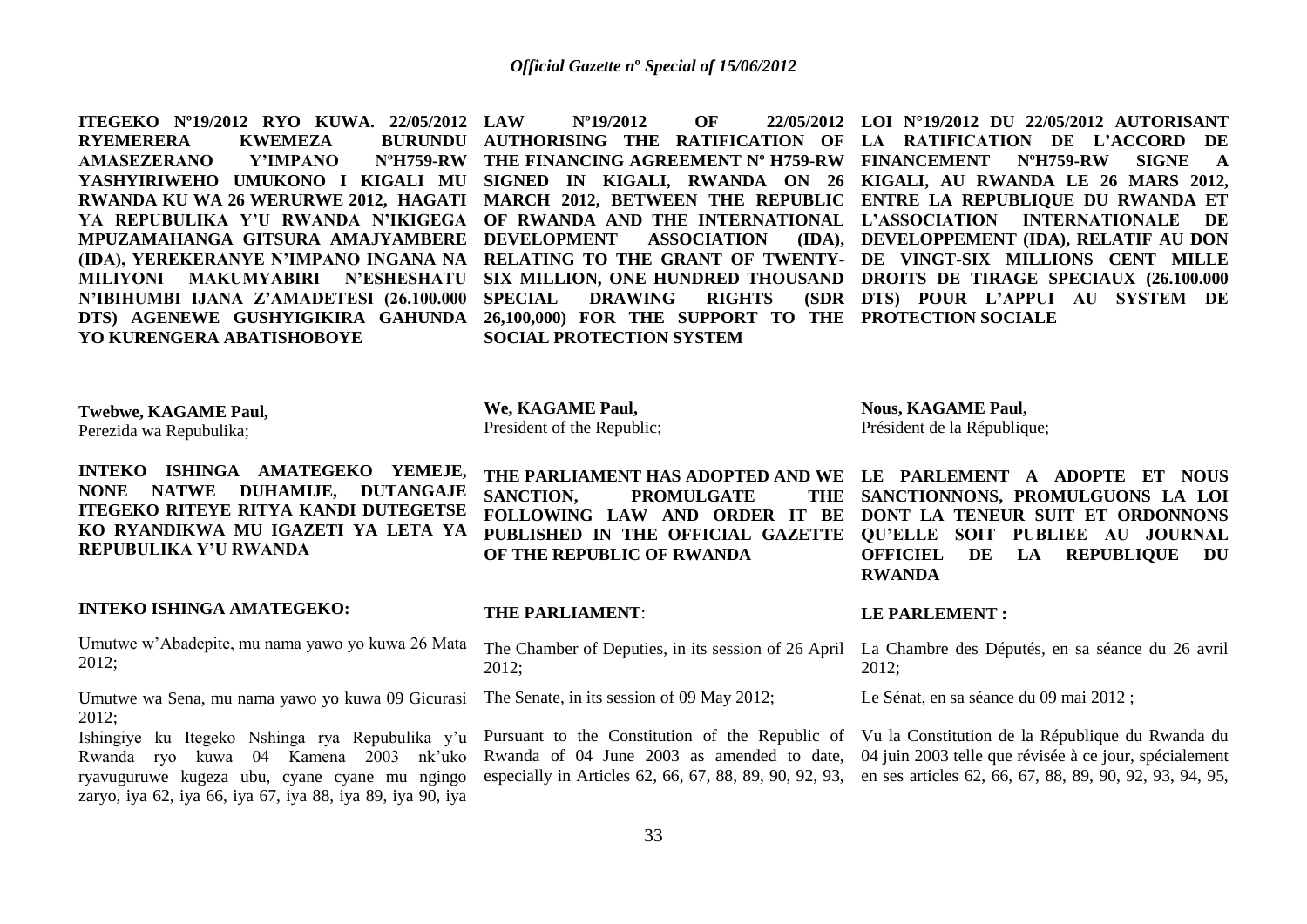92, iya 93, iya 94, iya 95, iya 108, iya 189, iya 190 n"iya 94, 95, 108, 189, 190 and 201; 201;

Imaze gusuzuma amasezerano y'impano n<sup>o</sup> H759-RW yashyiriweho umukono i Kigali mu Rwanda kuwa 26 Werurwe 2012, hagati ya Repubulika y"u Rwanda n"Ikigega Mpuzamahanga Gitsura Amajyambere (IDA), yerekeranye n"impano ingana na miliyoni makumyabiri n"esheshatu n"ibihunbi ijana z"amadetesi (26.100.000 DTS) agenewe gushyigikira gahunda yo kurengera abatishoboye;

#### **YEMEJE:**

# **Ingingo ya mbere: Kwemerera kwemeza burundu**

Amasezerano y'impano nº H759-RW yashyiriweho umukono i Kigali mu Rwanda kuwa 26 Werurwe 2012, hagati ya Repubulika y"u Rwanda n"Ikigega Mpuzamahanga Gitsura Amajyambere (IDA), yerekeranye n"impano ingana na miliyoni makumyabiri n"esheshatu n"ibihunbi ijana z"amadetesi (26.100.000 DTS) agenewe gushyigikira gahunda yo kurengera abatishoboye, yemerewe kwemezwa burundu.

# **Ingingo ya 2 : Itegurwa, isuzumwa n'itorwa ry'iri tegeko**

Iri tegeko ryateguwe mu rurimi rw"Icyongereza, risuzumwa kandi ritorwa mu rurimi rw"Ikinyarwanda.

# **Ingingo ya 3 : Igihe itegeko ritangira gukurikizwa**

Iri tegeko ritangira gukurikizwa ku munsi ritangarijweho mu Igazeti ya Leta ya Repubulika y"u

2012, between the Republic of Rwanda and the International Development Association (IDA), relating to the grant of twenty-six million, one hundred thousand Special Drawing Rights (SDR 26,100,000) for the support to the social protection de protection sociale; System;

#### **ADOPTS:**

#### **Article One: Authorisation for ratification**

The Financing Agreement nº H759-RW signed in Kigali, Rwanda on 26 March 2012, between the Republic of Rwanda and the International Development Association (IDA), relating to the grant of twenty-six million, one hundred thousand Special Drawing Rights (SDR 26,100,000) for the support to the social protection System, is hereby authorized for ratification.

# **Article 2: Drafting, consideration and adoption of this Law**

This Law was drafted in English, considered and adopted in Kinyarwanda.

# **Article 3: Commencement**

108, 189, 190 et 201 ;

After consideration of the Financing Agreement Après examen de l'Accord de financement nº H759nºH759-RW signed in Kigali, Rwanda on 26 March RW signé à Kigali, au Rwanda le 26 mars 2012, entre la République du Rwanda et l"Association Internationale de Développement (IDA), relatif au don de vingt-six millions cent mille Droits de Tirage Spéciaux (26.100.000 DTS) pour l"Appui au system

#### **ADOPTE:**

#### **Article premier: Autorisation de ratification**

L'Accord de financement n° H759-RW signé à Kigali, au Rwanda le 26 mars 2012, entre la du Rwanda et l'Association Internationale de Développement (IDA), relatif au don de vingt-six millions cent mille Droits de Tirage Spéciaux (26.100.000 DTS) pour l"Appui au system de protection sociale, est autorisé à être ratifié.

# **Article 2 : Initiation, examen et adoption de la présente loi**

La présente loi a été initiée en Anglais, examinée et adoptée en Kinyarwanda.

# **Article 3 : Entrée en vigueur**

This Law shall come into force on the date of its La présente loi entre en vigueur le jour de sa publication in the Official Gazette of the Republic publication au Journal Officiel de la République du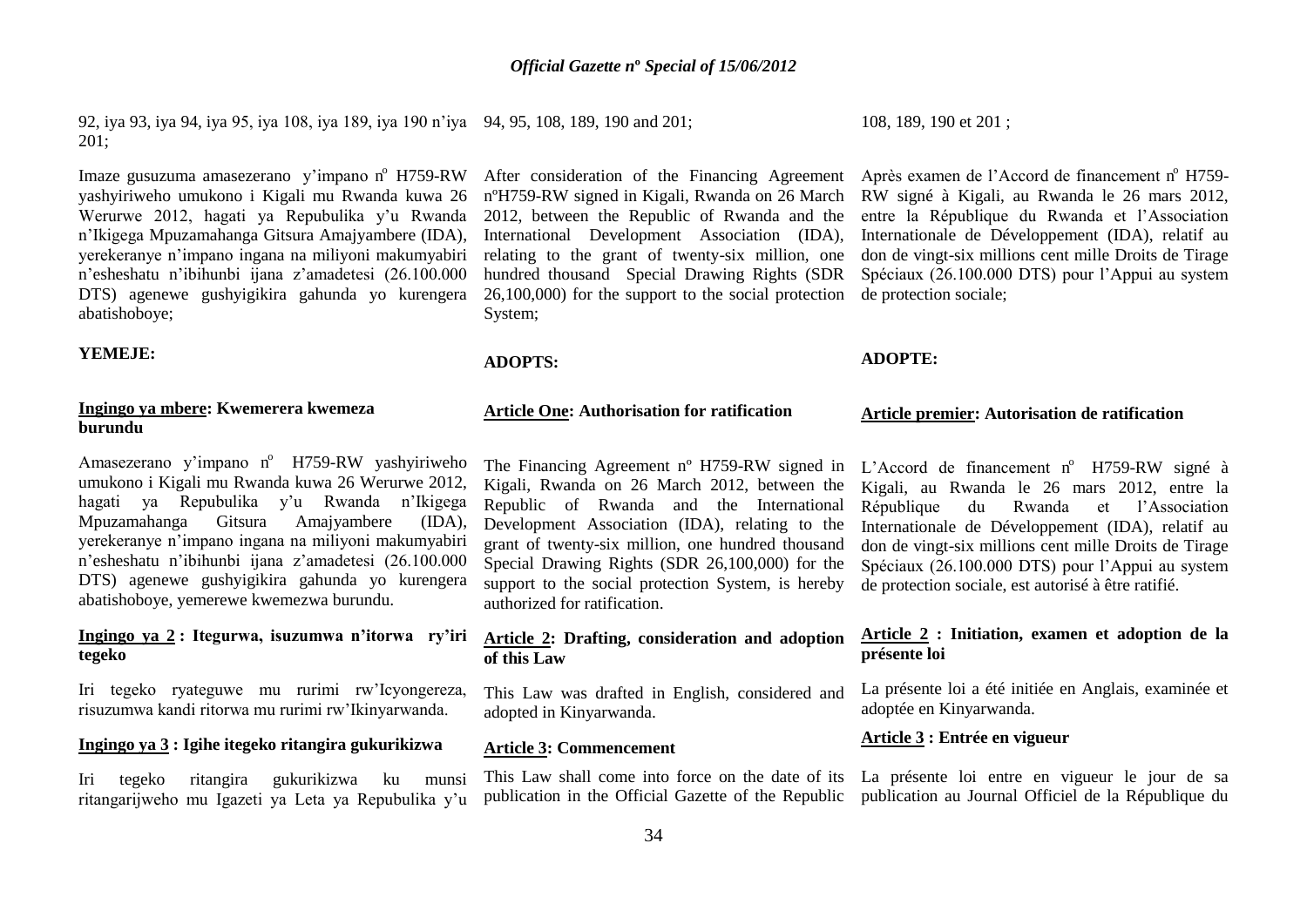Rwanda.

Kigali, kuwa **22/05/2012**

of Rwanda.

Kigali, on **22/05/2012** 

Rwanda.

Kigali, le **22/05/2012** 

**(sé) KAGAME Paul** Perezida wa Repubulika

**(sé) Dr. HABUMUREMYI Pierre Damien** Minisitiri w"Intebe

**Bibonywe kandi bishyizweho Ikirango cya Repubulika:**

**(sé) KARUGARAMA Tharcisse** Minisitiri w"Ubutabera/Intumwa Nkuru ya Leta

**(sé) KAGAME Paul** President of the Republic

**(sé) Dr. HABUMUREMYI Pierre Damien** Prime Minister

**Seen and sealed with the Seal of the Republic:**

**(sé) KARUGARAMA Tharcisse** Minister of Justice**/**Attorney General

**(sé) KAGAME Paul** Président de la République

**(sé) Dr. HABUMUREMYI Pierre Damien** Premier Ministre

**Vu et scellé du Sceau de la République :**

**(sé) KARUGARAMA Tharcisse** Ministre de la Justice/ Garde des Sceaux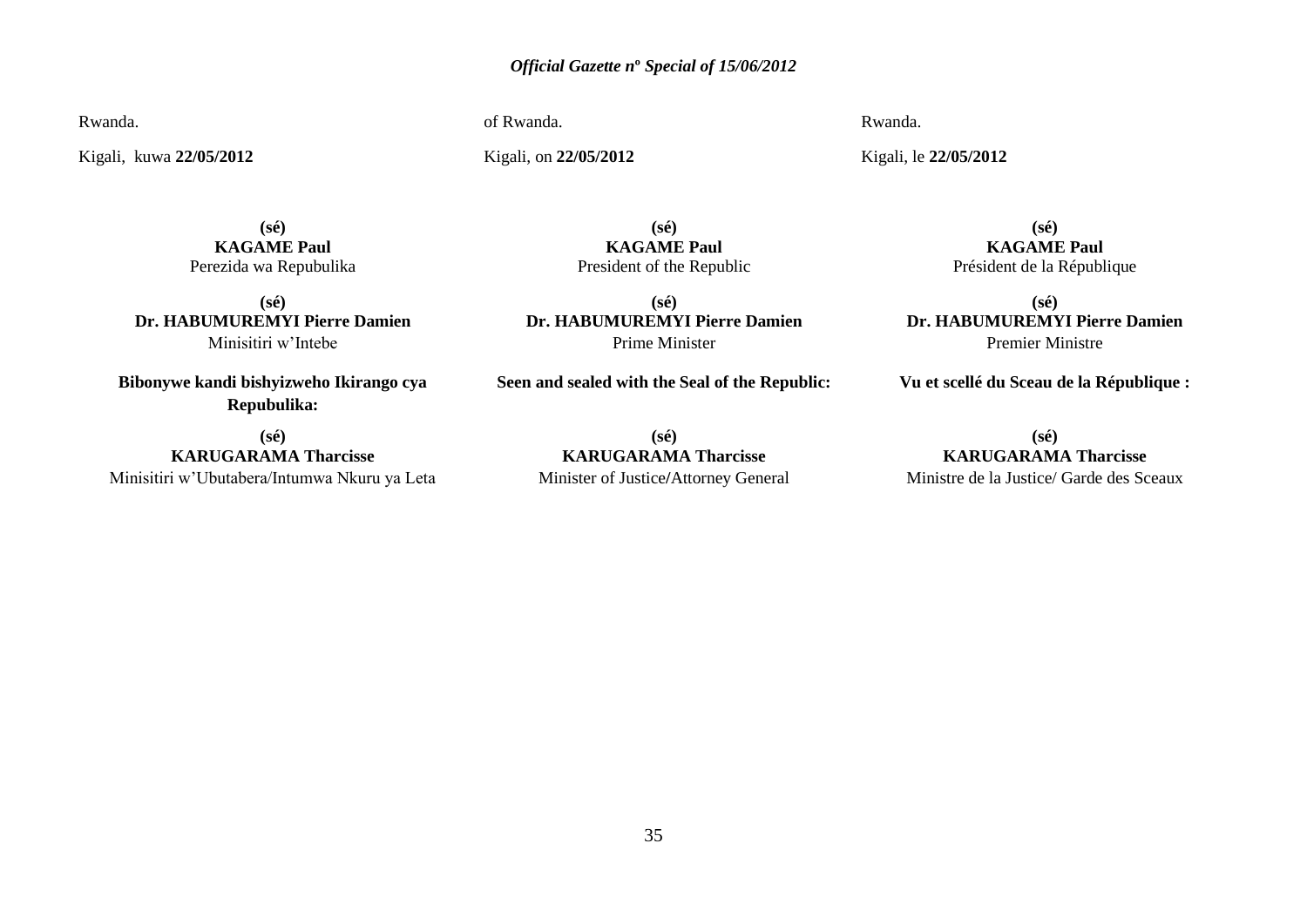**ITEGEKO Nº20/2012 RYO KUWA 22/05/2012 RYEMERERA KWEMEZA<br>AMASEZERANO Y'IMPANO AMASEZERANO YASHYIRIWEHO UMUKONO I KIGALI MU SIGNED IN KIGALI, RWANDA ON 26 LE 26 MARS 2012, ENTRE LA REPUBLIQUE RWANDA KU WA 26 WERURWE 2012, HAGATI MARCH 2012, BETWEEN THE REPUBLIC YA REPUBULIKA Y'U RWANDA N'IKIGEGA OF RWANDA AND THE INTERNATIONAL INTERNATIONALE DE DEVELOPPEMENT MPUZAMAHANGA GITSURA AMAJYAMBERE DEVELOPMENT ASSOCIATION (IDA) (IDA) GIHAGARARIYE IKIGEGA SRF-CF, ACTING AS ADMINISTRATOR OF THE SRF-D'ADMINISTRATEUR DU FONDS SRF-CF, YEREKERANYE N'IMPANO INGANA NA CF TRUST FUND, RELATING TO THE RELATIF AU DON DE DIX MILLIONS DE MILIYONI ICUMI Z'AMADOLARI GRANT OF TEN MILLION AMERICAN DOLLARS AMERICAINS (10.000.000 USD) Y'ABANYAMERIKA (10.000.000 USD) AGENEWE DOLLARS (USD 10,000,000) FOR THE POUR LE PROJET DES STATISTIQUES POUR UMUSHINGA UGAMIJE GUTEZA IMBERE STATISTICS FOR RESULTS PROJECT IREME N'UBUBONEKERAGIHE LAW Nº20/2012 OF 22/05/2012 LOI N°20/2012 DU 22/05/2012 AUTORISANT AUTHORISING THE RATIFICATION OF LA RATIFICATION DE L'ACCORD DE DON THE GRANT AGREEMENT NºTF0l1927 Nº TF0l1927 SIGNE A KIGALI, AU RWANDA** RWANDA ET L'ASSOCIATION **(IDA) AGISSANT EN QUALITE DES RESULTATS**

#### **ISHAKIRO**

**BY'IBARURISHAMIBARE**

#### **TABLE OF CONTENTS**

#### **TABLE DES MATIERES**

| Ingingo ya mbere: Kemerera kwemeza burundu                 | <b>Article One: Authorisation for ratification</b>             | Article premier: Autorisation de ratification                   |
|------------------------------------------------------------|----------------------------------------------------------------|-----------------------------------------------------------------|
| Ingingo ya 2: Itegurwa, isuzumwa n'itorwa ry'iri<br>tegeko | Article 2: Drafting, consideration and adoption<br>of this Law | Article 2: Initiation, examen et adoption de la<br>présente loi |
| Ingingo ya 3: Igihe itegeko ritangira gukurikizwa          | <b>Article 3: Commencement</b>                                 | Article 3: Entrée en vigueur                                    |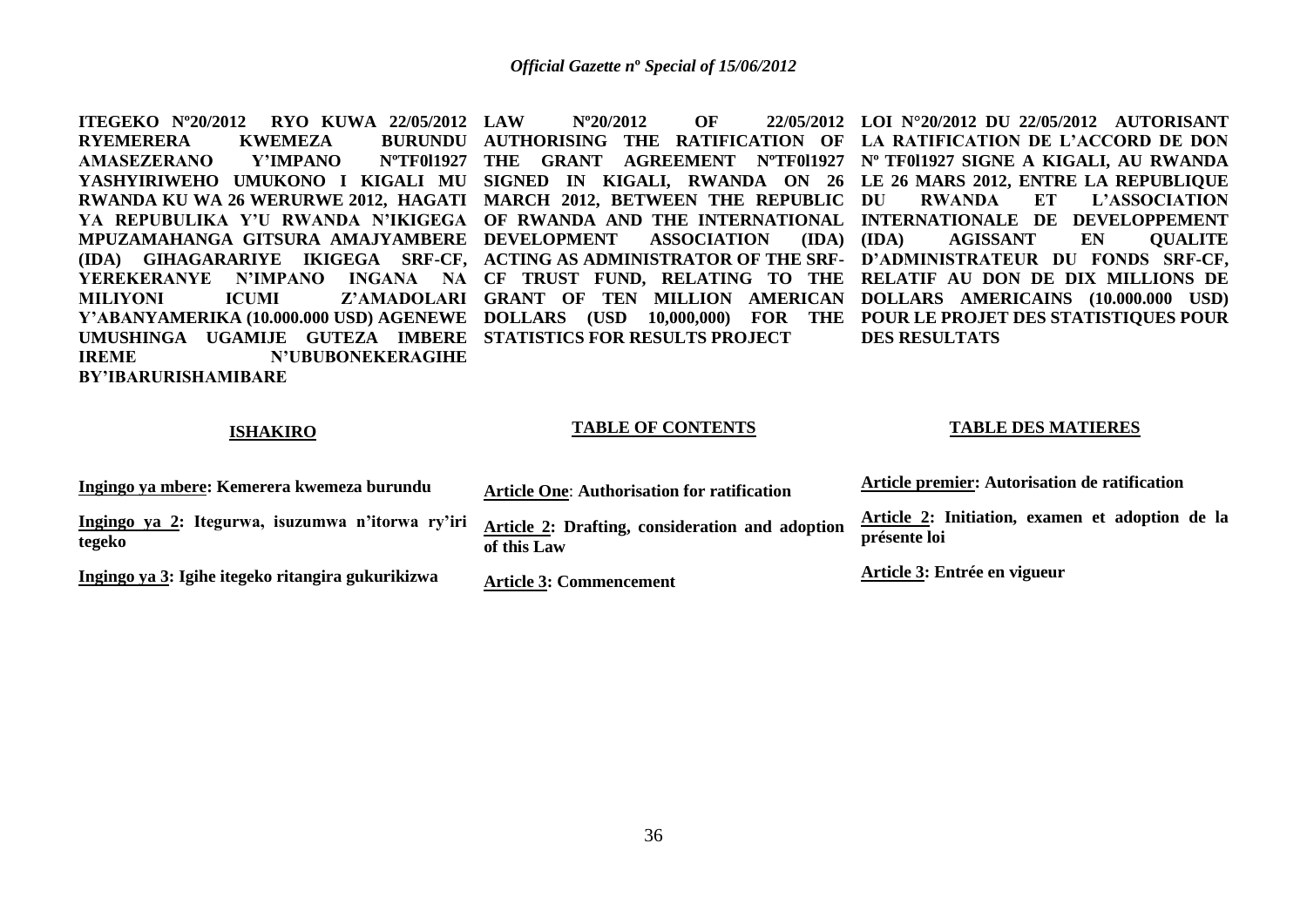**ITEGEKO Nº20/2012 RYO KUWA 22/05/2012 RYEMERERA KWEMEZA<br>AMASEZERANO Y'IMPANO AMASEZERANO YASHYIRIWEHO UMUKONO I KIGALI MU SIGNED IN KIGALI, RWANDA ON 26 LE 26 MARS 2012, ENTRE LA REPUBLIQUE RWANDA KUWA 26 WERURWE 2012, HAGATI MARCH 2012, BETWEEN THE REPUBLIC YA REPUBULIKA Y'U RWANDA N'IKIGEGA OF RWANDA AND THE INTERNATIONAL INTERNATIONALE DE DEVELOPPEMENT MPUZAMAHANGA GITSURA AMAJYAMBERE DEVELOPMENT ASSOCIATION (IDA) (IDA) GIHAGARARIYE IKIGEGA SRF-CF, ACTING AS ADMINISTRATOR OF THE SRF-D'ADMINISTRATEUR DU FONDS SRF-CF, YEREKERANYE N'IMPANO INGANA NA CF TRUST FUND, RELATING TO THE RELATIF AU DON DE DIX MILLIONS DE MILIYONI ICUMI Z'AMADOLARI GRANT OF TEN MILLION AMERICAN DOLLARS AMERICAINS (10.000.000 USD) Y'ABANYAMERIKA (10.000.000 USD) AGENEWE DOLLARS (USD 10,000,000) FOR THE POUR LE PROJET DES STATISTIQUES POUR UMUSHINGA UGAMIJE GUTEZA IMBERE STATISTICS FOR RESULTS PROJECT IREME N'UBUBONEKERAGIHE BY'IBARURISHAMIBARE**

**LAW Nº20/2012 OF 22/05/2012 LOI Nº20/2012 DU 22/05/2012 AUTORISANT AUTHORISING THE RATIFICATION OF LA RATIFICATION DE L'ACCORD DE DON THE GRANT AGREEMENT NºTF0l1927 Nº TF0l1927 SIGNE A KIGALI, AU RWANDA** RWANDA ET L'ASSOCIATION **(IDA) AGISSANT EN QUALITE DES RESULTATS**

**Twebwe, KAGAME Paul,** Perezida wa Repubulika;

**INTEKO ISHINGA AMATEGEKO YEMEJE, NONE NATWE DUHAMIJE, DUTANGAJE ITEGEKO RITEYE RITYA KANDI DUTEGETSE KO RYANDIKWA MU IGAZETI YA LETA YA REPUBULIKA Y'U RWANDA**

#### **INTEKO ISHINGA AMATEGEKO:**

Umutwe w"Abadepite, mu nama yawo yo kuwa 26 Mata 2012;

Umutwe wa Sena, mu nama yawo yo kuwa 09 Gicurasi 2012;

Ishingiye ku Itegeko Nshinga rya Repubulika y"u Rwanda ryo kuwa 04 Kamena 2003 nk"uko

**We, KAGAME Paul,** President of the Republic;

**THE PARLIAMENT HAS ADOPTED AND WE SANCTION, PROMULGATE THE FOLLOWING LAW AND ORDER IT BE PUBLISHED IN THE OFFICIAL GAZETTE OF THE REPUBLIC OF RWANDA**

#### **THE PARLIAMENT**:

The Chamber of Deputies, in its session of 26 April 2012;

The Senate, in its session of 09 May 2012;

Pursuant to the Constitution of the Republic of Rwanda of 04 June 2003 as amended to date,

**Nous, KAGAME Paul,** Président de la République;

**LE PARLEMENT A ADOPTE ET NOUS SANCTIONNONS, PROMULGUONS LA LOI DONT LA TENEUR SUIT ET ORDONNONS QU'ELLE SOIT PUBLIEE AU JOURNAL OFFICIEL DE LA REPUBLIQUE DU RWANDA**

# **LE PARLEMENT :**

La Chambre des Députés, en sa séance du 26 avril 2012;

Le Sénat, en sa séance du 09 mai 2012 ;

Vu la Constitution de la République du Rwanda du 04 juin 2003 telle que révisée à ce jour, spécialement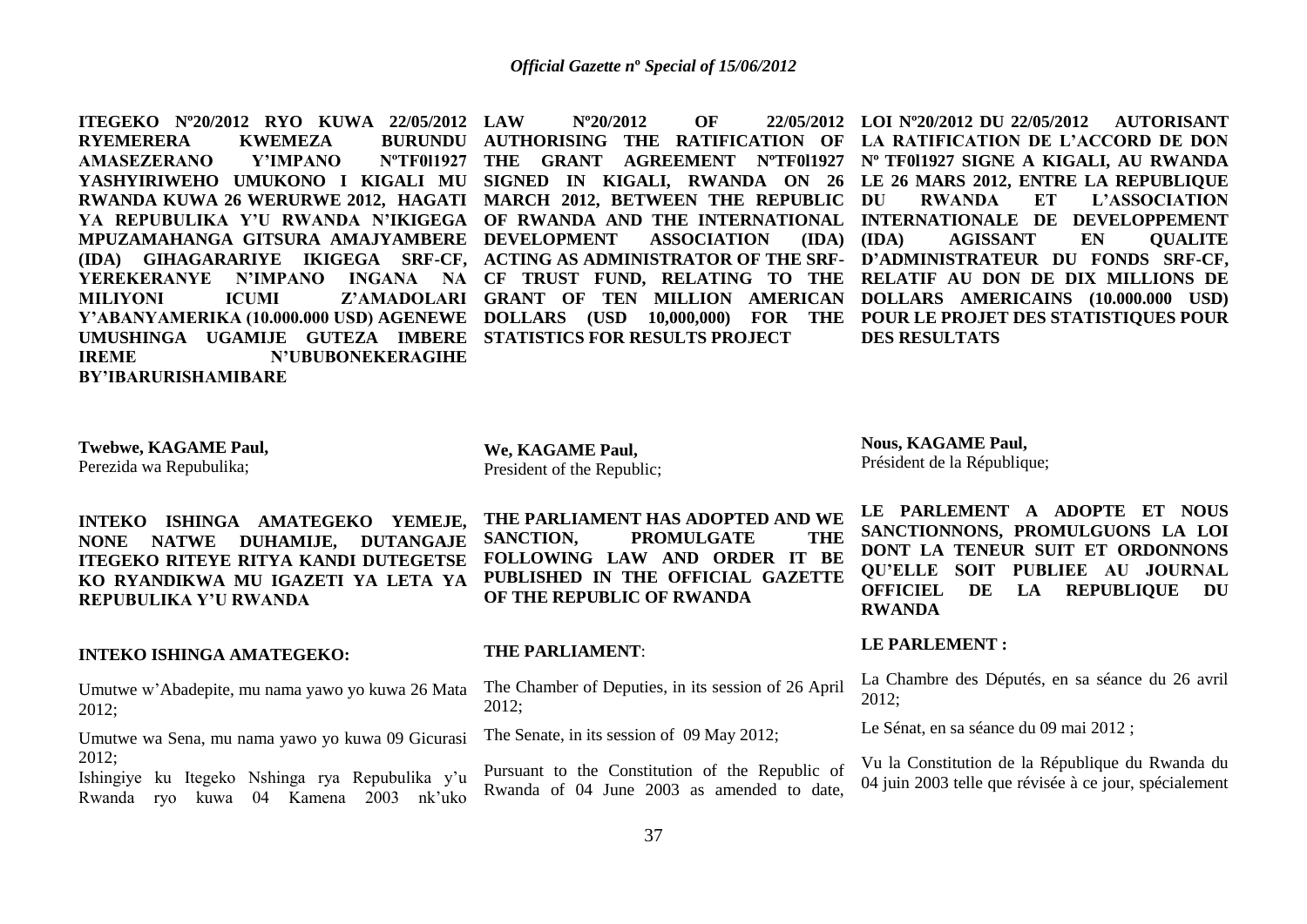ryavuguruwe kugeza ubu, cyane cyane mu ngingo zaryo, iya 62, iya 66, iya 67, iya 88, iya 89, iya 90, iya 92, iya 93, iya 94, iya 95, iya 108, iya 189, iya 190 n"iya 201;

Imaze gusuzuma Amasezerano y'Impano nºTF011927 yashyiriweho umukono i Kigali mu Rwanda kuwa 26 Werurwe 2012, hagati ya Repubulika y"u Rwanda n"Ikigega Mpuzamahanga Gitsura Amajyambere (IDA) gihagarariye Ikigega SRF-CF, yerekeranye n"impano ingana na miliyoni icumi z"amadolari y"abanyamerika (10.000.000 USD) agenewe umushinga ugamije guteza imbere ireme n"ububonekeragihe by"ibarurishamibare;

#### **YEMEJE:**

# **Ingingo ya mbere: Kwemerera kwemeza burundu**

Amasezerano y'Impano nº TF011927 yashyiriweho umukono i Kigali mu Rwanda kuwa 26 Werurwe 2012, hagati ya Repubulika y'u Rwanda n'Ikigega Mpuzamahanga Gitsura Amajyambere (IDA) gihagarariye Ikigega SRF-CF, yerekeranye n"impano ingana na miliyoni icumi z"amadolari y"abanyamerika (10.000.000 USD) agenewe umushinga ugamije guteza imbere ireme n"ububonekeragihe by"ibarurishamibare, yemerewe kwemezwa burundu.

# **tegeko**

Iri tegeko ryateguwe mu rurimi rw"Icyongereza, risuzumwa kandi ritorwa mu rurimi rw"Ikinyarwanda.

94, 95, 108, 189, 190 and 201;

After consideration of the Grant Agreement nºTF0l1927 signed in Kigali, Rwanda on 26 March 2012, between the Republic of Rwanda and the International Development Association (IDA) acting as administrator of the SRF-CF Trust Fund, relating to the grant of ten million American dollars (USD10,000,000) for the statistics for results project;

### **ADOPTS:**

## **Article One: Authorisation for ratification**

The Grant Agreement nº TF0l1927 signed in Kigali, Rwanda on 26 March 2012, between the Republic of Rwanda and the International Development Association (IDA) acting as administrator of the SRF-CF Trust Fund, relating to the grant of ten million American dollars (USD10,000,000) for the statistics for results project, is hereby authorized for ratification.

#### **Ingingo ya 2 : Itegurwa, isuzumwa n'itorwa ry'iri Article 2: Drafting, consideration and adoption of this Law**

This Law was drafted in English, considered and adopted in Kinyarwanda.

especially in Articles 62, 66, 67, 88, 89, 90, 92, 93, en ses articles 62, 66, 67, 88, 89, 90, 92, 93, 94, 95, 108, 189, 190 et 201 ;

> Après examen de l'Accord de Don nº TF011927 signé à Kigali, au Rwanda le 26 mars 2012, entre la République du Rwanda et l"Association Internationale de Développement (IDA) agissant en qualité d"Administrateur du Fonds SRF-CF, relatif au don de dix millions de dollars américains (10.000.000 USD) pour le projet des statistiques pour des résultats;

## **ADOPTE:**

#### **Article premier: Autorisation de ratification**

L'Accord de Don nº TF011927 signé à Kigali, au Rwanda le 26 mars 2012, entre la République du Rwanda et l"Association Internationale de Développement (IDA) agissant en qualité d"Administrateur du Fonds SRF-CF, relatif au don de dix millions de dollars américains (10.000.000 USD) pour le projet des statistiques pour des résultats, est autorisé à être ratifié.

#### **Article 2 : Initiation, examen et adoption de la présente loi**

La présente loi a été initiée en Anglais, examinée et adoptée en Kinyarwanda.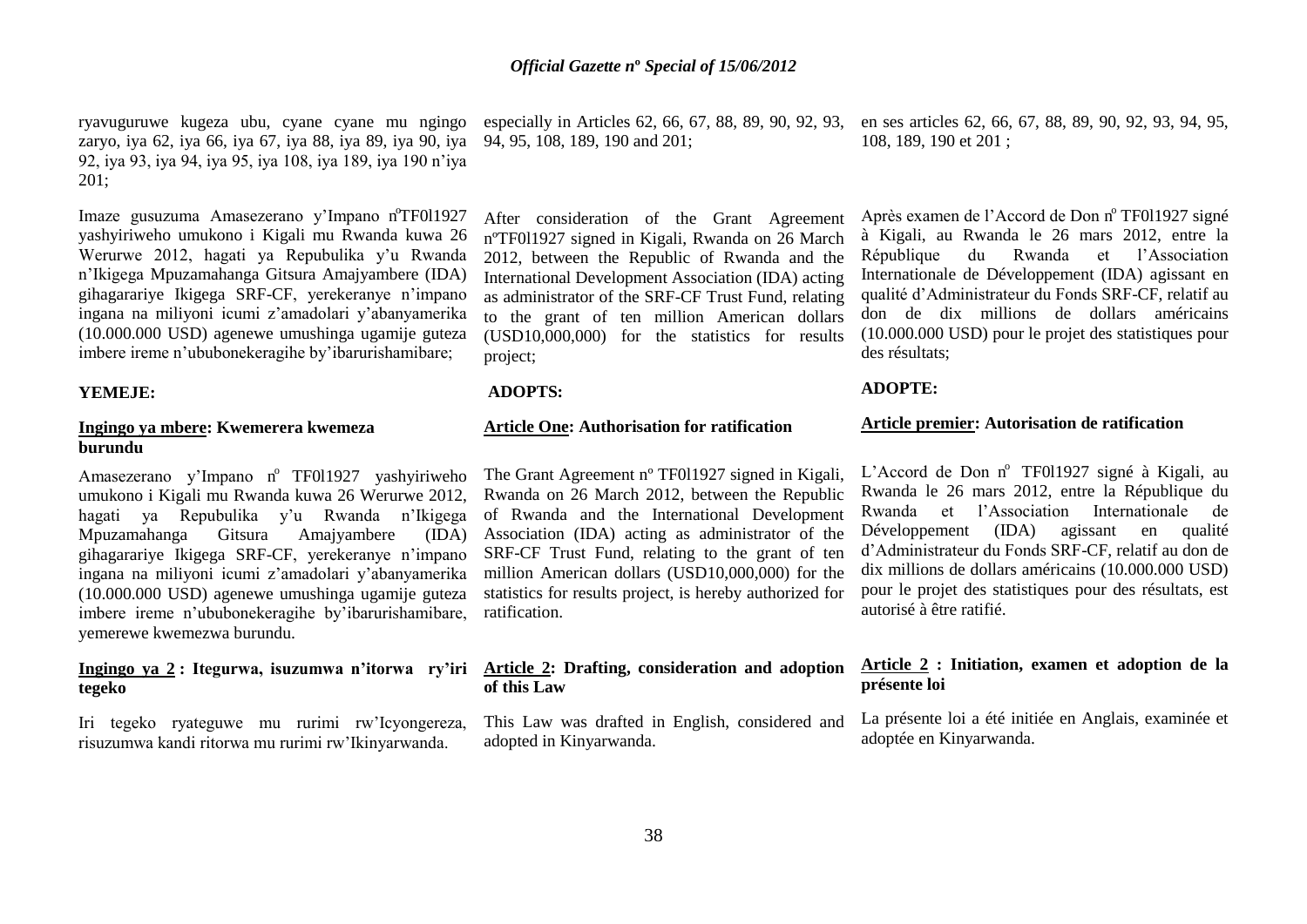# **Ingingo ya 3 : Igihe itegeko ritangira gukurikizwa**

Iri tegeko ritangira gukurikizwa ku munsi ritangarijweho mu Igazeti ya Leta ya Repubulika y"u Rwanda.

Kigali, kuwa **22/05/2012** 

**(sé) KAGAME Paul** Perezida wa Repubulika **Article 3: Commencement** 

This Law shall come into force on the date of its La présente loi entre en vigueur le jour de sa publication in the Official Gazette of the Republic of Rwanda.

Kigali, on **22/05/2012** 

**(sé) KAGAME Paul** President of the Republic

**(sé) Dr. HABUMUREMYI Pierre Damien** Prime Minister

**Seen and sealed with the Seal of the Republic:**

**KAGAME Paul** Président de la République

**(sé)**

publication au Journal Officiel de la République du

**Article 3 : Entrée en vigueur** 

Rwanda.

Kigali, le **22/05/2012** 

**(sé) Dr. HABUMUREMYI Pierre Damien** Minisitiri w"Intebe

**Bibonywe kandi bishyizweho Ikirango cya Repubulika:**

**(sé) KARUGARAMA Tharcisse** Minisitiri w"Ubutabera/Intumwa Nkuru ya Leta

**(sé) KARUGARAMA Tharcisse** Minister of Justice**/**Attorney General

**(sé) Dr. HABUMUREMYI Pierre Damien** Premier Ministre

**Vu et scellé du Sceau de la République :**

**KARUGARAMA Tharcisse**

**(sé)**

Ministre de la Justice/ Garde des Sceaux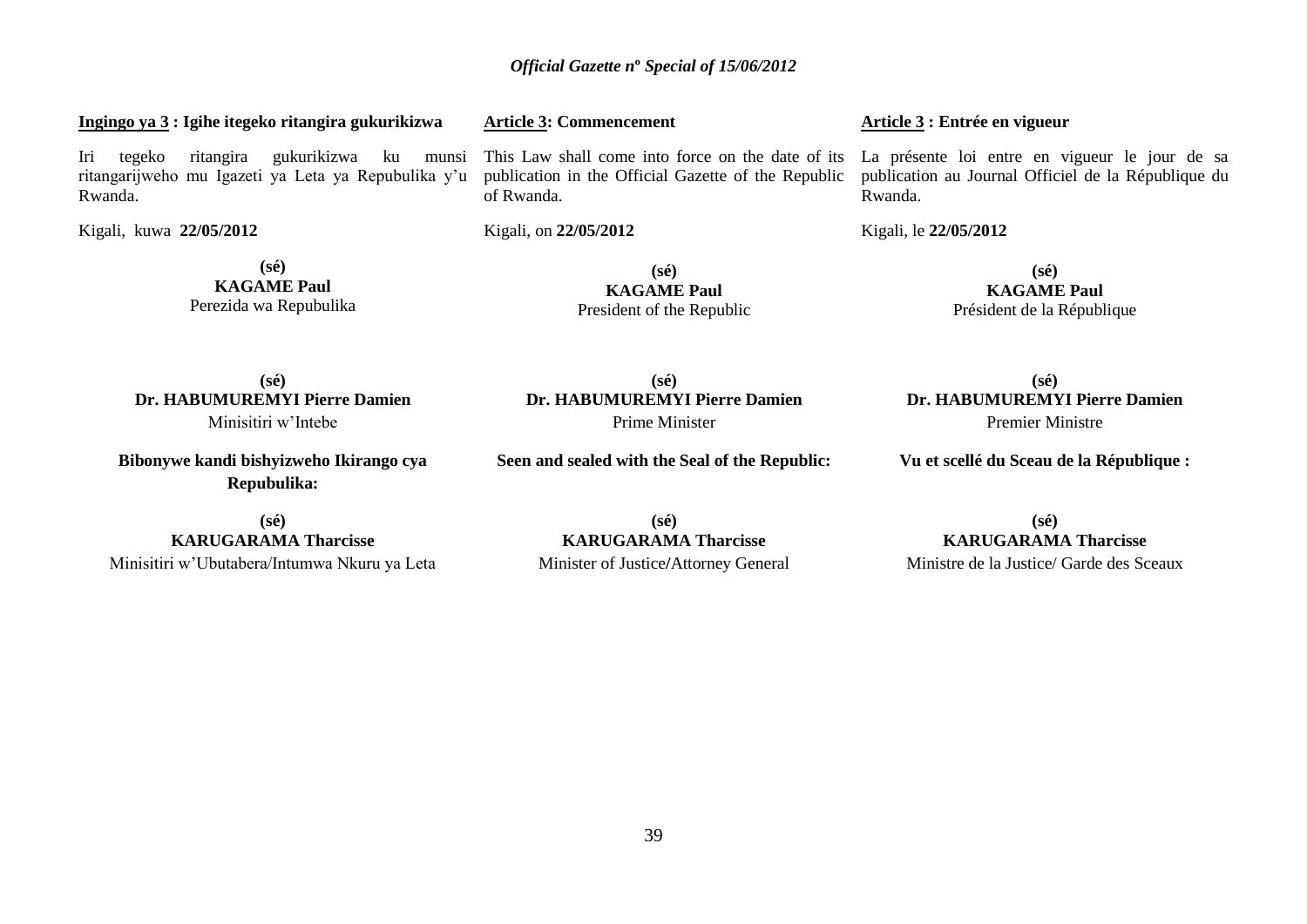**ITEGEKO Nº25/2012 RYO KUWA 15/06/2012 RIKURAHO URWEGO RW'IGIHUGU GUKURIKIRANA, KUGENZURA NO GUHUZA IBIKORWA BY'INKIKO GACACA**

**ISHAKIRO**

**LAW Nº25/2012 OF 15/06/2012 TERMINATING THE NATIONAL SERVICE<br>IN CHARGE OF FOLLOW-UP. IN CHARGE OF FOLLOW-UP, SUPERVISION AND COORDINATION OF THE ACTIVITIES OF GACACA JURISDICTIONS**

### **TABLE OF CONTENTS**

**LOI Nº25/2012 DU 15/06/2012 PORTANT SUPPRESSION DU SERVICE NATIONAL CHARGE DU SUIVI, DE LA SUPERVISION ET DE LA COORDINATION DES ACTIVITES DES JURIDICTIONS GACACA**

#### **TABLE DES MATIERES**

| Ingingo ya mbere: Icyo iri tegeko rigamije                                       | <b>Article One: Purpose of this Law</b>                        | Article premier: Objet de la présente loi                       |
|----------------------------------------------------------------------------------|----------------------------------------------------------------|-----------------------------------------------------------------|
| Ingingo ya 2: Ivanwaho ry'Urwego                                                 | <b>Article 2: Service termination</b>                          | <b>Article 2: Suppression du Service</b>                        |
| Ingingo ya 3: Iyegurirwa ry'umutungo<br>w'Urwego ruvuyeho                        | Article 3: Transfer of the assets of the<br>terminated Service | Article 3: Transfert du patrimoine du Service<br>supprimé       |
| Ingingo ya 4: Kuvanwaho<br>kw'imirimo<br>y'abakozi b'Urwego                      | Article 4: Redundancy of jobs for the staff of<br>the Service  | Article 4: Suppression d'emplois pour les<br>agents du Service  |
| Ingingo ya 5: Imyenda y'Urwego                                                   | <b>Article 5: Liabilities of the Service</b>                   | <b>Article 5: Passif du Service</b>                             |
| Ingingo ya 6: Itegurwa, isuzumwa n'itorwa<br>ry'iri tegeko                       | Article 6: Drafting, consideration and adoption<br>of this Law | Article 6: Initiation, examen et adoption de la<br>présente loi |
| ya 7: Ivanwaho<br>Ingingo<br>ry'ingingo<br>z'amategeko zinyuranyije n'iri tegeko | <b>Article 7: Repealing provision</b>                          | <b>Article 7: Disposition abrogatoire</b>                       |
| Ingingo ya 8: Igihe iri tegeko ritangira<br>gukurikizwa                          | <b>Article 8: Commencement</b>                                 | Article 8: Entrée en vigueur                                    |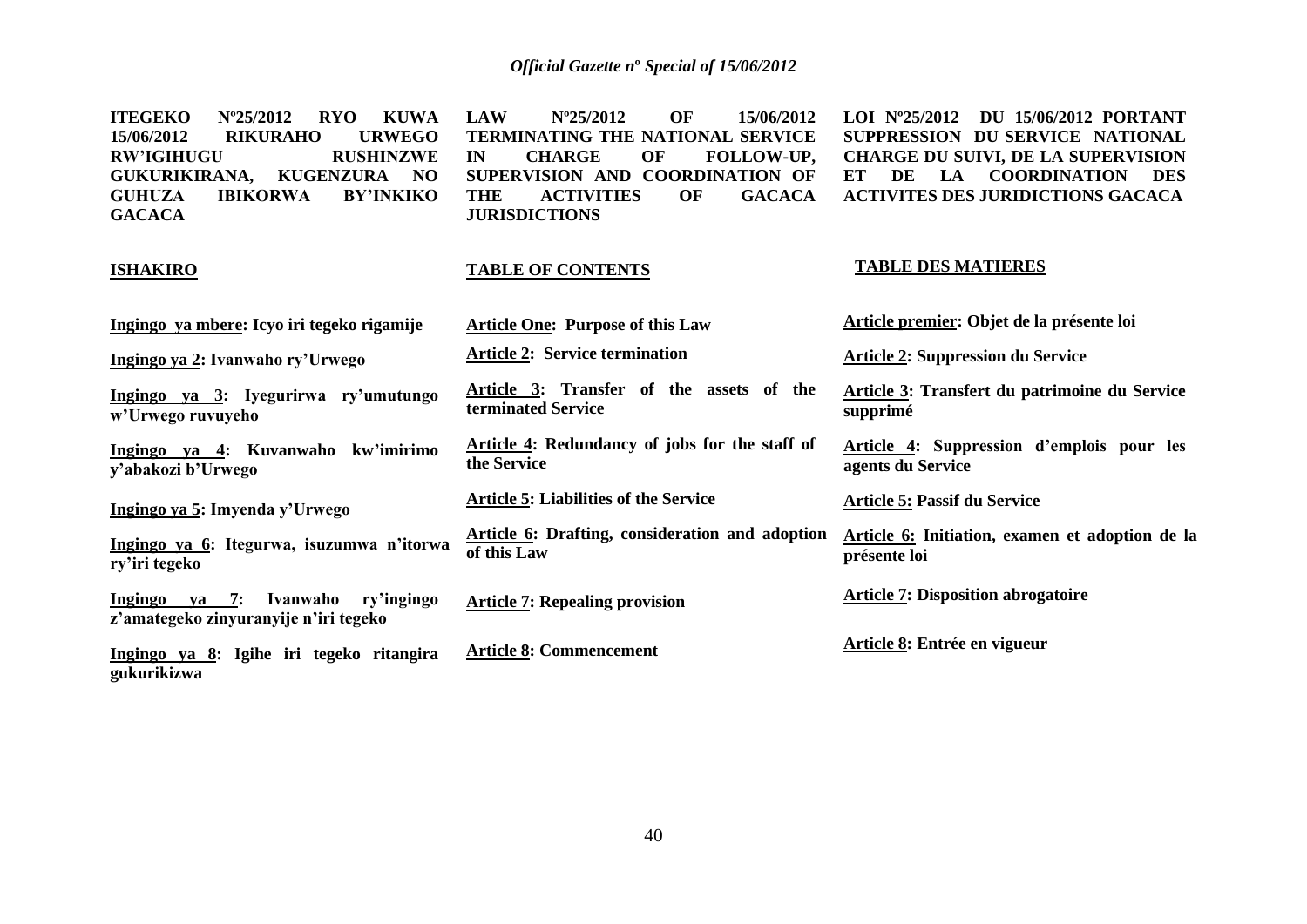**ITEGEKO Nº25/2012 RYO KUWA 15/06/2012 RIKURAHO URWEGO RW'IGIHUGU RUSHINZWE GUKURIKIRANA, KUGENZURA NO GUHUZA IBIKORWA BY'INKIKO GACACA**

**LAW Nº25/2012 OF 15/06/2012 TERMINATING THE NATIONAL SERVICE IN CHARGE OF FOLLOW-UP, SUPERVISION AND COORDINATION OF THE ACTIVITIES OF GACACA JURISDICTIONS**

**LOI Nº25/2012 DU 15/06/2012 PORTANT SUPPRESSION DU SERVICE NATIONAL CHARGE DU SUIVI, DE LA SUPERVISION ET DE LA COORDINATION DES ACTIVITES DES JURIDICTIONS GACACA**

**Twebwe, KAGAME Paul,** Perezida wa Repubulika;

**We, KAGAME Paul**, President of the Republic;

**INTEKO ISHINGA AMATEGEKO YEMEJE, NONE NATWE DUHAMIJE, DUTANGAJE ITEGEKO RITEYE RITYA KANDI DUTEGETSE KO RYANDIKWA MU IGAZETI YA LETA YA REPUBULIKA Y'U RWANDA**

#### **INTEKO ISHINGA AMATEGEKO:**

Umutwe w"Abadepite, mu nama yawo yo kuwa 05 Kamena 2012;

Umutwe wa Sena, mu nama yawo yo kuwa 16 Gicurasi 2012;

Ishingiye ku Itegeko Nshinga rya Repubulika y"u Rwanda ryo kuwa 04 Kamena 2003, nk"uko ryavuguruwe kugeza ubu, cyane cyane mu ngingo zaryo, iya 62, iya 66, iya 67, iya 88, iya 89, iya 90, iya 92 iya 93, iya 94, iya 95, iya 108, iya 152, iya 179 n"iya 201;

**THE PARLIAMENT HAS ADOPTED AND WE SANCTION, PROMULGATE THE FOLLOWING LAW AND ORDER IT BE PUBLISHED IN THE OFFICIAL GAZETTE OF THE REPUBLIC OF RWANDA**

**THE PARLIAMENT:** 

The Chamber of Deputies, in its session of 05 June 2012;

The Senate, in its session of 16 May 2012;

Pursuant to the Constitution of the Republic of Rwanda of 04 June 2003, as amended to date, especially in Articles 62, 66, 67, 88, 89, 90, 92, 93, 94, 95, 108, 152, 179 and 201;

**Nous, KAGAME Paul**, Président de la République;

**LE PARLEMENT A ADOPTE, ET NOUS SANCTIONNONS, PROMULGUONS LA LOI DONT LA TENEUR SUIT ET ORDONNONS QU'ELLE SOIT PUBLIEE AU JOURNAL OFFICIEL DE LA REPUBLIQUE DU RWANDA**

#### **LE PARLEMENT:**

La Chambre des Députés, en sa séance du 05 juin 2012;

Le Sénat, en sa séance du 16 mai 2012;

Vu la Constitution de la République du Rwanda du 04 juin 2003, telle que révisée à ce jour, spécialement en ses articles 62, 66, 67, 88, 89, 90, 92, 93, 94, 95, 108, 152, 179 et 201;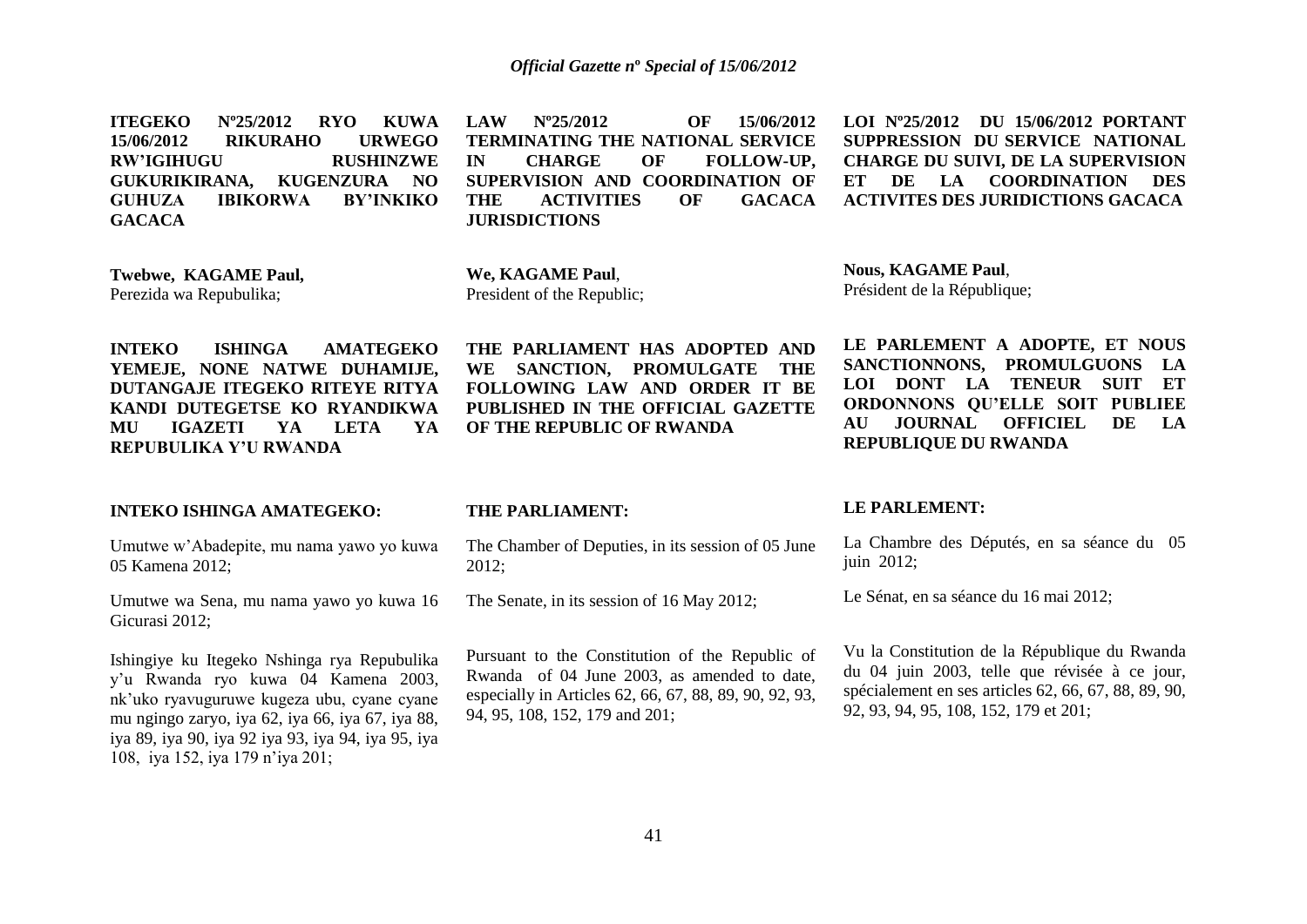Isubiye ku Itegeko n° 08/2004 ryo kuwa 28/04/2004 rishyiraho kandi rigena imiterere, inshingano n"imikorere by'Urwego rw"Igihugu rushinzwe gukurikirana, kugenzura no guhuza ibikorwa by'Inkiko Gacaca;

#### **YEMEJE:**

#### **Ingingo ya mbere: Icyo iri tegeko rigamije**

Iri tegeko rivanaho Urwego rw"Igihugu rushinzwe gukurikirana, kugenzura no guhuza ibikorwa by"Inkiko Gacaca.

#### **Ingingo ya 2: Ivanwaho ry'Urwego**

Urwego rw'Igihugu rushinzwe gukurikirana, kugenzura no guhuza ibikorwa by'Inkiko Gacaca ruvanyweho.

# **Ingingo ya 3: Iyegurirwa ry'umutungo w'Urwego ruvuyeho**

Umutungo wimukanwa n"utimukanwa wari waragenewe Urwego rw"Igihugu rushinzwe gukurikirana, kugenzura no guhuza ibikorwa by"Inkiko Gacaca weguriwe Minisiteri ifite ubutabera mu nshingano zayo.

Icyakora, inyandiko, amajwi, amafoto n"amashusho n"ibindi byifashishijwe mu manza z"Inkiko Gacaca byeguriwe Komisiyo y"Igihugu yo Kurwanya Jenoside.

Having reviewed Law n° 08/2004 of 28/04/2004 on the establishment, organisation, duties and functioning of the National Service in charge of follow-up, supervision and coordination of the activities of Gacaca Jurisdictions;

#### **ADOPTS:**

#### **Article One: Purpose of this Law**

This Law terminates the National Service in charge of follow-up, supervision and coordination of the activities of Gacaca Jurisdictions.

#### **Article 2: Service termination**

The National Service in charge of follow-up, supervision and coordination of the activities of Gacaca Jurisdictions is terminated.

#### **Article 3: Transfer of the assets of the terminated Service**

Movable and immovable assets that were allocated to the National Service in charge of follow-up, supervision and coordination of the activities of Gacaca jurisdictions shall be transferred to the Ministry in charge of Justice.

However, documents, audios, pictures and videos as well as other means used during the hearings of Gacaca jurisdictions shall be transferred to the National Commission to fight against Genocide.

Revu la Loi n° 08/2004 du 28/04/2004 portant création, organisation, attributions et fonctionnement de l"Organe National chargé du suivi, de la supervision et de la coordination des activités des Juridictions Gacaca;

#### **ADOPTE:**

#### **Article premier: Objet de la présente loi**

La présente loi porte suppression du Service National chargé du suivi, de la supervision et de la coordination des activités des Juridictions Gacaca.

# **Article 2: Suppression du Service**

Le Service National chargé du suivi, de la supervision et de la coordination des activités des Juridictions Gacaca est supprimé.

# **Article 3: Transfert du patrimoine du Service supprimé**

Les biens meubles et immeubles qui étaient affectés au Service National chargé du suivi, de la supervision et de la coordination des activités des Juridictions Gacaca sont transférés au Ministère ayant la justice dans ses attributions.

Toutefois, les documents, audio, photos et vidéos ainsi que d"autres moyens utilisés pendant les audiences des Juridictions Gacaca sont transférés à la Commission Nationale de Lutte contre le Génocide.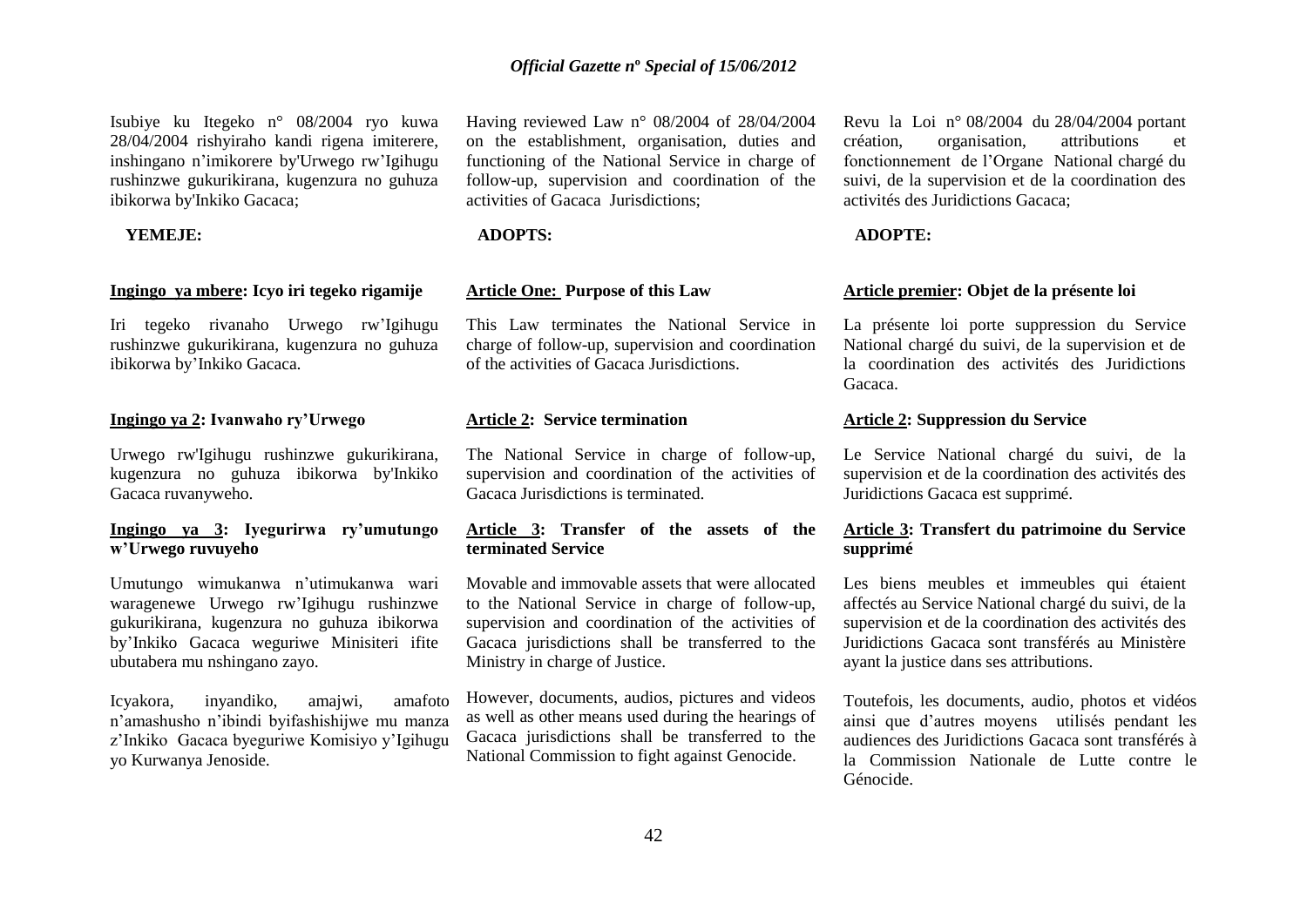#### **Ingingo ya 4: Kuvanwaho kw'imirimo y'abakozi b'Urwego**

Kuvanwaho kw"imirimo y"abakozi b"Urwego rw"Igihugu rushinzwe gukurikirana, kugenzura no guhuza ibikorwa by"Inkiko Gacaca bikorwa hakurikijwe amategeko abigenga.

#### **Ingingo ya 5: Imyenda y'Urwego**

Imyenda y"Urwego rw"Igihugu rushinzwe gukurikirana, kugenzura no guhuza ibikorwa by"Inkiko Gacaca yishyurwa na Minisiteri ifite imari mu nshingano zayo.

### **Ingingo ya 6: Itegurwa, isuzumwa n'itorwa ry'iri tegeko**

Iri tegeko ryateguwe, risuzumwa kandi ritorwa mu rurimi rw"Ikinyarwanda.

## **Ingingo ya 7: Ivanwaho ry'ingingo z'amategeko zinyuranyije n'iri tegeko**

Itegeko n° 08/2004 ryo kuwa 28/04/2004 rishyiraho kandi rigena imiterere, inshingano n'imikorere by'Urwego rw'Igihugu rushinzwe gukurikirana, kugenzura no guhuza ibikorwa by'Inkiko Gacaca n"ingingo zose z"amategeko abanziriza iri kandi zinyuranyije na ryo bivanyweho.

#### **Article 4: Redundancy of jobs for the staff of the Service**

The redundancy of jobs for the staff of the National Service in charge of follow-up, supervision and coordination of the activities of Gacaca jurisdictions shall be done in accordance with the legal provisions thereto.

#### **Article 5: Liabilities of the Service**

Liabilities of the National Service in charge of follow-up, supervision and coordination of the activities of Gacaca jurisdictions shall be taken up by the Ministry in charge of Finance.

# **Article 6: Drafting, consideration and adoption of this Law**

This Law was drafted, considered and adopted in Kinyarwanda.

## **Article 7: Repealing provision**

Law n°08/2004 of 28/04/2004 on the establishment, organization, duties and functioning of the National Service in charge of follow-up, supervision and coordination of the activities of Gacaca Jurisdictions and all prior legal provisions contrary to this Law are hereby repealed.

#### **Article 4: Suppression d'emplois pour les agents du Service**

La suppression des emplois des agents du Service National chargé du suivi, de la supervision et de la coordination des activités des Juridictions Gacaca se fait conformément aux dispositions légales en la matière.

#### **Article 5: Passif du Service**

Les engagements contractés par le Service National chargé du suivi, de la supervision et de la coordination des activités des juridictions Gacaca sont à la charge du Ministère ayant les finances dans ses attributions.

#### **Article 6: Initiation, examen et adoption de la présente loi**

La présente loi a été initiée, examinée et adoptée en Kinyarwanda.

# **Article 7: Disposition abrogatoire**

La Loi n°08/2004 du 28/04/2004 portant création, organisation, attributions et fonctionnement du Service National chargé du suivi, de la supervision et de la coordination des activités des juridictions Gacaca ainsi que toutes les dispositions légales antérieures contraires à la présente loi sont abrogées.